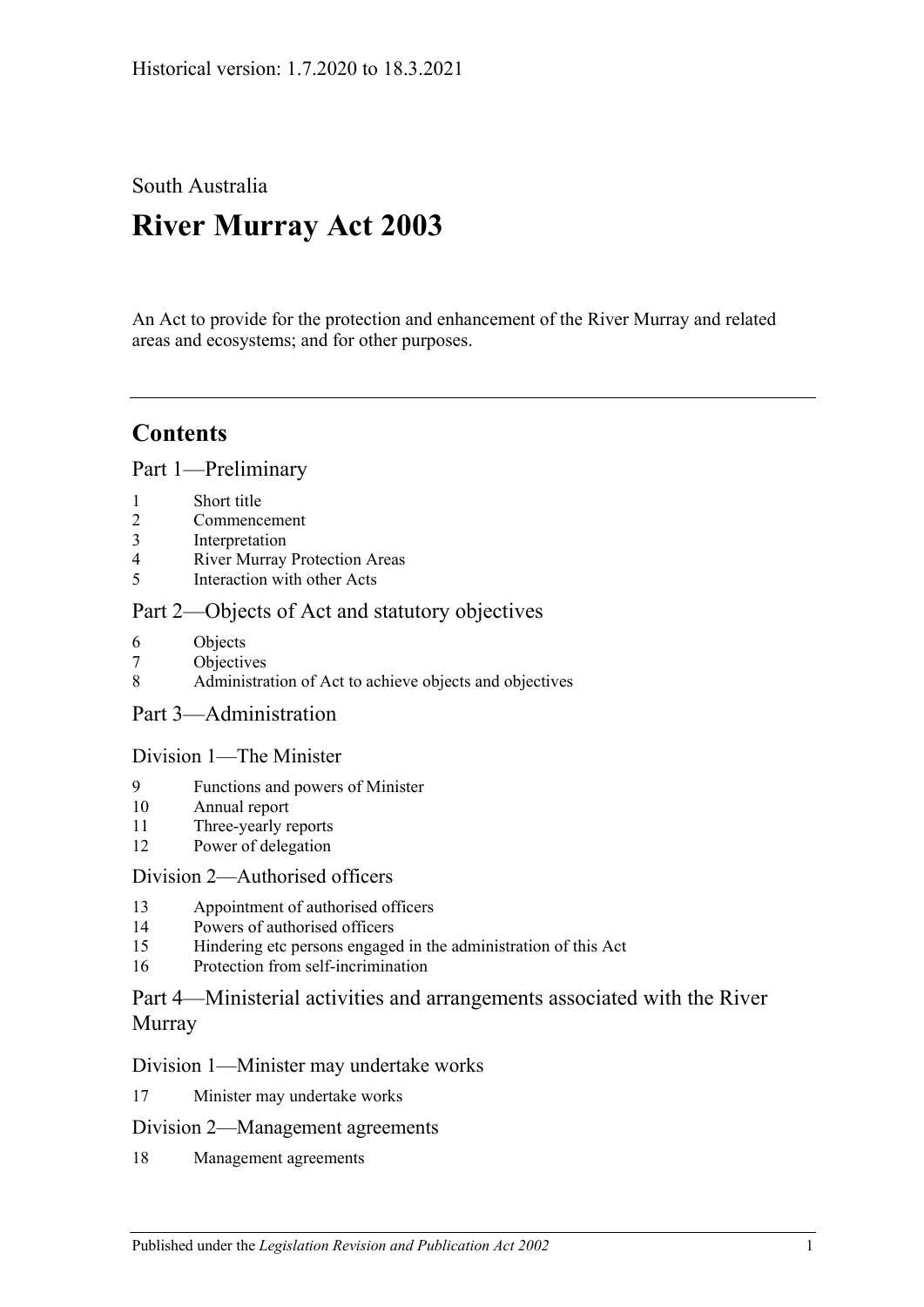#### [Division 3—Entry onto land](#page-17-0)

[Entry onto land](#page-17-1)

#### [Division 4—Compulsory acquisition of land](#page-18-0)

[Compulsory acquisition of land](#page-18-1)

## [Part 5—Implementation Strategy](#page-18-2)

[Implementation Strategy](#page-18-3)

## [Part 6—Development of related policies and consideration of activities](#page-19-0)

- [Development of related policies and consideration of activities](#page-19-1)
- [Part 7—General duty of care](#page-23-0)
- [General duty of care](#page-23-1)

## [Part 8—Protection and other orders](#page-24-0)

#### [Division 1—Orders](#page-24-1)

- [Protection orders](#page-24-2)
- [Action on non-compliance with a protection order](#page-26-0)
- [Reparation orders](#page-27-0)
- [Action on non-compliance with a reparation order](#page-28-0)
- [Reparation authorisations](#page-29-0)
- [Interim restraining orders](#page-30-0)
- [Related matters](#page-30-1)

## [Division 2—Registration of orders and effect of charges](#page-31-0)

- [Registration](#page-31-1)
- [Effect of charge](#page-32-0)

## [Division 3—Appeals to Court](#page-32-1)

[Appeals to Court](#page-32-2)

## [Part 9—Miscellaneous](#page-33-0)

- [Native title](#page-33-1)<br>35 Immunity n
- [Immunity provision](#page-33-2)
- [False or misleading information](#page-34-0)
- [Continuing offence](#page-34-1)
- 37A [Commencement of proceedings for summary offences](#page-34-2)
- [Liability of directors](#page-34-3)
- [Criminal jurisdiction of Court](#page-34-4)
- [Service](#page-35-0)
- [Application or adoption of codes or standards](#page-35-1)
- [Regulations](#page-35-2)

#### [Schedule—Transitional provisions](#page-37-0)

[Transitional provisions](#page-37-1)

## [Legislative history](#page-40-0)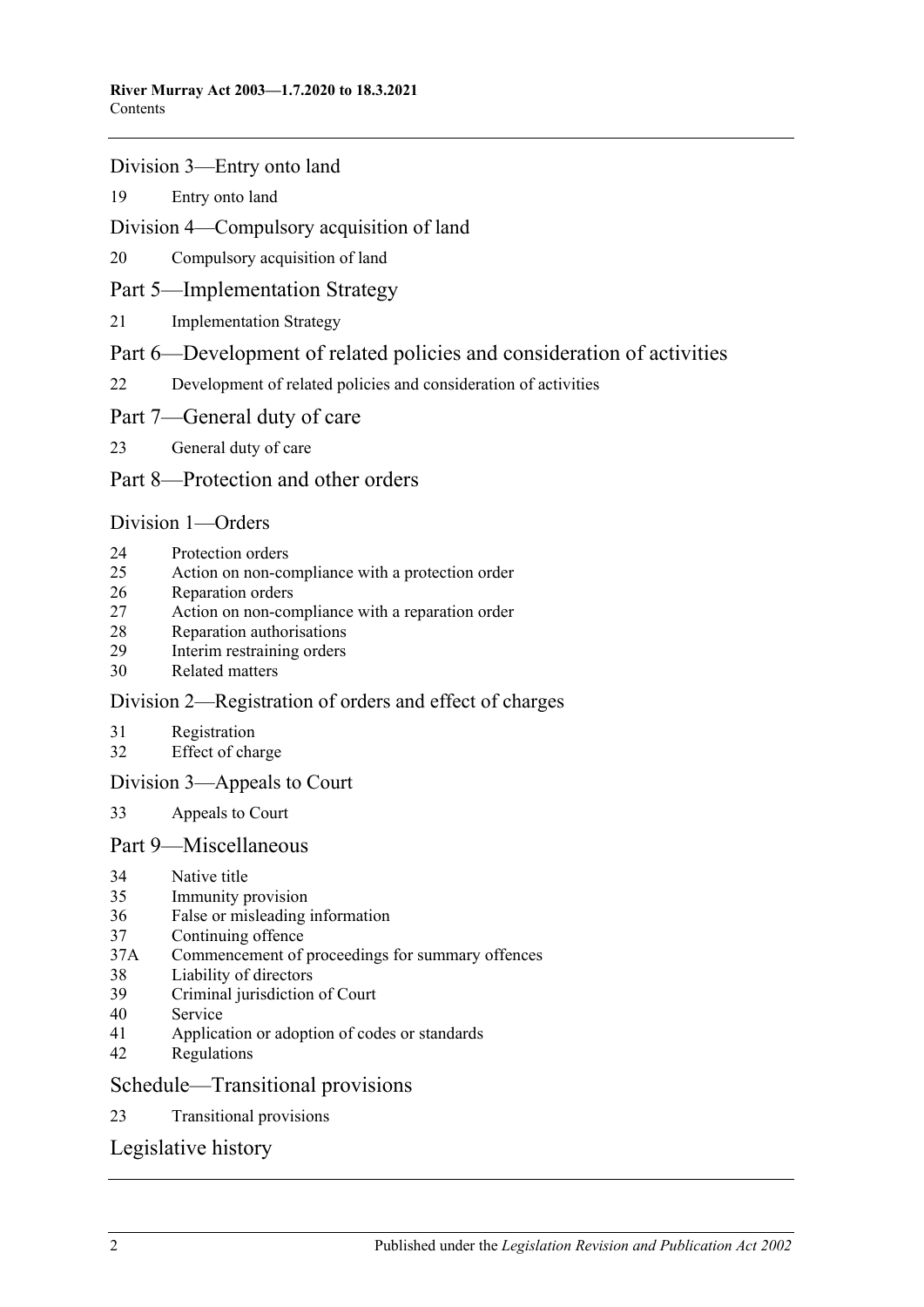## <span id="page-2-0"></span>**The Parliament of South Australia enacts as follows:**

## **Part 1—Preliminary**

#### <span id="page-2-1"></span>**1—Short title**

This Act may be cited as the *River Murray Act 2003*.

#### <span id="page-2-2"></span>**2—Commencement**

This Act will come into operation on a day to be fixed by proclamation.

#### <span id="page-2-3"></span>**3—Interpretation**

(1) In this Act, unless the contrary intention appears—

*activity* includes—

- (a) an act carried out on a single occasion; and
- (b) a series of acts; and
- (c) the storage or possession of anything (including something in liquid or gaseous form);

*animal* means any live animal of any species and includes any animal organisms;

*approved account* means—

- (a) an account designated by the Minister as an approved account for the purposes of this Act, or a specified provision of this Act; or
- (b) the Consolidated Account;

*associate*—see [subsection](#page-4-0) (2);

*authorised officer*—see [section](#page-12-1) 13;

*business* includes a business not carried on for profit or gain;

*construct*, in relation to any works, includes—

- (a) to establish, build or erect the works;
- (b) to repair the works;
- (c) to make alterations to the works;
- (d) to enlarge or extend the works;

*council* means a council within the meaning of the *[Local Government Act](http://www.legislation.sa.gov.au/index.aspx?action=legref&type=act&legtitle=Local%20Government%20Act%201999) 1999*;

*Court* means the Environment, Resources and Development Court established under the *[Environment, Resources and Development Court Act](http://www.legislation.sa.gov.au/index.aspx?action=legref&type=act&legtitle=Environment%20Resources%20and%20Development%20Court%20Act%201993) 1993*;

*domestic activity* means an activity other than an activity undertaken in the course of a business;

*domestic partner* means a person who is a domestic partner within the meaning of the *[Family Relationships Act](http://www.legislation.sa.gov.au/index.aspx?action=legref&type=act&legtitle=Family%20Relationships%20Act%201975) 1975*, whether declared as such under that Act or not;

*general duty of care* means the duty under [section](#page-23-1) 23;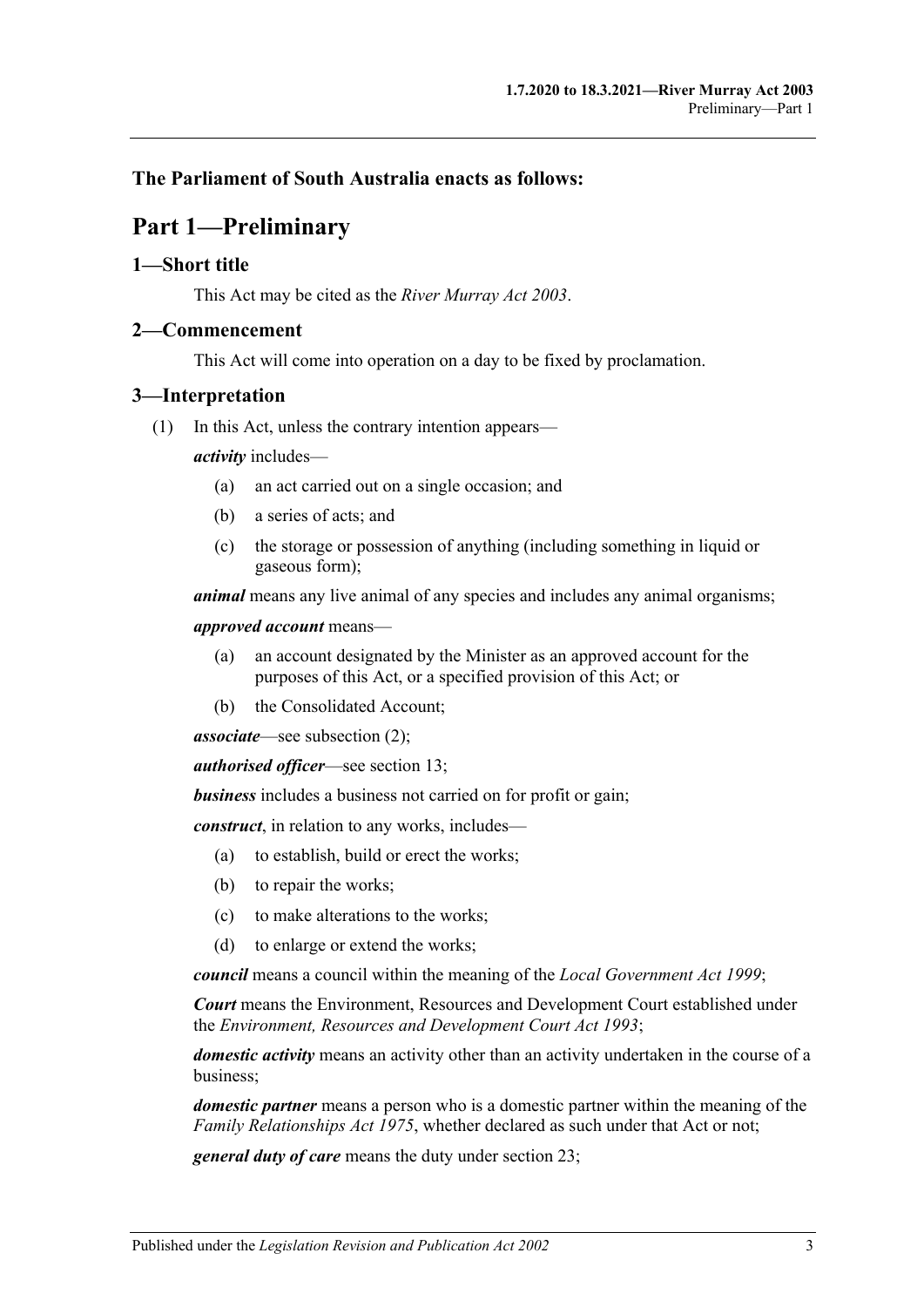*Implementation Strategy* means the River Murray Act Implementation Strategy under [Part 5;](#page-18-2)

*infrastructure* includes—

- (a) pumps, pumping stations, pipes, tanks;
- (b) dams, reservoirs, artificial lakes and wells;
- (c) embankments, walls, channels, drains, drainage holes or other forms of works or earthworks;
- (d) any item or thing used in connection with—
	- (i) testing, monitoring, protecting, enhancing or re-establishing any aspect of the environment; or
	- (ii) any other environmental program or initiative;
- (e) bridges and culverts;
- (f) buildings, structures and facilities;
- (g) other items brought within the ambit of this definition by the regulations;

*interim restraining order* means an Interim Restraining Order issued under [Division 1](#page-24-1) of [Part 8;](#page-24-0)

*land* means, according to the context—

- (a) land as a physical entity, including land covered by water;
- (b) any legal estate or interest in, or right in respect of, land;

*management agreement* means an agreement under [Division 2](#page-16-0) of [Part 4;](#page-15-1)

*Mining Act* means the *[Mining Act](http://www.legislation.sa.gov.au/index.aspx?action=legref&type=act&legtitle=Mining%20Act%201971) 1971*, the *[Opal Mining Act](http://www.legislation.sa.gov.au/index.aspx?action=legref&type=act&legtitle=Opal%20Mining%20Act%201995) 1995* or the *[Petroleum](http://www.legislation.sa.gov.au/index.aspx?action=legref&type=act&legtitle=Petroleum%20Act%202000)  Act [2000](http://www.legislation.sa.gov.au/index.aspx?action=legref&type=act&legtitle=Petroleum%20Act%202000)*;

*Murray-Darling Basin* has the same meaning as in the *Water Act 2007* of the Commonwealth;

*Murray-Darling Basin Agreement* means the Murray-Darling Basin Agreement, a copy of which is set out in Schedule 1 of the *Water Act 2007* of the Commonwealth, as in force from time to time;

*natural resources* of the River Murray means—

- (a) the River Murray system; and
- (b) soil, ground water and surface water, air, vegetation, animals and ecosystems connected or associated with the River Murray system; and
- (c) cultural heritage and natural heritage, and amenity and geological values, connected or associated with the River Murray system; and
- (d) minerals and other substances, and facilities, that are subject to the operation of a Mining Act and are such that activities undertaken in relation to them may have an impact on the River Murray;

*ORMs* means the objectives under [section](#page-7-0) 7;

*place* includes any land, water, premises or structure;

*project* includes any form of scheme, undertaking or activity;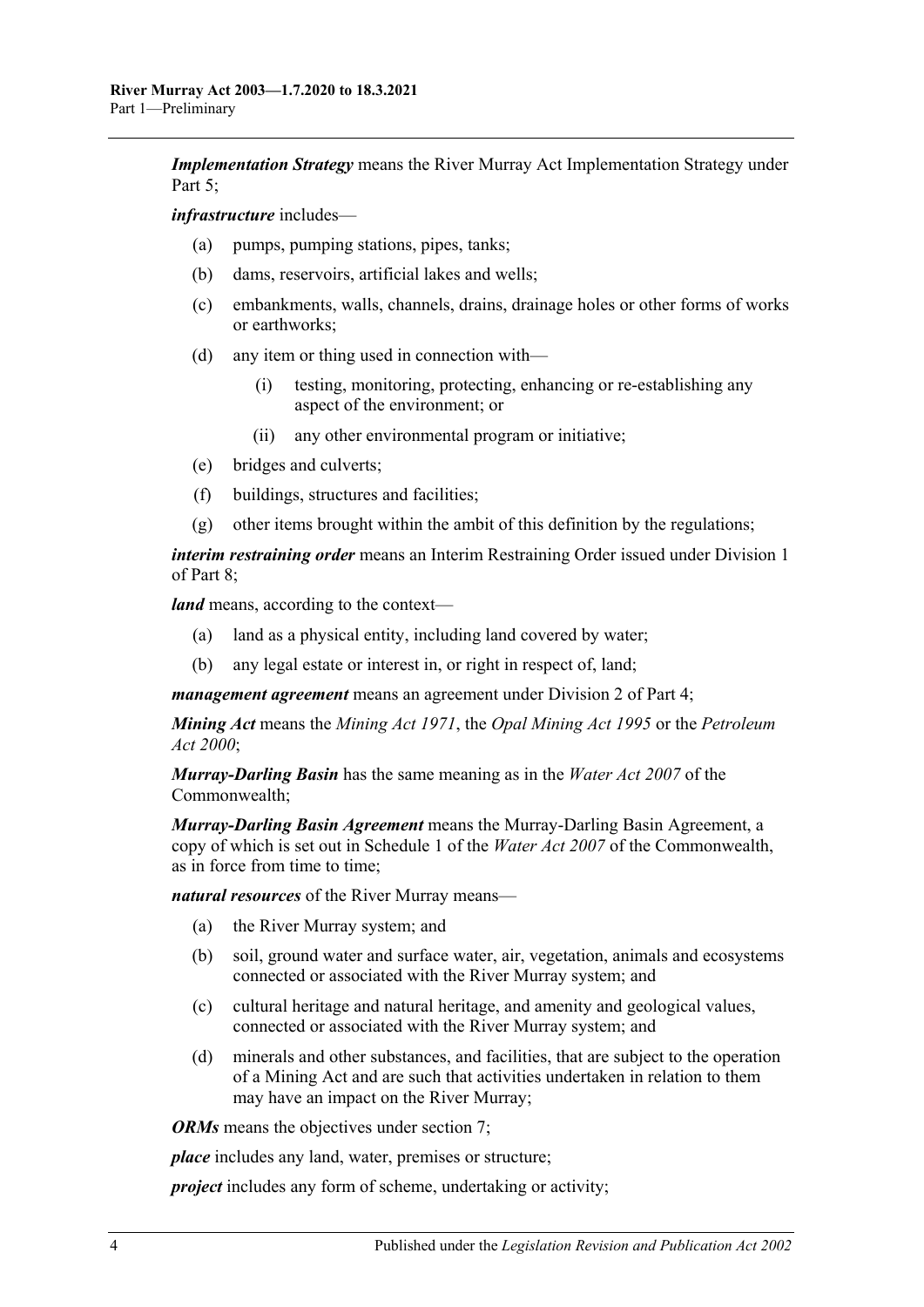*protection order* means a River Murray Protection Order issued under [Division 1](#page-24-1) of Part 8:

*public authority* includes a Minister, statutory authority or council;

*related operational Act*—see [section](#page-5-2) 5(2);

*reparation authorisation* means an authorisation issued under [section](#page-29-0) 28;

*reparation order* means a River Murray Reparation Order issued under [Division 1](#page-24-1) of [Part 8;](#page-24-0)

*River Murray* means—

- (a) the main stem of the River Murray; and
- (b) the natural resources of the River Murray;

*River Murray Protection Area*—see [section](#page-5-0) 4;

*River Murray system* means the River Murray itself, and all anabranches, tributaries, flood plains, wetlands and estuaries that are in any way connected or associated with the river, and related beds, banks and shores;

*spouse*—a person is the spouse of another if they are legally married;

*statutory authorisation* means an approval, consent, licence, permit or other authorisation granted or required under a related operational Act;

*statutory instrument* means—

- (a) a plan, program or policy; or
- (b) any other instrument of a prescribed kind,

prepared pursuant to the provisions of an Act;

*vegetation* includes any plant organisms;

*vehicle* includes any—

- (a) vessel or craft;
- (b) plant or equipment designed to be moved or operated by a driver;

*water resource* has the same meaning as in the *[Water Resources Act](http://www.legislation.sa.gov.au/index.aspx?action=legref&type=act&legtitle=Water%20Resources%20Act%201997) 1997*;

*works* includes any form of infrastructure.

- <span id="page-4-0"></span>(2) For the purposes of this Act, a person is an *associate* of another if—
	- (a) they are partners; or
	- (b) one is a spouse, domestic partner, parent or child of another; or
	- (c) they are both trustees or beneficiaries of the same trust, or one is a trustee and the other is a beneficiary of the same trust; or
	- (d) one is a body corporate or other entity (whether inside or outside Australia) and the other is a director or member of the governing body of the body corporate or other entity; or
	- (e) one is a body corporate or other entity (whether inside or outside Australia) and the other is a person who has a legal or equitable interest in five per cent or more of the share capital of the body corporate or other entity; or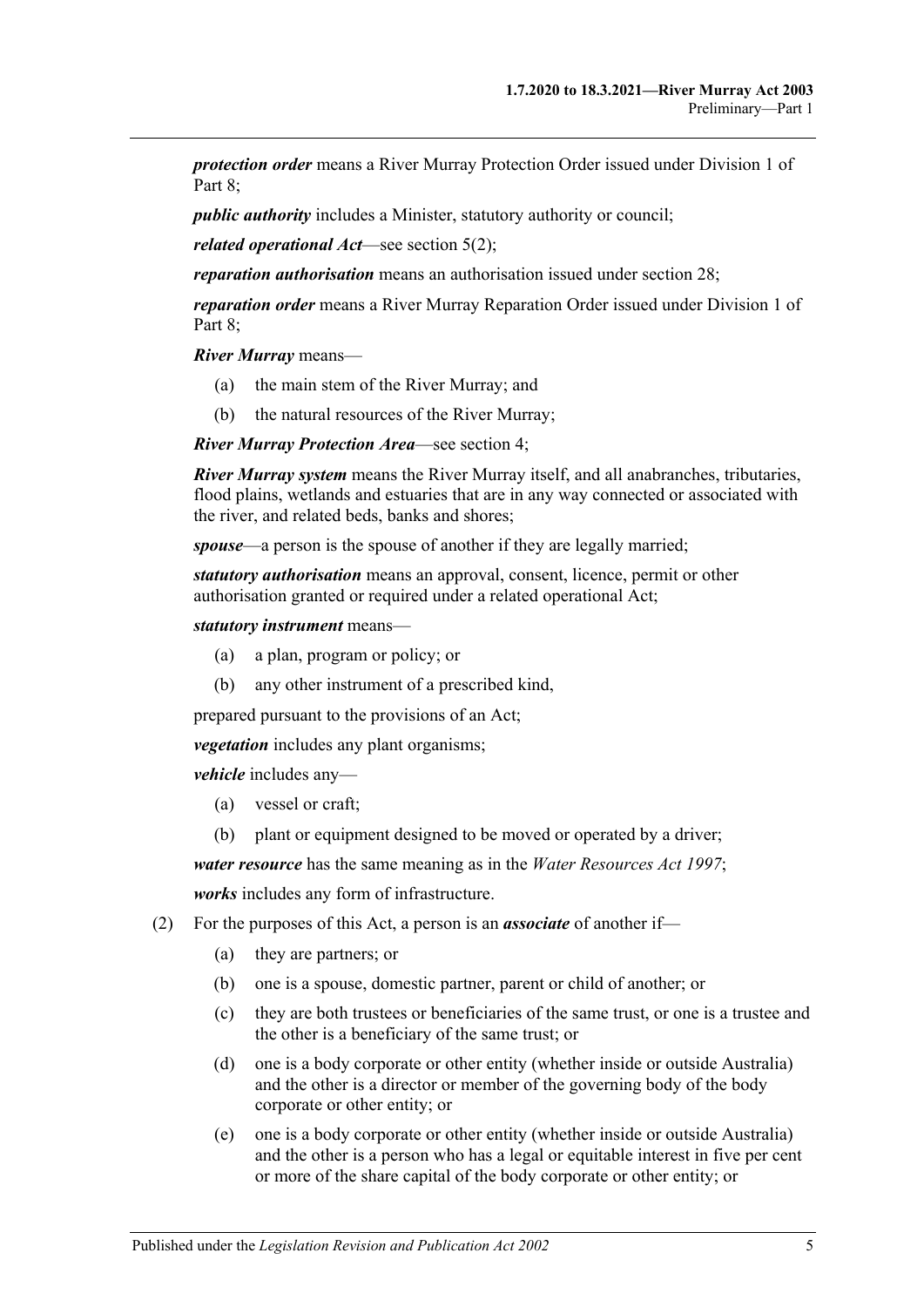- (f) they are related bodies corporate within the meaning of the *Corporations Act 2001* of the Commonwealth; or
- (g) a relationship of a prescribed kind exists between them; or
- (h) a chain of relationships can be traced between them under any one or more of the above paragraphs.
- (3) For the purposes of [subsection](#page-4-0) (2), a *beneficiary* of a trust includes an object of a discretionary trust.
- (5) A reference in this Act to the costs of any damage to the River Murray will be taken to include a reference to any costs associated with—
	- (a) minimising, managing or containing any such damage; or
	- (b) remedying any such damage; or
	- (c) addressing any consequences resulting from any such damage; or
	- (d) compensating for any loss or adverse impacts arising from any such damage.
- (6) For the purposes of this or any other Act, the Minister may, in assessing the costs or extent of any damage to the River Murray, apply any assumptions determined by the Minister to be reasonable in the circumstances.

#### <span id="page-5-3"></span><span id="page-5-0"></span>**4—River Murray Protection Areas**

- (1) The Governor may, by regulation, designate areas as River Murray Protection Areas for the purposes of this or any other Act.
- (2) The Governor may, in designating areas under [subsection](#page-5-3) (1), designate different areas for different purposes or different Acts (and accordingly areas designated for one purpose or Act may overlap with other areas designated for another purpose or Act).

#### <span id="page-5-1"></span>**5—Interaction with other Acts**

- (1) Except where the contrary intention is expressed in this or any other Act, this Act is in addition to and does not limit or derogate from the provisions of any other Act.
- <span id="page-5-2"></span>(2) For the purposes of this Act, the following are related operational Acts:
	- (b) *[Aquaculture Act](http://www.legislation.sa.gov.au/index.aspx?action=legref&type=act&legtitle=Aquaculture%20Act%202001) 2001*;
	- (c) *[Coast Protection Act](http://www.legislation.sa.gov.au/index.aspx?action=legref&type=act&legtitle=Coast%20Protection%20Act%201972) 1972*;
	- (d) *[Crown Lands Act](http://www.legislation.sa.gov.au/index.aspx?action=legref&type=act&legtitle=Crown%20Lands%20Act%201929) 1929*;
	- (e) *[Development Act](http://www.legislation.sa.gov.au/index.aspx?action=legref&type=act&legtitle=Development%20Act%201993) 1993*;
	- (f) *[Environment Protection Act](http://www.legislation.sa.gov.au/index.aspx?action=legref&type=act&legtitle=Environment%20Protection%20Act%201993) 1993*;
	- (g) *[Fisheries Act](http://www.legislation.sa.gov.au/index.aspx?action=legref&type=act&legtitle=Fisheries%20Act%201982) 1982*;
	- (h) *[Harbors and Navigation Act](http://www.legislation.sa.gov.au/index.aspx?action=legref&type=act&legtitle=Harbors%20and%20Navigation%20Act%201993) 1993*;
	- (i) *[Heritage Act](http://www.legislation.sa.gov.au/index.aspx?action=legref&type=act&legtitle=Heritage%20Act%201993) 1993*;
	- (j) *[Historic Shipwrecks Act](http://www.legislation.sa.gov.au/index.aspx?action=legref&type=act&legtitle=Historic%20Shipwrecks%20Act%201981) 1981*;
	- (k) *[Irrigation Act](http://www.legislation.sa.gov.au/index.aspx?action=legref&type=act&legtitle=Irrigation%20Act%201994) 1994*;
	- (l) *[Murray-Darling Basin Act](http://www.legislation.sa.gov.au/index.aspx?action=legref&type=act&legtitle=Murray-Darling%20Basin%20Act%202008) 2008*;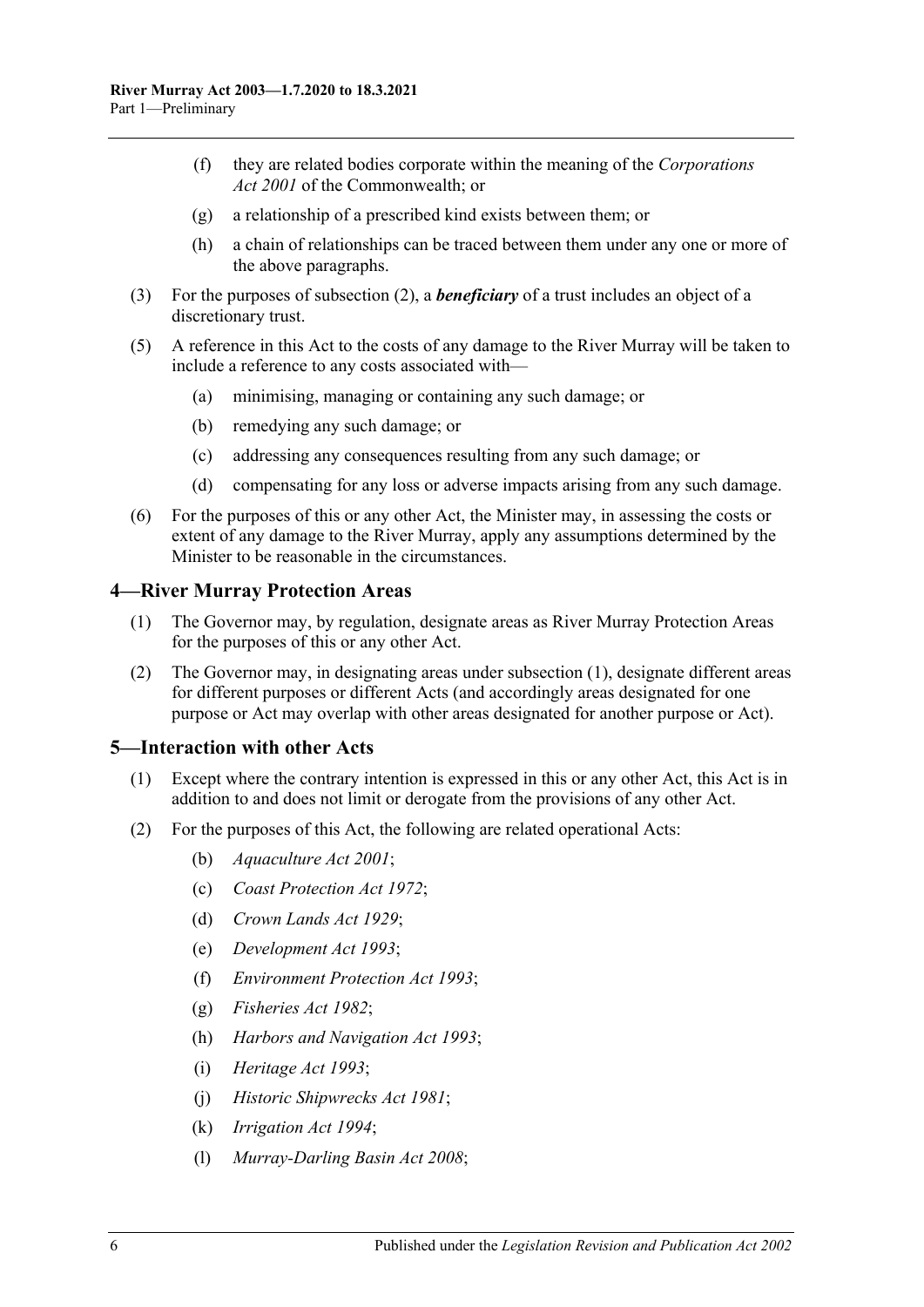- (m) *[National Parks and Wildlife Act](http://www.legislation.sa.gov.au/index.aspx?action=legref&type=act&legtitle=National%20Parks%20and%20Wildlife%20Act%201972) 1972*;
- (n) *[Native Vegetation Act](http://www.legislation.sa.gov.au/index.aspx?action=legref&type=act&legtitle=Native%20Vegetation%20Act%201991) 1991*;
- (o) *[Landscape South Australia Act](http://www.legislation.sa.gov.au/index.aspx?action=legref&type=act&legtitle=Landscape%20South%20Australia%20Act%202019) 2019*;
- (p) *[South Eastern Water Conservation and Drainage Act](http://www.legislation.sa.gov.au/index.aspx?action=legref&type=act&legtitle=South%20Eastern%20Water%20Conservation%20and%20Drainage%20Act%201992) 1992*;
- (r) any Mining Act;
- (s) any other Act prescribed as a related operational Act by the regulations.

## <span id="page-6-0"></span>**Part 2—Objects of Act and statutory objectives**

## <span id="page-6-1"></span>**6—Objects**

- (1) The objects of this Act are—
	- (a) to ensure that all reasonable and practicable measures are taken to protect, restore and enhance the River Murray in recognition of its critical importance to the South Australian community and its unique value from environmental, economic and social perspectives and to give special acknowledgement to the need to ensure that the use and management of the River Murray sustains the physical, economic and social well being of the people of the State and facilitates the economic development of the State; and
	- (b) to provide mechanisms to ensure that any development or activities that may affect the River Murray are undertaken in a way that provides the greatest benefit to, or protection of, the River Murray while at the same time providing for the economic, social and physical well being of the community; and
	- (c) to provide mechanisms so that development and activities that are unacceptable in view of their adverse effects on the River Murray are prevented from proceeding, regulated or brought to an end; and
	- (d) to promote the principles of ecologically sustainable development in relation to the use and management of the River Murray; and
	- (e) to ensure that proper weight is given to the significance and well being of the River Murray when legislative plans and strategies are being developed or implemented; and
	- (f) to respect the interests and aspirations of indigenous peoples with an association with the River Murray and to give due recognition to the ability of those indigenous people to make a significant contribution to the promotion of the principles of ecologically sustainable development in relation to the use and management of the River Murray; and
	- (g) to respect the interests and views of other people within the community with an association with the River Murray and to give due recognition to the ability of those people to make a significant contribution to the promotion of the principles of ecologically sustainable development in relation to the use and management of the River Murray; and
	- (h) otherwise to ensure the future health, and to recognise the importance, of the River Murray.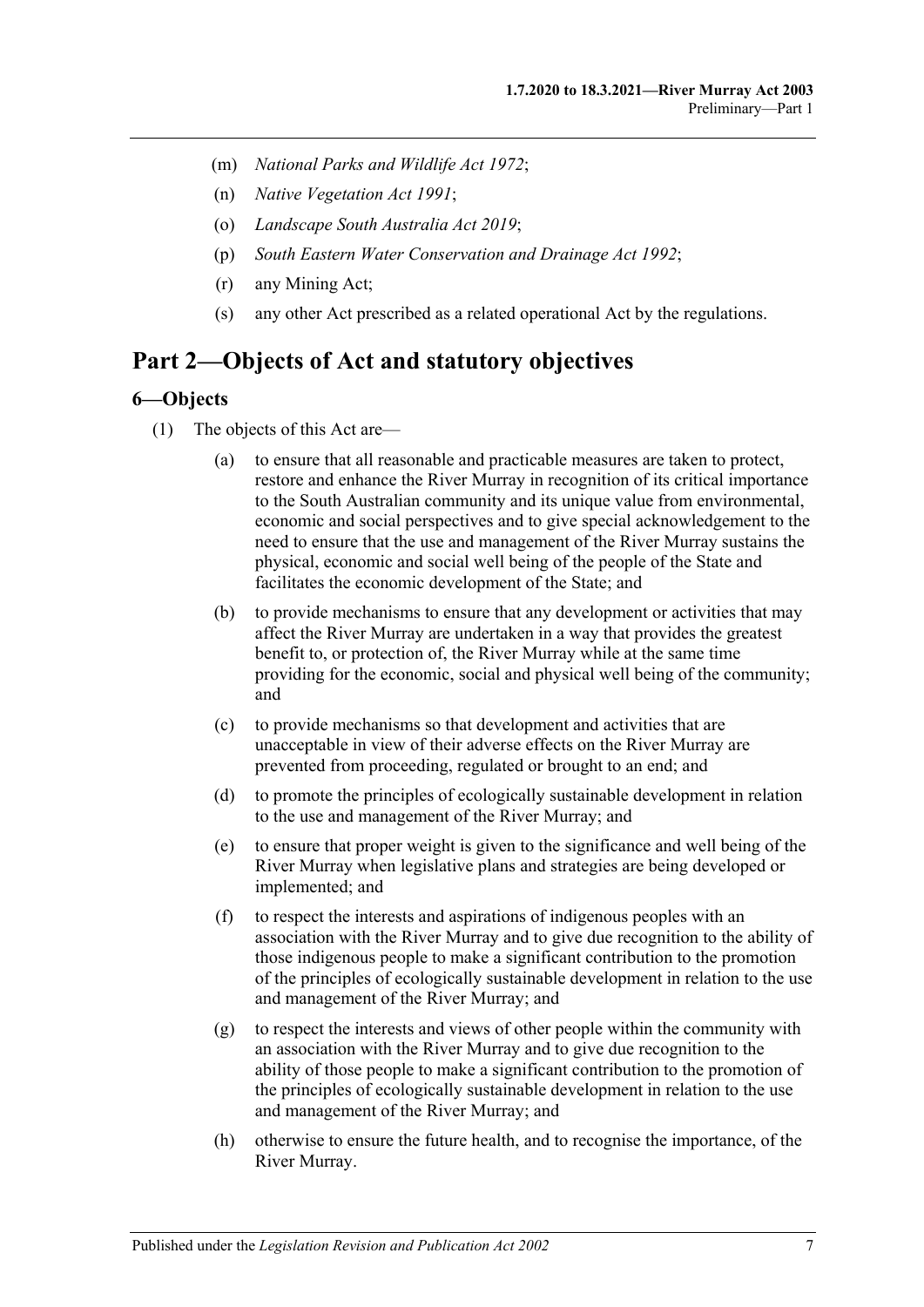- (2) For the purposes of this section, the following are declared to be the principles of ecologically sustainable development:
	- (a) that the use, development and protection of the environment should be managed in a way, and at a rate, that will enable people and communities to provide for their economic, social and physical well-being and for their health and safety while—
		- (i) sustaining the potential of natural and physical resources to meet the reasonably forseeable needs of future generations; and
		- (ii) safeguarding the life-supporting capacity of air, water, land and ecosystems; and
		- (iii) avoiding, remedying or mitigating any adverse effects of activities on the environment;
	- (b) that proper weight should be given to both long and short term economic, environmental, social and equity considerations in deciding all matters relating to environmental protection, restoration and enhancement and to the facilitation of sustainable economic development.

## <span id="page-7-0"></span>**7—Objectives**

- (1) The following objectives will apply in connection with the operation of this Act:
	- (a) the river health objectives; and
	- (b) the environmental flow objectives; and
	- (c) the water quality objectives; and
	- (d) the human dimension objectives.
- (2) The river health objectives are as follows:
	- (a) the key habitat features in the River Murray system are to be maintained, protected and restored in order to enhance ecological processes;
	- (b) the environments constituted by the River Murray system, with particular reference to high-value floodplains and wetlands of national and international importance, are to be protected and restored;
	- (c) the extinction of native species of animal and vegetation associated with the River Murray system is to be prevented;
	- (d) barriers to the migration of native species of animal within the River Murray system are to be avoided or overcome.
- (3) The environmental flow objectives are as follows:
	- (a) ecologically significant elements of the natural flow regime of the River Murray system are to be reinstated and maintained;
	- (b) the Murray mouth should be kept open in order to maintain navigation and the passage of fish in the area, and to enhance the health of the River Murray system and estuarine conditions in the Coorong;
	- (c) significant improvements are to be made in the connectivity between and within the environments constituted by the River Murray system.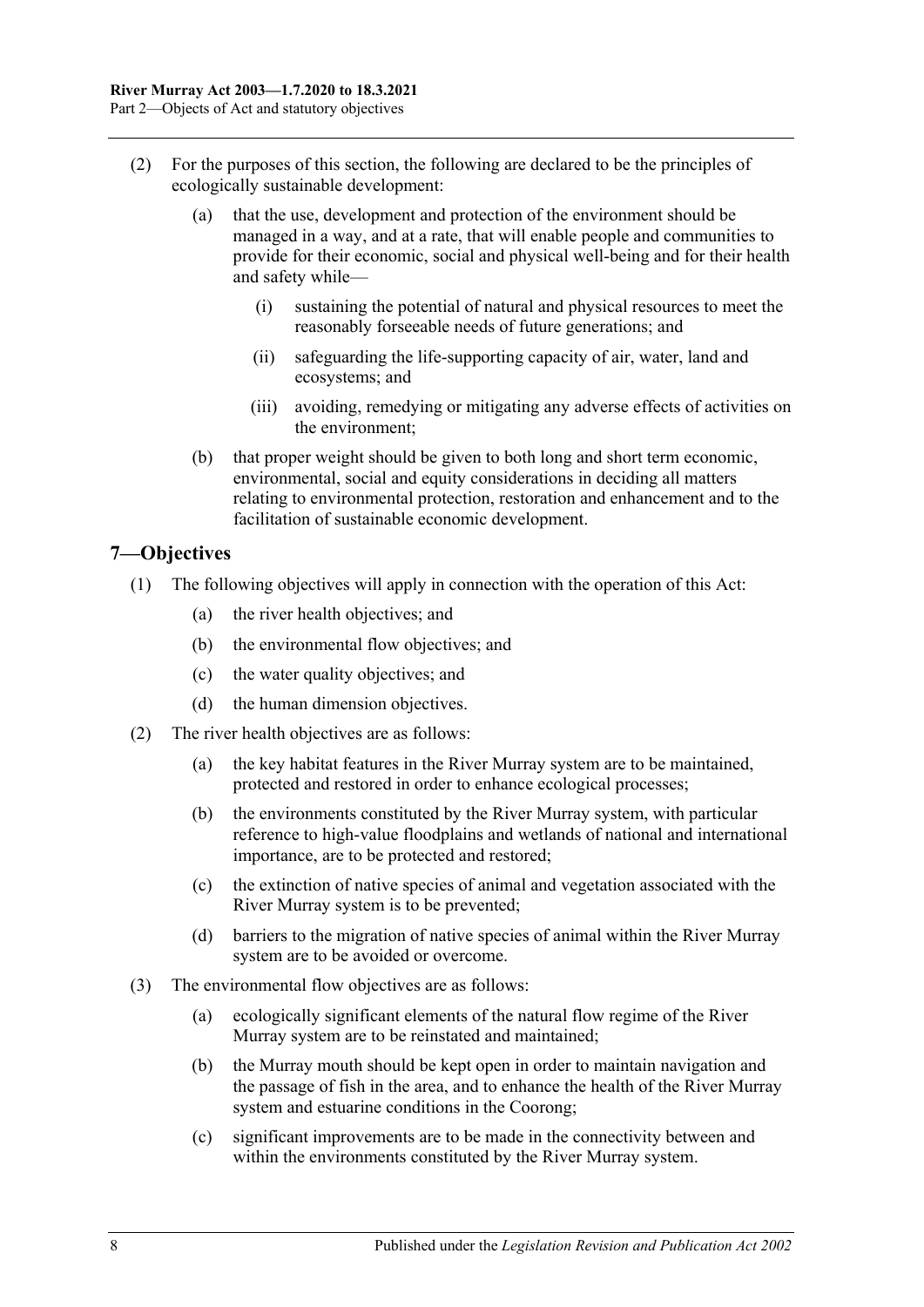- (4) The water quality objectives are as follows:
	- (a) water quality within the River Murray system should be improved to a level that sustains the ecological processes, environmental values and productive capacity of the system;
	- (b) the impact of salinity on the ecological processes and productive capacity of the River Murray system is to be minimised;
	- (c) nutrient levels within the River Murray system are to be managed so as to prevent or reduce the occurrence of algal blooms, and to minimise other impacts from nutrients on the ecological processes, environmental values and productive capacity of the system;
	- (d) the impact of potential pollutants, such as sediment and pesticides, on the environments constituted by the River Murray system is to be minimised.
- (5) The human dimension objectives are as follows:
	- (a) a responsive and adaptable approach to the management of the River Murray system is to be implemented taking into account ecological outcomes, community interests and new information that may become available from time to time;
	- (b) the community's knowledge and understanding of the River Murray system is to be gathered, considered and disseminated in order to promote the health and proper management of the system;
	- (c) the interests of the community are to be taken into account by recognising indigenous and other cultural, and historical, relationships with the River Murray and its surrounding areas, and by ensuring appropriate participation in processes associated with the management of the River Murray system;
	- (d) the importance of a healthy river to the economic, social and cultural prosperity of communities along the length of the river, and the community more generally, is to be recognised.
- (6) The objectives will be collectively known as the *Objectives for a Healthy River Murray* (or *ORMs*).

#### <span id="page-8-0"></span>**8—Administration of Act to achieve objects and objectives**

The Minister, the Court and other persons or bodies involved in the administration of this Act, and any other person or body required to consider the operation or application of this Act (whether acting under this Act or another Act), must act consistently with, and seek to further—

- (a) the objects of this Act; and
- (b) the ORMs.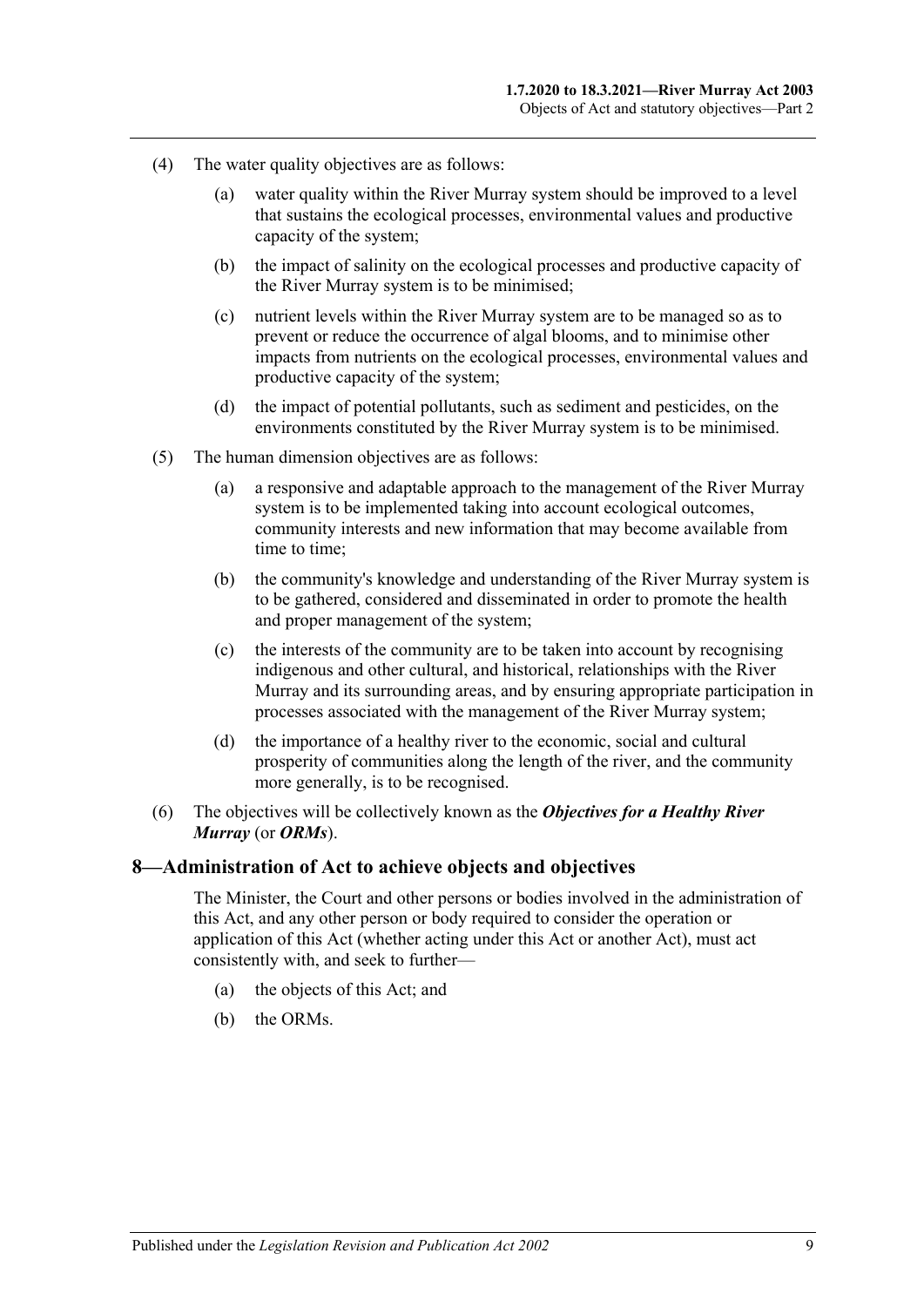## <span id="page-9-0"></span>**Part 3—Administration**

## <span id="page-9-1"></span>**Division 1—The Minister**

## <span id="page-9-2"></span>**9—Functions and powers of Minister**

- <span id="page-9-3"></span>(1) The functions of the Minister under this Act are—
	- (a) to prepare the Implementation Strategy; and
	- (b) to undertake a role in the development of statutory instruments that are to have application within the Murray-Darling Basin; and
	- (c) to provide advice with respect to the approval of activities proposed to be undertaken within the Murray-Darling Basin that may have an impact on the River Murray; and
	- (d) to consult with relevant persons, bodies or authorities, including indigenous peoples with an association with the River Murray, and with the wider community, about the goals or outcomes that should be adopted or pursued in order to achieve or advance the objects of this Act and the ORMs; and
	- (e) as far as reasonably practicable and appropriate—
		- (i) to act to integrate the administration of this Act with the administration of other legislation that may affect the River Murray; and
		- (ii) to promote the integration or co-ordination of policies, programs, plans and projects developed, administered or undertaken by other persons, bodies or authorities insofar as they are relevant to the protection, improvement or enhancement of the River Murray; and
	- (f) to institute, supervise or promote programs to protect, maintain or improve the River Murray; and
	- (g) to undertake monitoring programs to collect data on the state of the River Murray and other relevant information, and to assess and apply other information relevant to the River Murray obtained from other programs or sources; and
	- (h) to conduct or promote research and public education in relation to the protection, improvement or enhancement of the River Murray; and
	- (i) to keep the state of the River Murray under review; and
	- (j) to keep—
		- (i) the operation of this Act under review; and
		- (ii) the operation of any related operational Act under review, insofar as may be relevant to the River Murray or to securing the objects of this Act; and
	- (k) to consider, as the Minister thinks fit—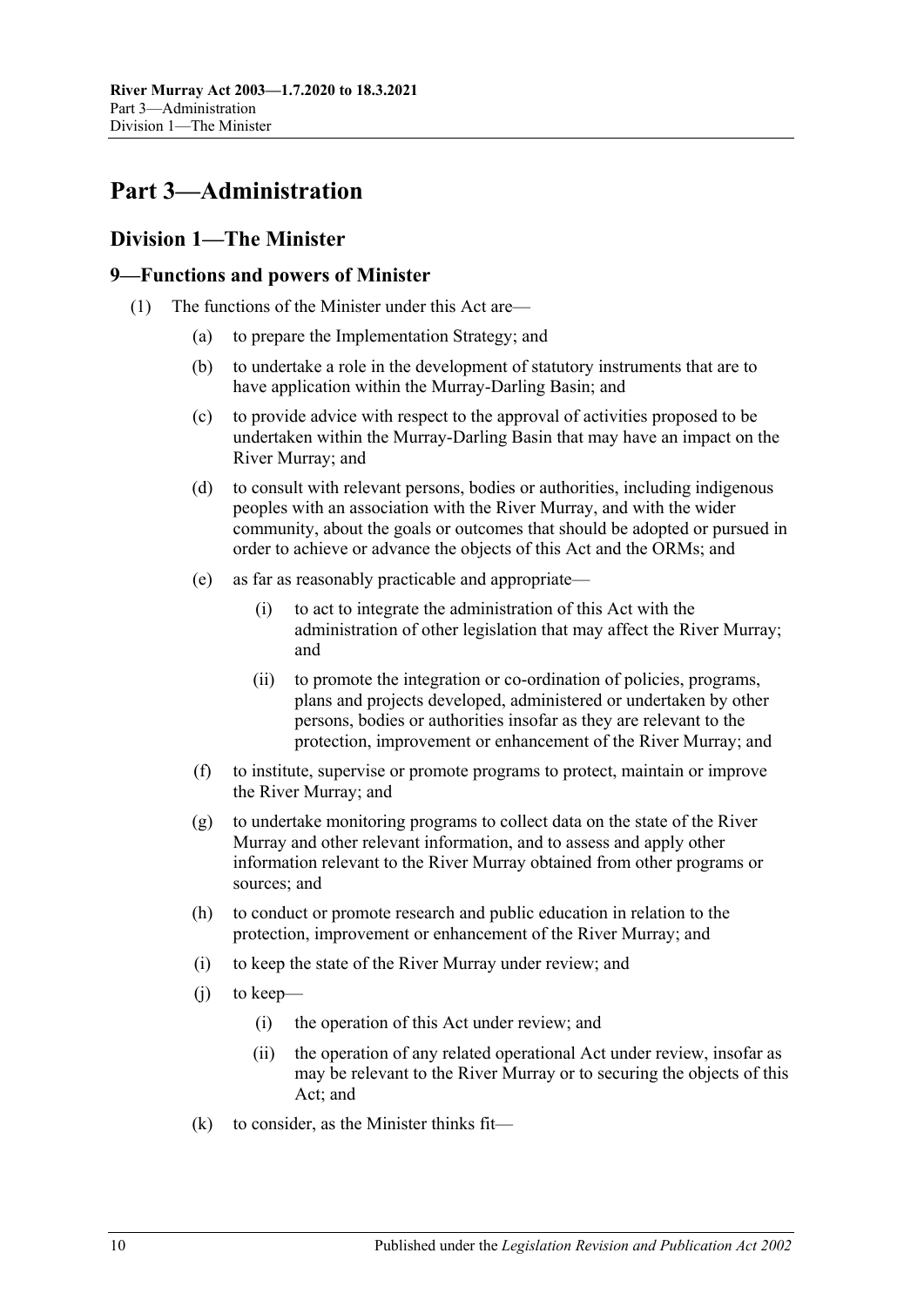- (i) whether it is necessary or desirable to amend any Act (including this Act), or to modify any legislative policies or administrative practices (whether under this or any other Act) in order to advance the objects of this Act and the ORMs; or
- (ii) whether additional Acts should be prescribed as related operational Acts for the purposes of this Act,

and to make recommendations in relation to these matters; and

- (l) to assess the extent to which the objects of this Act are being considered in the administration of other relevant Acts; and
- (m) to undertake the enforcement of this Act, especially in relation to the general duty of care; and
- (n) such other functions assigned to the Minister by or under this or any other Act.
- (2) The Minister—
	- (a) must consult with prescribed persons, bodies or authorities when acting in prescribed circumstances; and
	- (b) should, when consulting with indigenous peoples under [subsection](#page-9-3)  $(1)(d)$ , give special consideration to their particular needs; and
	- (c) should, when consulting with other people, give consideration to any special needs that they may have in the circumstances.
- (4) The Minister should adopt a leadership role in relation to the management of the Murray-Darling Basin.
- <span id="page-10-0"></span>(5) The Minister has the power to do anything necessary, expedient or incidental to—
	- (a) performing the functions of the Minister under this Act; or
	- (b) administering this Act; or
	- (c) furthering the objects of this Act or the ORMs; or
	- (d) furthering the objects of the *[Murray-Darling Basin Act](http://www.legislation.sa.gov.au/index.aspx?action=legref&type=act&legtitle=Murray-Darling%20Basin%20Act%202008) 2008* or giving effect to the terms or requirements of the Murray-Darling Basin Agreement; or
	- (e) furthering the purposes of the Basin Plan under the *Water Act 2007* of the Commonwealth.
- (6) Without limiting the operation of [subsection](#page-10-0) (5), the Minister may—
	- (a) enter into any form of contract, agreement or arrangement; and
	- (b) acquire, hold, deal with and dispose of real and personal property or any interest in real or personal property; and
	- (c) carry out projects in relation to the River Murray (including projects that are relevant to the implementation or operation of the Murray-Darling Basin Agreement, any resolution of the Ministerial Council under that agreement or the Basin Plan under the *Water Act 2007* of the Commonwealth); and
	- (d) provide for the care, control, management, conservation or preservation of any land within the Murray-Darling Basin; and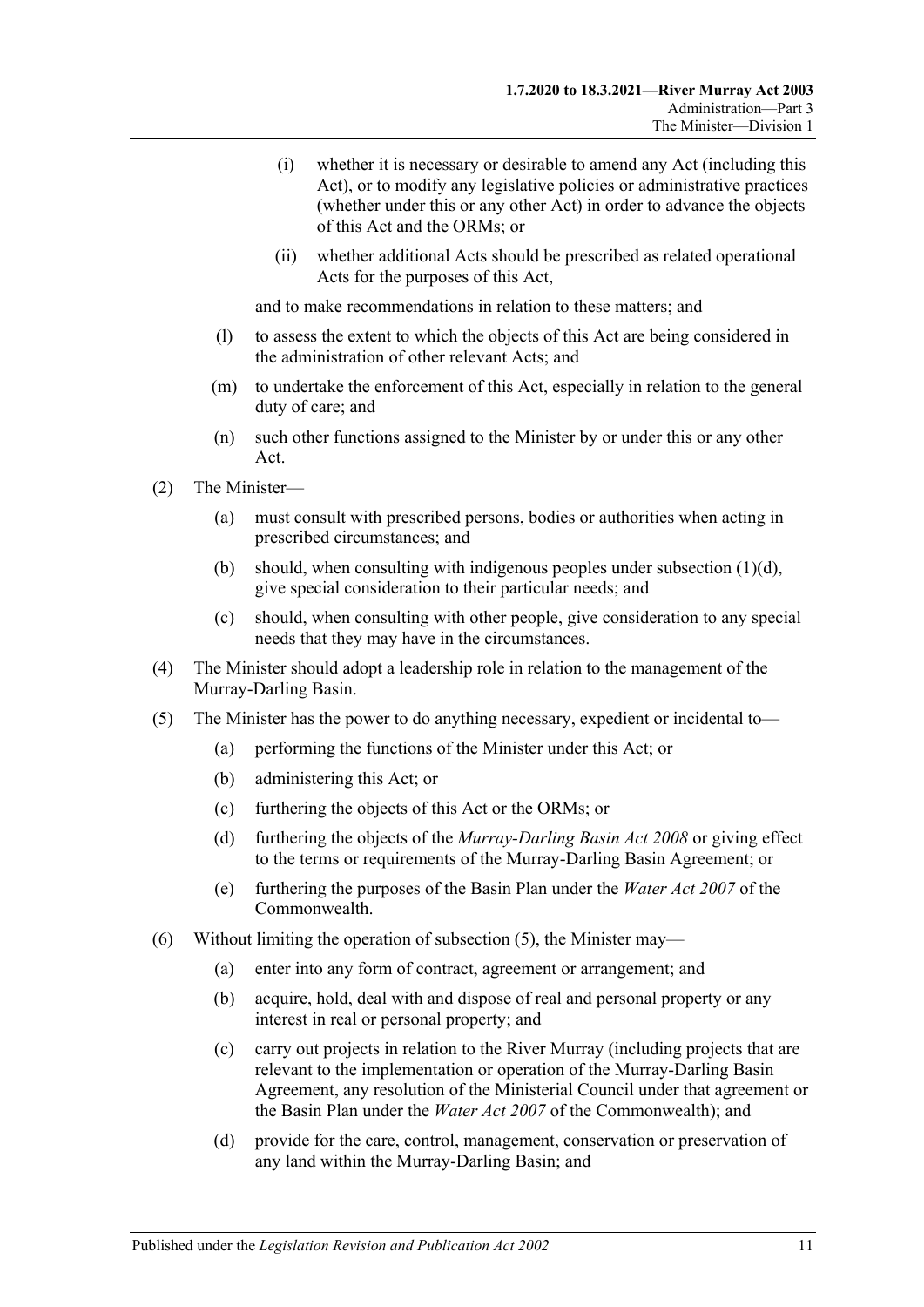(e) act in conjunction with any other person or authority.

## <span id="page-11-0"></span>**10—Annual report**

- (1) The Minister must on or before 30 September in each year prepare a report on the operation of this Act for the financial year ending on the preceding 30 June.
- (2) The report must include—
	- (a) information on the implementation of this Act (taking into account the provisions of the Implementation Strategy); and
	- (b) information on the extent to which the objects of this Act and the ORMs are being achieved; and
	- (c) reports on the following matters for the relevant financial year:
		- (i) the referral of matters to the Minister under any related operational Act; and
		- (ii) the enforcement of the general duty of care; and
		- (iii) action taken by the Minister or an authorised officer under [Part 8.](#page-24-0)
- (3) The Minister must cause a copy of the report to be laid before both Houses of Parliament within 6 sitting days after the report is prepared.

## <span id="page-11-1"></span>**11—Three-yearly reports**

- (1) The Minister must, on a three-yearly basis, undertake a review of this Act.
- (2) The review must include—
	- (a) an assessment of the interaction between this Act, the related operational Acts, and any other Act considered relevant by the Minister; and
	- (b) an assessment of the state of the River Murray, especially taking into account the ORMs,

and may include other matters determined by the Minister to be relevant to a review of this Act.

(3) The review must be undertaken so as to coincide with the end of a financial year and the outcome of the review must be reported on as part of the Minister's annual report to Parliament for that financial year.

## <span id="page-11-2"></span>**12—Power of delegation**

- (1) The Minister may delegate to a body or person (including a person for the time being holding or acting in a specified office or position) a function or power of the Minister under this Act or any related operational Act.
- (2) A delegation under this section—
	- (a) must be by instrument in writing; and
	- (b) may be absolute or conditional; and
	- (c) does not derogate from the power of the Minister to act in any matter; and
	- (d) is revocable at will.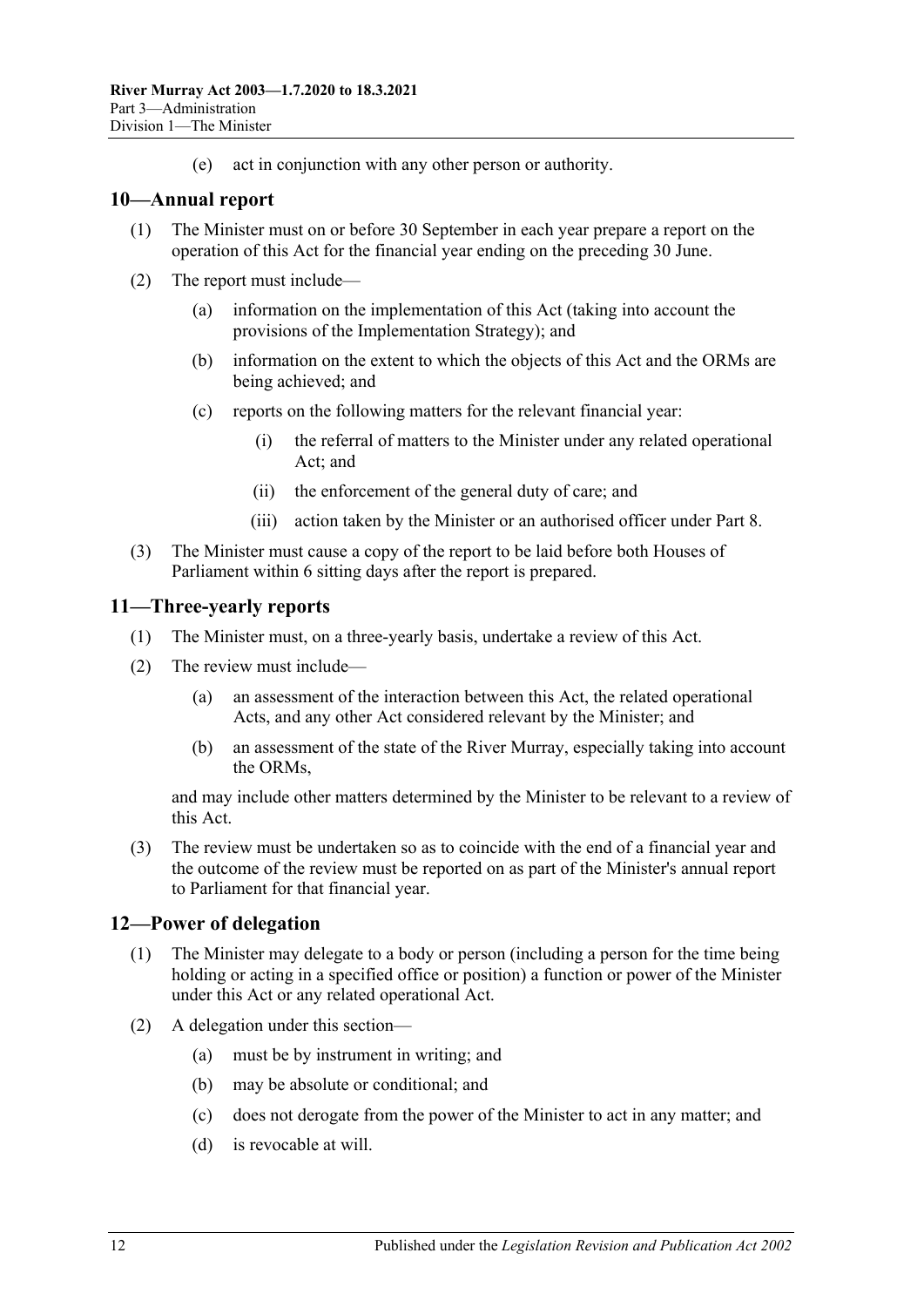(3) A function or power delegated under this section may, if the instrument of delegation so provides, be further delegated.

## <span id="page-12-0"></span>**Division 2—Authorised officers**

## <span id="page-12-3"></span><span id="page-12-1"></span>**13—Appointment of authorised officers**

- (1) The Minister may appoint persons to be authorised officers for the purposes of this Act.
- (2) An appointment under [subsection](#page-12-3) (1) may be made subject to conditions or limitations specified in the instrument of appointment.
- (3) An authorised officer appointed under [subsection](#page-12-3) (1) must be issued with an identity card—
	- (a) containing the person's name and a photograph of the person; and
	- (b) stating that the person is an authorised officer for the purposes of this Act; and
	- (c) stating any limitations on the authorised officer's authority.
- (4) An authorised officer must, at the request of a person in relation to whom the authorised officer intends to exercise any powers under this Act, produce for the inspection of the person his or her identity card.

## <span id="page-12-4"></span><span id="page-12-2"></span>**14—Powers of authorised officers**

- <span id="page-12-5"></span>(1) An authorised officer may, as may reasonably be required in connection with the administration, operation or enforcement of this Act, at any reasonable time—
	- (a) enter any place;
	- (b) inspect any place, including the stratum lying below the surface of any land, and water on or under any land, and inspect any works, plant or equipment;
	- (c) enter and inspect any vehicle and for that purpose require a vehicle to stop, or to be presented for inspection at a place and time specified by the authorised officer, and board any vessel or craft;
	- (d) give directions with respect to the stopping, securing or movement of a vehicle, plant, equipment or other thing;
	- (e) require a person apparently in charge of a vessel or craft to facilitate any boarding;
	- (f) take measurements, including measurements of the flow of any water on or under any land or relating to any change in any aspect of the environment;
	- (g) place any markers, pegs or other items or equipment in order to assist in environmental testing or monitoring;
	- (h) take samples of any substance or thing from any place (including under any land), or vehicle, for analysis;
	- (i) with the authority of a warrant issued by a magistrate, require any person to produce specified documents or documents of a specified kind, including a written record that reproduces in an understandable form information stored by computer, microfilm or other process;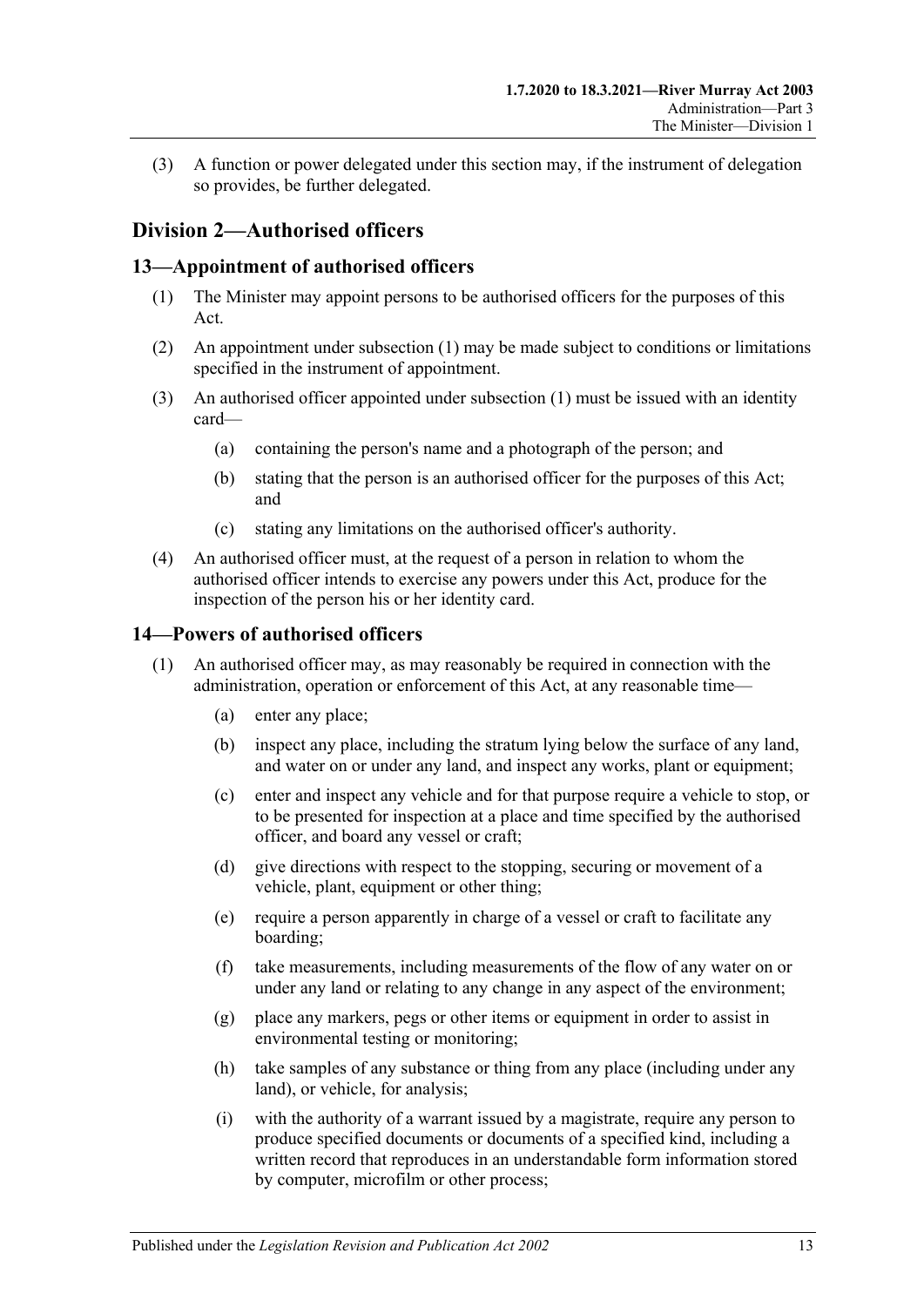- (j) examine, copy or take extracts from a document or information so produced or require a person to provide a copy of any such document or information;
- (k) take photographs, films, audio, video or other recordings;
- (l) examine or test any vehicle, plant, equipment, fitting or other thing, or cause or require it to be so examined or tested, or seize it or require its production for such examination or testing;
- (m) seize and retain anything that the authorised officer reasonably suspects has been used in, or may constitute evidence of, a contravention of this Act;
- (n) require a person who the authorised officer reasonably suspects has committed, is committing or is about to commit, a contravention of this Act to state the person's full name and usual place of residence and to produce evidence of the person's identity;
- (o) require a person to answer questions;
- (p) give directions reasonably required in connection with the exercise of a power conferred by any of the above paragraphs or otherwise in connection with the administration, operation or enforcement of this Act;
- (q) exercise other prescribed powers.
- <span id="page-13-0"></span>(2) Without limiting [subsection](#page-12-4) (1), an authorised officer may exercise a power under this section for the purpose of determining whether a management agreement is being, or has been, complied with.
- (3) An authorised officer must not exercise a power conferred by [subsection](#page-12-4) (1) or [\(2\)](#page-13-0) in respect of residential premises (but may exercise such a power in respect of any vessel or craft).
- (4) An authorised officer in exercising powers under this section may be accompanied by such assistants as are reasonably required in the circumstances.
- <span id="page-13-1"></span>(5) An authorised officer may use force to enter any place or vehicle—
	- (a) on the authority of a warrant issued by a magistrate; or
	- (b) if the authorised officer believes, on reasonable grounds, that the circumstances require immediate action to be taken.
- (6) A magistrate must not issue a warrant under [subsection](#page-13-1) (5) unless satisfied that there are reasonable grounds to believe—
	- (a) that a contravention of this Act has been, is being, or is about to be, committed in or on a place or vehicle; or
	- (b) that something may be found in or on a place or vehicle that has been used in, or constitutes evidence of, a contravention of this Act; or
	- (c) that the circumstances require immediate action.
- (7) An application for the issue of a warrant under this section—
	- (a) may be made either personally or by telephone; and
	- (b) must be made in accordance with any procedures prescribed by the regulations.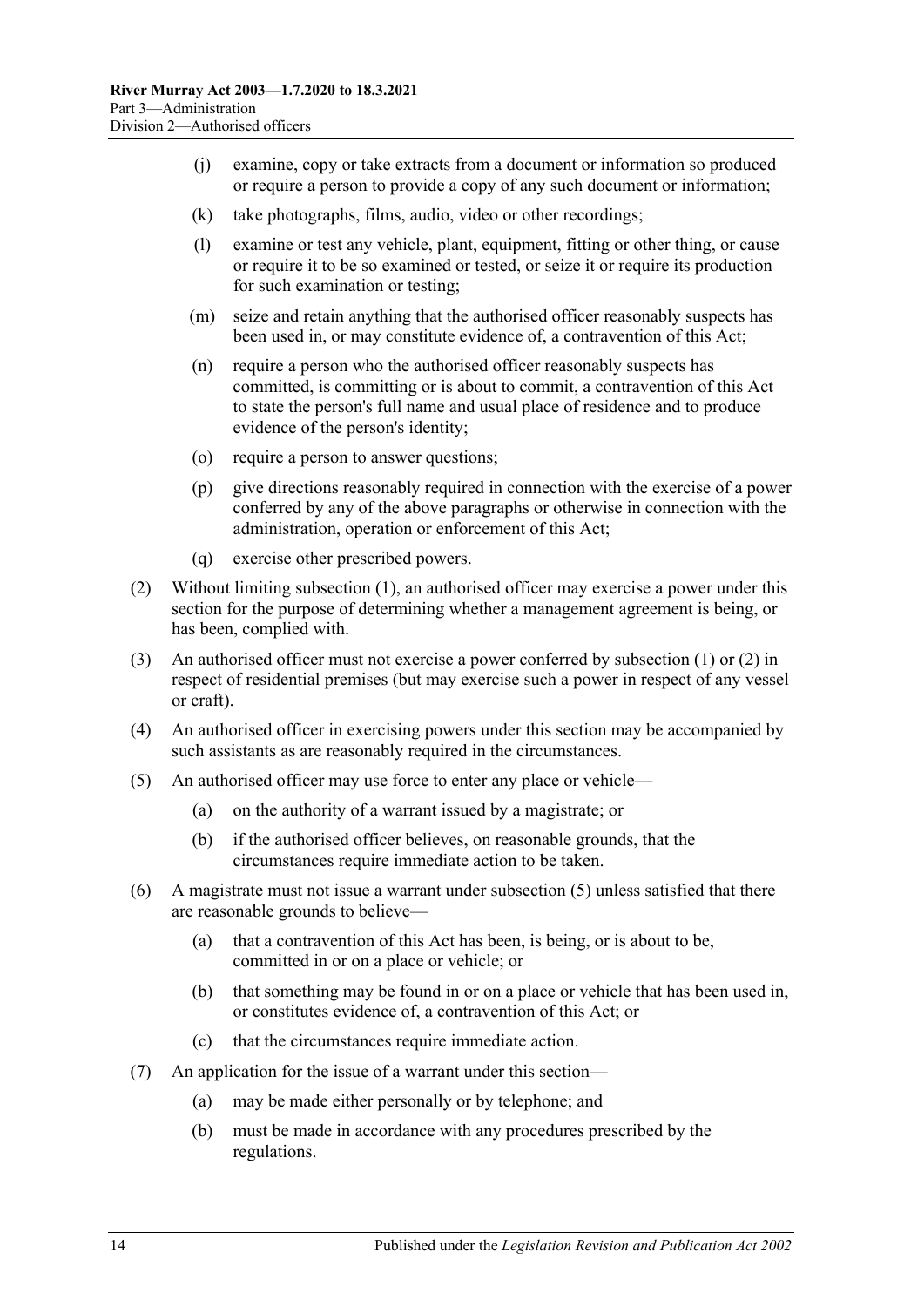- (8) If an authorised officer digs up any land under [subsection](#page-12-4) (1), the authorised officer must, after taking such steps as the authorised officer thinks fit in the exercise of powers under that subsection, insofar as is reasonably practicable, take steps to ensure that the land is restored to such state as is reasonable in the circumstances.
- (9) An authorised officer must, in taking any action under this section, have regard to any request made by any indigenous peoples with an association with the River Murray that the authorised officer (or authorised officers more generally) not enter a specified area.
- <span id="page-14-1"></span>(10) An authorised officer must, before exercising powers under this section in relation to a person, insofar as is reasonably practicable, provide to the person a copy of an information sheet that sets out information about the source and extent of the authorised officer's powers under this section, and about the action that may be taken against the person if he or she fails to comply with a requirement or direction of an authorised officer under this section.
- (11) For the purposes of [subsection](#page-14-1) (10), an *information sheet* is a document approved by the Minister for the purposes of that subsection.

## <span id="page-14-0"></span>**15—Hindering etc persons engaged in the administration of this Act**

- (1) A person who—
	- (a) without reasonable excuse hinders or obstructs an authorised officer or other person engaged in the administration of this Act; or
	- (b) fails to answer a question put by an authorised officer to the best of his or her knowledge, information or belief; or
	- (c) produces a document or record that he or she knows, or ought to know, is false or misleading in a material particular; or
	- (d) fails without reasonable excuse to comply with a requirement or direction of an authorised officer under this Act; or
	- (e) uses abusive, threatening or insulting language to an authorised officer, or a person assisting an authorised officer; or
	- (f) falsely represents, by words or conduct, that he or she is an authorised officer,

is guilty of an offence.

Maximum penalty: \$20 000.

- (2) A person (other than an authorised officer) who, without the permission of the Minister, removes, destroys or interferes with any marker, peg or other item or equipment placed under section  $14(1)(g)$  is guilty of an offence. Maximum penalty: \$10 000.
- (3) An authorised officer, or a person assisting an authorised officer, who—
	- (a) addresses offensive language to any person; or
	- (b) without lawful authority hinders or obstructs or uses or threatens to use force in relation to any other person,

is guilty of an offence.

Maximum penalty: \$10 000.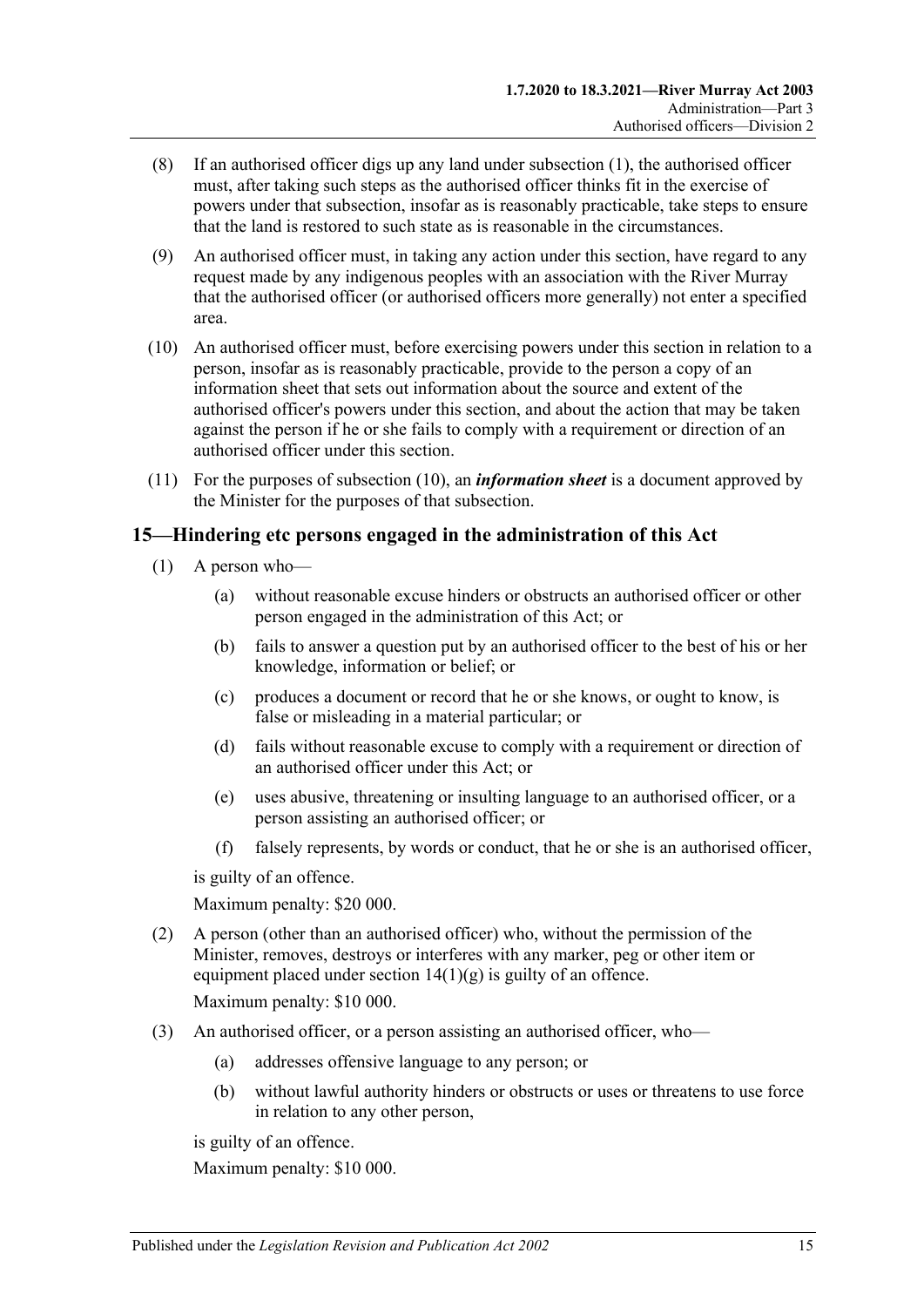## <span id="page-15-0"></span>**16—Protection from self-incrimination**

A person is not obliged to answer a question or to produce a document or record as required under this Division if to do so might tend to incriminate the person or make the person liable to a penalty.

## <span id="page-15-1"></span>**Part 4—Ministerial activities and arrangements associated with the River Murray**

## <span id="page-15-2"></span>**Division 1—Minister may undertake works**

#### <span id="page-15-4"></span><span id="page-15-3"></span>**17—Minister may undertake works**

- (1) For the purposes of—
	- (a) furthering the objects of this Act or the ORMs; or
	- (b) carrying out any project in relation to the River Murray; or
	- (c) performing any function of the Minister under this Act,

the Minister may construct, maintain or remove such works, and undertake any work, as the Minister thinks fit.

- <span id="page-15-5"></span>(2) Without limiting the operation of [subsection](#page-15-4) (1), the works may include—
	- (a) infrastructure and other devices constructed, established or used for the purposes of—
		- (i) altering or managing the flow of water; or
		- (ii) altering or managing water levels, including altering or managing the level of any ground water, surface water or water within soils, or altering or managing water-quality factors, including salinity, nutrients, turbidity and algae;
	- (b) infrastructure and other devices constructed, established or used for the purposes of—
		- (i) protecting or monitoring any aspect of the natural resources of the River Murray; or
		- (ii) improving, enhancing or re-establishing any aspect of the natural resources of the River Murray; or
		- (iii) implementing any other form of environmental improvement program;
	- (c) works constituting channels, drains, culverts or bridges;
	- (d) works constituting storage or workshop facilities, camps or service facilities.
- (3) Without limiting the operation of [subsection](#page-15-4) (1) or [\(2\),](#page-15-5) the work undertaken by the Minister may include—
	- (a) establishing, altering or removing any bank or levee;
	- (b) activities associated with environmental testing or evaluation.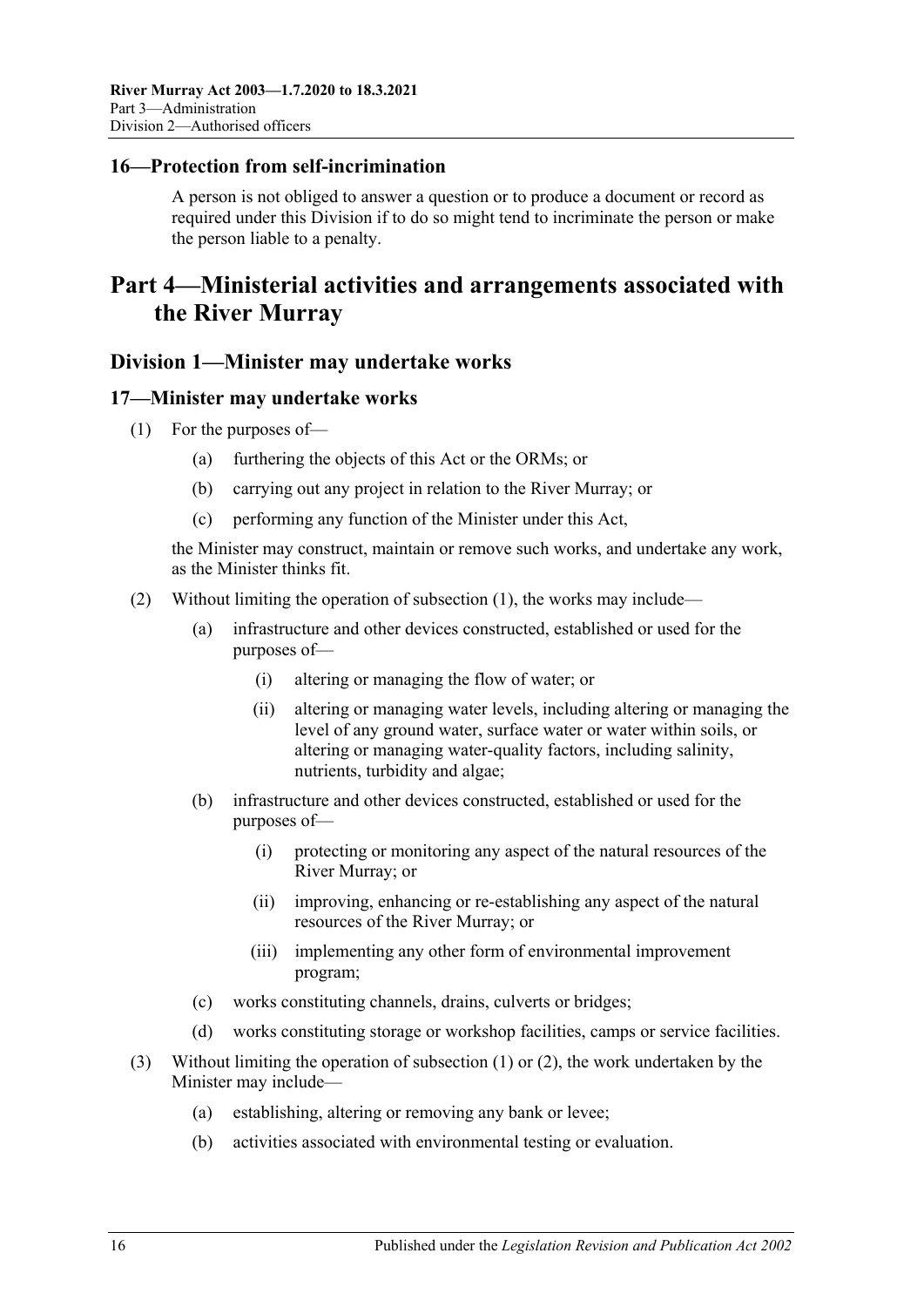## <span id="page-16-0"></span>**Division 2—Management agreements**

#### <span id="page-16-2"></span><span id="page-16-1"></span>**18—Management agreements**

- (1) The Minister may enter into an agreement (a *management agreement*) relating to—
	- (a) the conservation or management of water;
	- (b) the preservation, conservation, management, enhancement or re-establishment of any aspect of the natural resources of the River Murray;
	- (c) any other matter associated with furthering the objects of this Act or the ORMs,

with the owner of any land within the Murray-Darling Basin.

- (2) Without limiting the operation of [subsection](#page-16-2) (1), a management agreement may, with respect to the land to which it relates—
	- (a) require specified work or work of a specified kind be carried out on the land, or authorise the performance of work on the land;
	- (b) restrict the nature of any work that may be carried out on the land;
	- (c) prohibit or restrict specified activities or activities of a specified kind on the land;
	- (d) provide for the care, control, management or operation of any infrastructure, plant or equipment;
	- (e) provide for the management of any matter in accordance with a particular management plan (which may then be varied from time to time by agreement between the Minister and the owner of the land);
	- (f) provide for the adoption or implementation of environment protection measures or environment improvement programs;
	- (g) provide for the testing or monitoring of any aspect of the natural resources of the River Murray;
	- (h) provide for financial, technical or other professional advice or assistance to the owner of land with respect to any relevant matter;
	- (i) provide for a remission or exemption in respect of a levy under Part 5 Division 2 of the *[Landscape South Australia Act](http://www.legislation.sa.gov.au/index.aspx?action=legref&type=act&legtitle=Landscape%20South%20Australia%20Act%202019) 2019*;
	- (j) provide for remission of rates or taxes in respect of the land;
	- (k) provide for the Minister to pay to the owner of the land an amount as an incentive to enter into the agreement.
- <span id="page-16-3"></span>(3) The Minister should take reasonable steps to consult with the relevant council before entering into a management agreement that provides for the remission of any council rates under [subsection](#page-16-3) (2)(j).
- (4) A term of management agreement under subsection  $(2)(i)$  or (i) has effect despite any other Act or law to the contrary.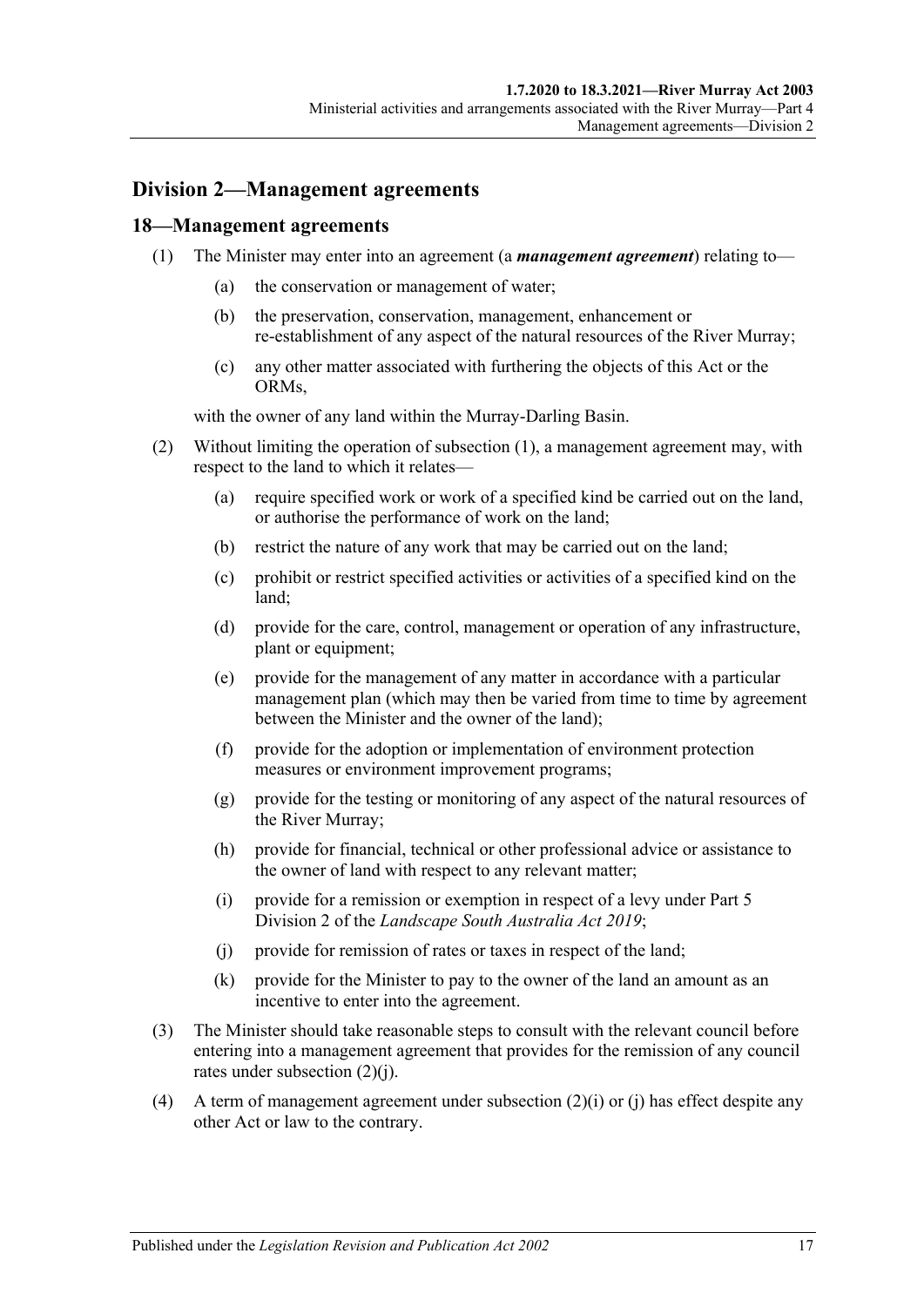- <span id="page-17-2"></span>(5) The Registrar-General must, on the application of a party to a management agreement, note the agreement against the relevant instrument of title or, in the case of land not under the provisions of the *[Real Property Act](http://www.legislation.sa.gov.au/index.aspx?action=legref&type=act&legtitle=Real%20Property%20Act%201886) 1886*, against the land.
- (6) A management agreement has no force or effect under this Act until a note is made under [subsection](#page-17-2) (5).
- (7) Where a note has been entered under [subsection](#page-17-2) (5), the agreement is binding on each owner of the land from time to time whether or not the owner was the person with whom the agreement was made and despite the provisions of the *Real [Property](http://www.legislation.sa.gov.au/index.aspx?action=legref&type=act&legtitle=Real%20Property%20Act%201886)  Act [1886](http://www.legislation.sa.gov.au/index.aspx?action=legref&type=act&legtitle=Real%20Property%20Act%201886)*, and on any occupier of the land.
- (8) The Registrar-General must, if satisfied on the application of the Minister or the owner of the land that an agreement in relation to which a note has been made under this section has been rescinded or amended, enter a note of the rescission or amendment against the instrument of title, or against the land (but must otherwise ensure that the note is not removed once made).
- (9) Except to the extent that the agreement provides for a remission or exemption under subsection (2)(i) or [\(j\),](#page-16-3) a management agreement does not affect the obligations of an owner or occupier of land under any other Act.

## <span id="page-17-0"></span>**Division 3—Entry onto land**

## <span id="page-17-3"></span><span id="page-17-1"></span>**19—Entry onto land**

- (1) For the purposes of—
	- (a) undertaking any work or other activity in connection with—
		- (i) furthering the objects of this Act or the ORMs; or
		- (ii) carrying out any project in relation to the River Murray; or
		- (iii) exercising any power or performing any function of the Minister under this Act; or
	- (b) undertaking an activity in connection with a management agreement,

a person authorised by the Minister may—

- (c) enter or pass over any land that is not vested in the Minister;
- (d) bring onto any land that is not vested in the Minister any vehicles, plant or equipment;
- (e) temporarily occupy any land that is not vested in the Minister and carry out work on that land.
- (2) A person must, in exercising a power under [subsection](#page-17-3) (1), insofar as is reasonably practicable—
	- (a) minimise disturbance to any land; and
	- (b) ensure that any land disturbed by the exercise of the power is restored to its previous condition after the completion of any work or activity (unless the Minister and the owner of the relevant land come to some other arrangement); and
	- (c) co-operate with any owner or occupier of the land.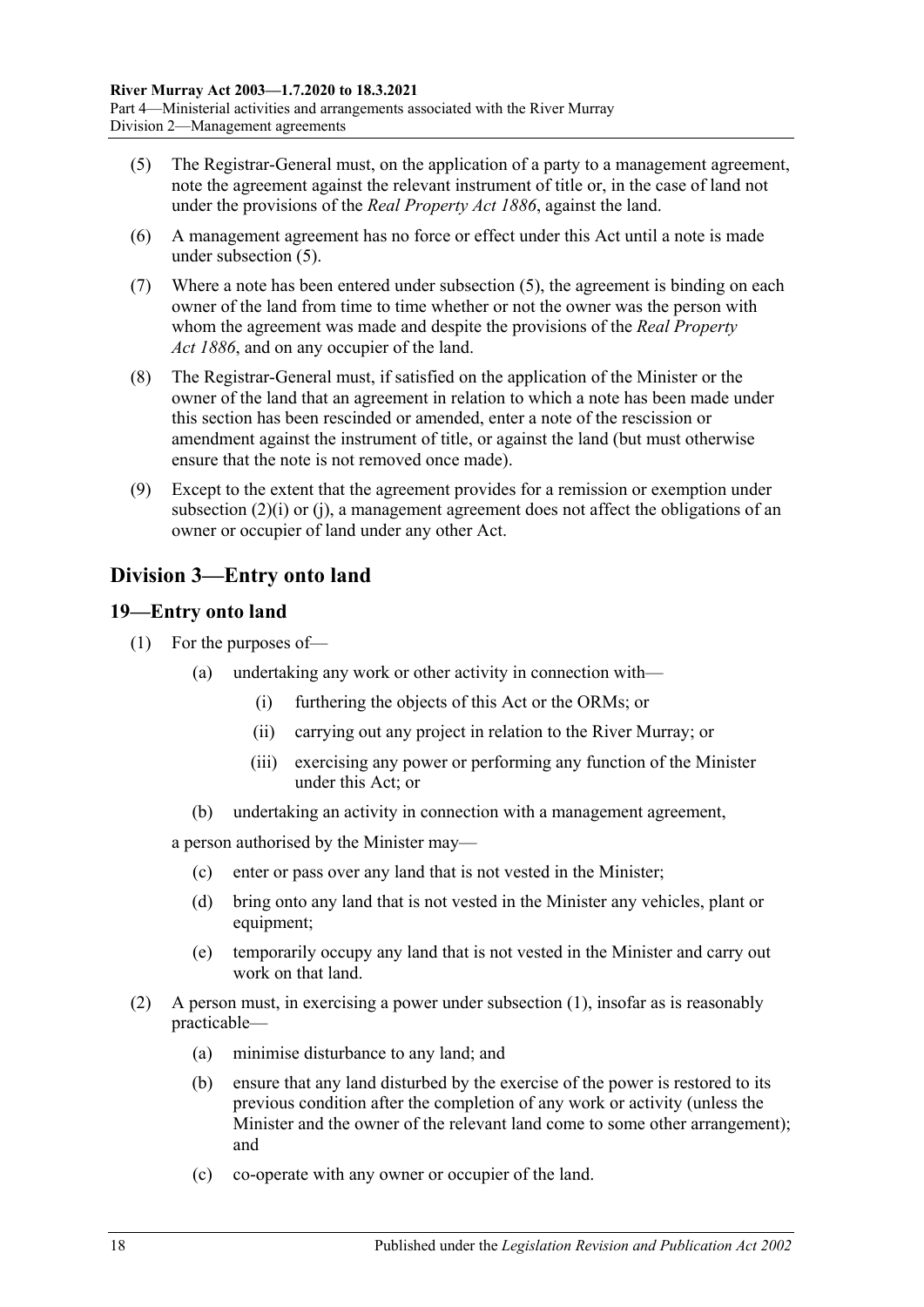- (3) No compensation is payable with respect to the exercise of a power under this section.
- (4) A person must not, without reasonable excuse, hinder or obstruct a person exercising a power under this section.

Maximum penalty: \$20 000.

(5) This section does not limit or derogate from the powers of the Minister or an authorised officer under another provision of this Act.

## <span id="page-18-0"></span>**Division 4—Compulsory acquisition of land**

#### <span id="page-18-1"></span>**20—Compulsory acquisition of land**

- (1) The Minister may acquire land under this section where the Minister considers that the acquisition of the land is reasonably necessary to further the objects of this Act or the implementation of the ORMs.
- (2) The *[Land Acquisition Act](http://www.legislation.sa.gov.au/index.aspx?action=legref&type=act&legtitle=Land%20Acquisition%20Act%201969) 1969* applies to the acquisition of land in pursuance of this section.
- (3) Nothing in this section affects—
	- (a) the ability of the Minister to acquire land by agreement;
	- (b) the operation of any other section of this Act.

## <span id="page-18-2"></span>**Part 5—Implementation Strategy**

#### <span id="page-18-3"></span>**21—Implementation Strategy**

- (1) The Minister must prepare and maintain a plan to be called the *River Murray Act Implementation Strategy*.
- (2) The Implementation Strategy must—
	- (a) set out the priorities that the Minister will pursue in order to achieve the objects of this Act and to further the implementation of the ORMs; and
	- (b) set out strategies that the Minister intends to adopt to meet those priorities; and
	- (c) take into account the State Landscape Strategy and the Planning Strategy,

and may include other matters as the Minister thinks fit.

- (3) The Minister must review the Implementation Strategy at least once in every five years.
- (4) The Minister may amend the Implementation Strategy from time to time.
- (5) The Minister should, in preparing the Implementation Strategy or undertaking a review of the Implementation Strategy, take into account any statutory instrument under a related operational Act that has application within the Murray-Darling Basin and that may be relevant to the operation of this Act, and may take into account such other strategies and policies as the Minister thinks fit.
- (6) The Implementation Strategy may incorporate such documents, policy statements, proposals and other matters as the Minister thinks fit.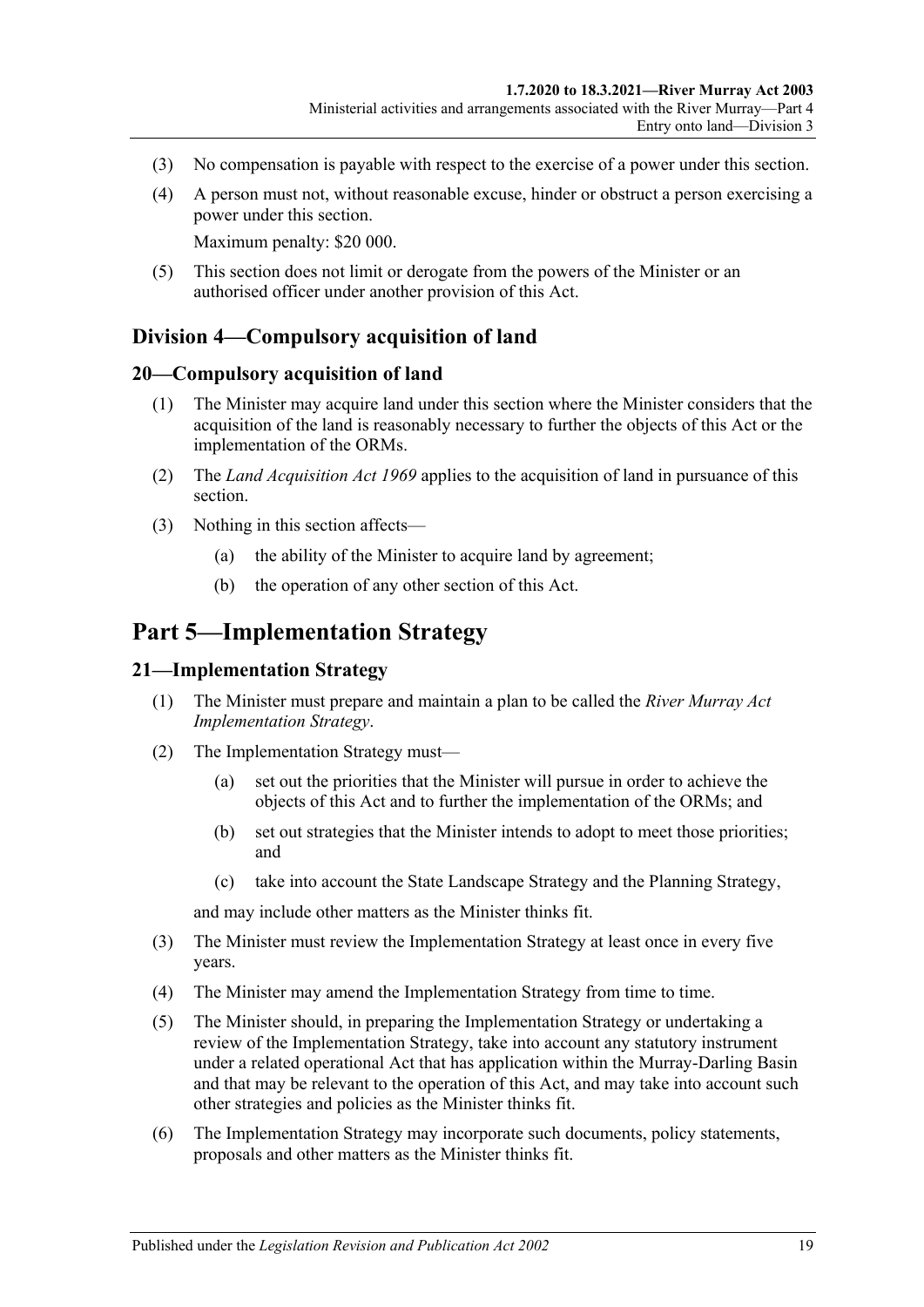- (7) The Minister must—
	- (a) make appropriate provision for the publication of the Implementation Strategy (including by ensuring that notice of the availability of the Implementation Strategy is published in the Gazette); and
	- (b) ensure that copies of the Implementation Strategy are reasonably available for inspection (without charge) and purchase by the public at a place or places determined by the Minister; and
	- (c) ensure that notice of any amendment to the Implementation Strategy is published in the Gazette within a reasonable time after the amendment is made.
- (8) The Implementation Strategy is an expression of policy and does not affect rights or liabilities (whether of a substantive, procedural or other nature).

## <span id="page-19-0"></span>**Part 6—Development of related policies and consideration of activities**

## <span id="page-19-1"></span>**22—Development of related policies and consideration of activities**

- <span id="page-19-3"></span>(1) This section applies to—
	- (a) a statutory instrument that is to have application within the Murray-Darling Basin referred to the Minister (whether for approval, endorsement, concurrence, consultation, comment or other form of consideration or assessment) under or pursuant to—
		- (i) a related operational Act; or
		- (ii) [subsection](#page-19-2) (2); or
	- (b) an application for a statutory authorisation referred to the Minister (whether for approval (or refusal), endorsement, concurrence, consultation, comment or other form of consideration or assessment) under or pursuant to a related operational Act or under or pursuant to a condition imposed by the Minister under this section.
- <span id="page-19-2"></span>(2) For the purposes of [subsection](#page-19-3)  $(1)(a)(ii)$ , the Governor may, by regulation, require that statutory instruments of a prescribed class under an Act, when being considered, prepared, reviewed, amended or varied, be referred to the Minister under this Act at a time, or in a manner, specified by the regulation (and any such regulation will have effect despite any other Act or law).
- (4) The Minister must, in acting with respect to a statutory instrument or an application for a statutory authorisation to which this section applies—
	- (a) take into account, and seek to further—
		- (i) the objects of this Act; and
		- (ii) the ORMs; and
	- (b) in the case of a statutory instrument—take into account—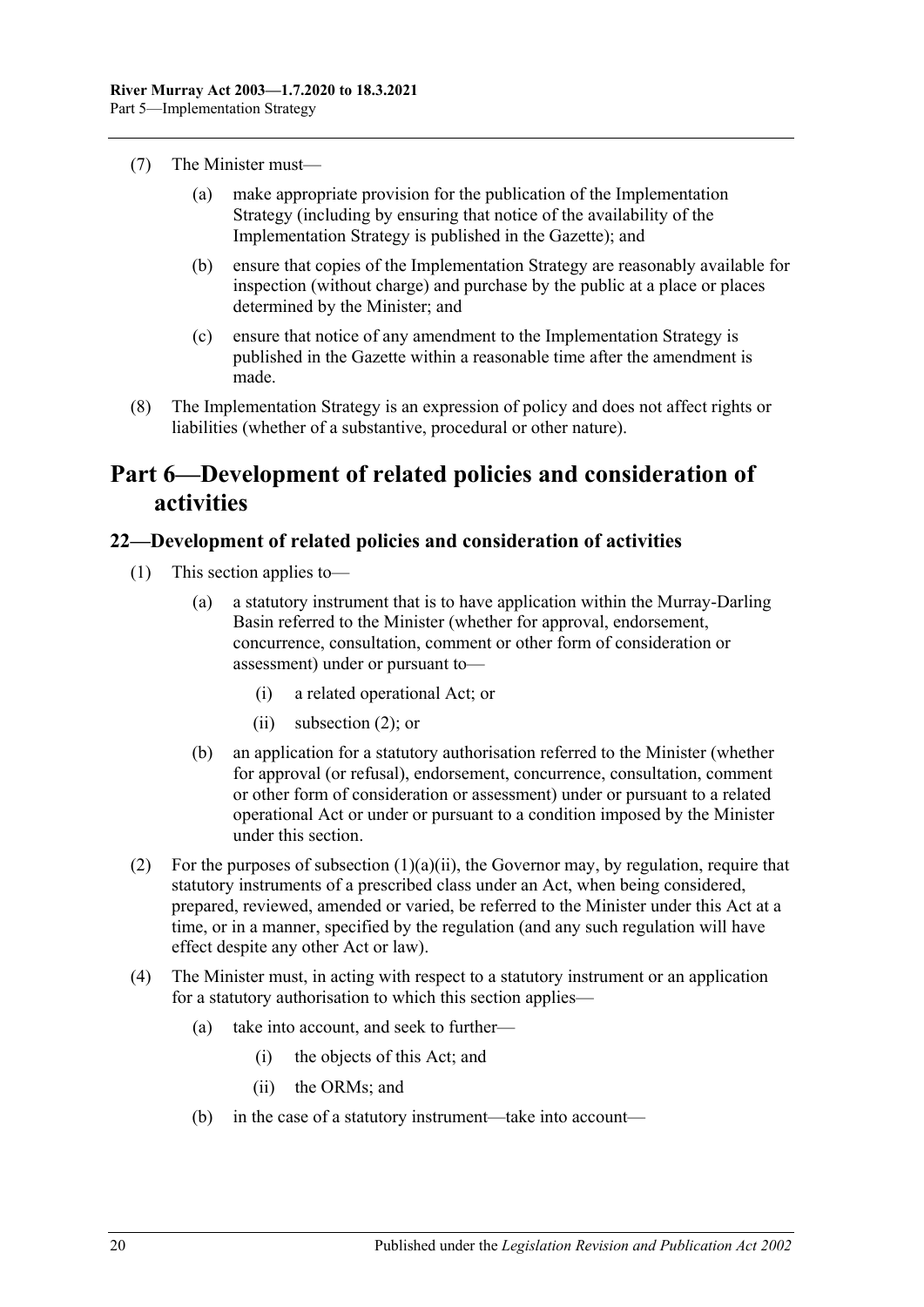- (i) the terms or requirements of the Murray-Darling Basin Agreement and any resolution of the Ministerial Council under that agreement (insofar as they may be relevant); and
- (ii) any relevant provision of the Basin Plan under the *Water Act 2007* of the Commonwealth; and
- (c) in the case of an application for a statutory authorisation—take into account—
	- (i) the extent to which an activity proposed to be undertaken pursuant to the statutory authorisation may affect the River Murray; and
	- (ii) the extent to which any similar activity is being undertaken, or is likely to be undertaken in the foreseeable future, in any other part of the Murray-Darling Basin and, insofar as it is or it may be, the accumulative effects, or anticipated accumulative effects, (if any) of the activity or activities on the River Murray; and
	- (iii) the views, responses or requirements of any other person or body that, in the opinion of the Minister, are relevant to an assessment by the Minister of the statutory authorisation; and
	- (iv) the terms or requirements of the Murray-Darling Basin Agreement and any resolution of the Ministerial Council under that agreement (insofar as they may be relevant); and
	- (v) any policy published by the Minister under [subsection](#page-22-0) (11) (if relevant), or such other policy as the Minister thinks fit,

and may take into account such other matters as the Minister thinks fit.

- (5) If the Minister considers that he or she cannot endorse or otherwise agree with a statutory instrument referred to the Minister (on any basis) under or pursuant to this or any other Act, or the Minister considers that an amendment should be made to such a statutory instrument, and the authority responsible for the preparation of the instrument or the Minister responsible for the administration of the Act under which the statutory instrument has been prepared (the *relevant Minister*) does not agree with the position taken by the Minister, the Minister responsible for the administration of this Act or the relevant Minister may take steps to refer the matter to the Governor and the Governor will determine the matter (and any decision taken by the Governor will be taken to be a decision of both Ministers (and of any other relevant authority) and will have effect despite any other Act or law).
- (6) If the Minister is of the opinion—
	- (a) that an activity proposed to be undertaken pursuant to a statutory authorisation would or could cause harm to the River Murray; but
	- (b) that there is insufficient information available to the Minister to enable the Minister to assess the likelihood of harm, or the extent or impact of harm, to the River Murray; and
	- (c) that it is necessary to carry out further investigations, or to obtain further information, before an application for the statutory authorisation can be dealt with by the Minister,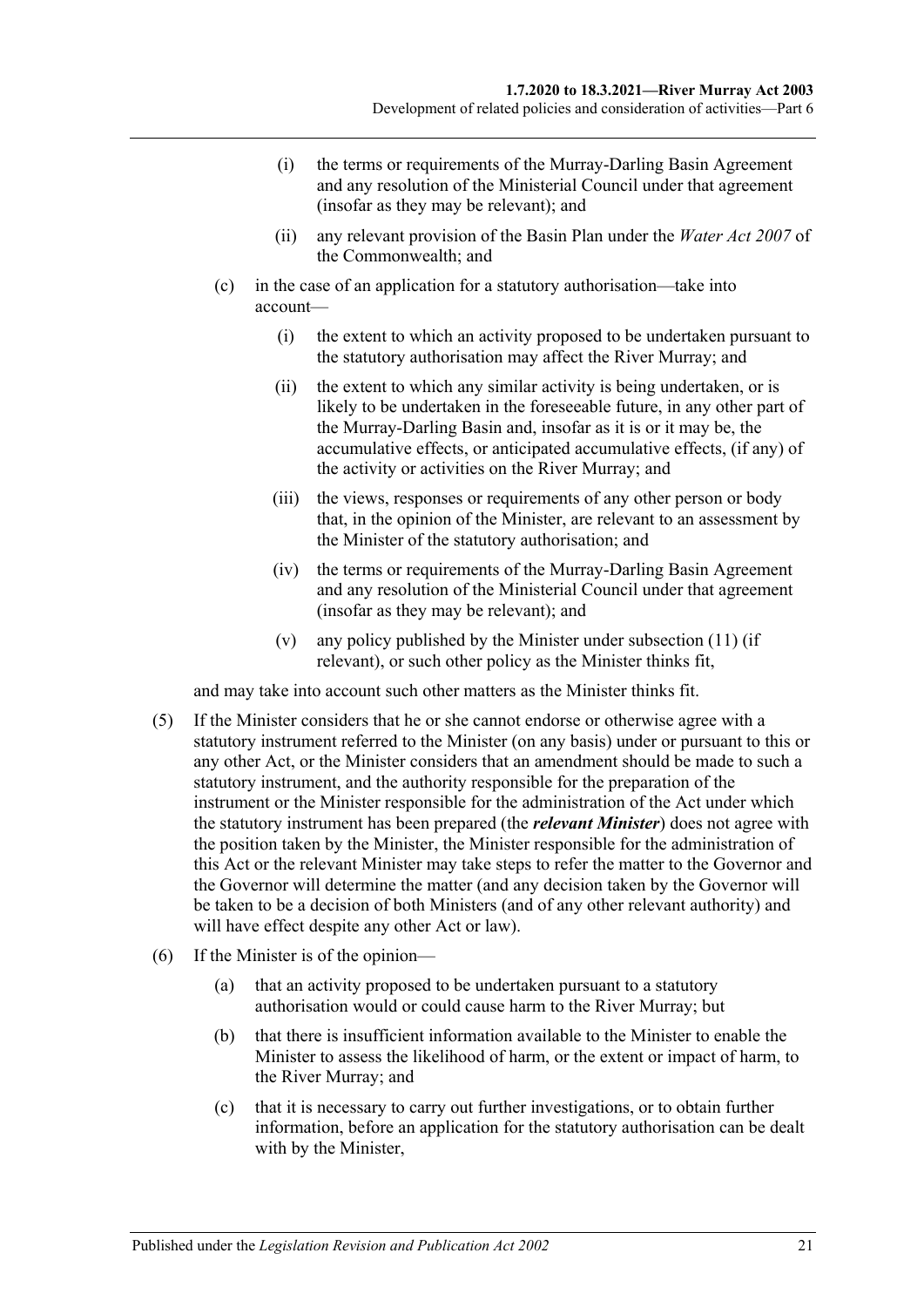the Minister may, by notice issued in accordance with the regulations, extend any period specified by or under a related operational Act as the period within which the Minister must (or should) deal with the application or that otherwise relates to the period within which the Minister may (or should) respond (and any such notice will have effect despite the provisions of the related operational Act).

- <span id="page-21-0"></span>(7) If the Minister considers that conditions should be imposed with respect to any statutory authorisation granted on an application referred to the Minister, the Minister may direct that the statutory authorisation should not be granted without the imposition of conditions specified by the Minister (and any such direction will have effect despite any other Act or law (but not so as to affect a determination or decision of the Governor under this or any other Act)).
- (8) Without limiting the operation of [subsection](#page-21-0) (7), a condition may include—
	- (a) a requirement that the person to whom the statutory authorisation is granted, or who otherwise has the benefit of the statutory authorisation, enter into a bond in such sum and subject to such terms and conditions specified by the Minister, or enter into some other arrangement specified by the Minister (which may include payment of a sum or sums of money into an approved account), to ensure that money is available to address the costs of any damage to the River Murray in the event of a breach of any term or condition of the statutory authorisation;
	- (b) a requirement that a person to whom the statutory authorisation is granted, or who otherwise has the benefit of the statutory authorisation, undertake any steps necessary to off-set or protect against any adverse impact on the River Murray on account of any activity undertaken pursuant to the authorisation, including by the payment of a sum or sums of money into an approved account in accordance with a scheme specified by the Minister;
	- (c) a requirement that the person to whom the statutory authorisation is granted, or who otherwise has the benefit of the statutory authorisation—
		- (i) develop to the satisfaction of the Minister an environment improvement program containing requirements specified by the Minister, and then comply with the requirements of that program to the satisfaction of the Minister; or
		- (ii) participate in a specified environment improvement program (including a program that applies with respect to another part of the River Murray) to the satisfaction of the Minister;
	- (d) a requirement that a person to whom the statutory authorisation is granted, or who otherwise has the benefit of the statutory authorisation, participate in any other form of scheme to protect, restore or otherwise benefit the River Murray specified by the Minister (including a scheme established by the Minister or any other person or body that has effect in relation to another part of the River Murray and including by the payment of a sum or sums of money into an approved account for the purposes of the scheme);
	- (e) a requirement that a person to whom the statutory authorisation is granted, or who otherwise has the benefit of the statutory authorisation, comply with any specified code or standard prepared or published by the Minister or by another person or body specified by the Minister;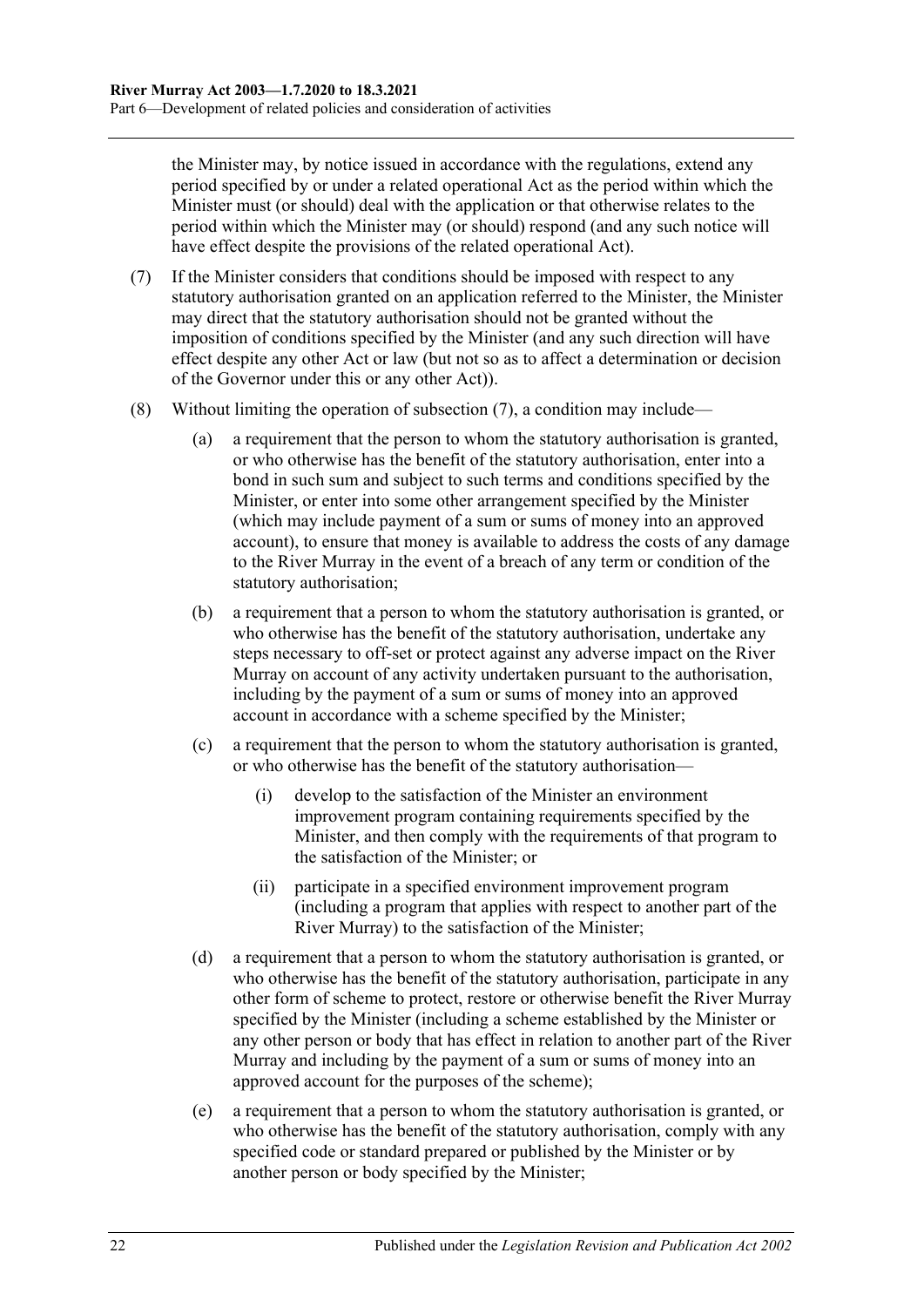- (f) a requirement that if application is made in due course for the renewal or extension of the statutory authorisation, then that application must also be referred to the Minister.
- (9) If an application for the renewal or extension of a statutory authorisation is referred to the Minister, then this section will apply in relation to the application as if it were an application for a new statutory authorisation.
- (10) The Minister may, by notice in writing to another authority or any other person, request that specified information be provided to the Minister to enable the Minister to consider any matter relevant to the Minister's consideration or assessment of a matter referred to the Minister in a case where this section applies (and the other authority or person must not, without reasonable excuse, fail to comply with a request of the Minister under this subsection).
- <span id="page-22-0"></span>(11) The Minister may, by notice in the Gazette and in such other manner as the Minister thinks fit, publish policies in connection with the Minister's function in assessing applications for statutory authorisations to which this section applies.
- <span id="page-22-2"></span>(12) A policy published by the Minister under [subsection](#page-22-0) (11) may—
	- (a) specify matters that the Minister may take into account in assessing applications for specified classes of statutory authorisations;
	- (b) specify conditions that the Minister may impose with respect to specified classes of statutory authorisations;
	- (c) specify cases or circumstances where the Minister may oppose the granting of specified classes of statutory authorisations;
	- (d) specify such other matters as the Minister thinks fit.
- <span id="page-22-1"></span>(13) A policy published by the Minister under [subsection](#page-22-0)  $(11)$ —
	- (a) may make different provision according to circumstances specified by the policy; and
	- (b) may be varied by the Minister, by notice published in the Gazette.
- (14) The publication of a policy under [subsection](#page-22-0)  $(11)$  does not limit or affect—
	- (a) the development, adoption or application of other policies (which may or may not be published) by the Minister; or
	- (b) the consideration of any other matter by the Minister.
- (15) If the Minister is of the opinion that a particular application for a statutory authorisation falls within a case or circumstance under [subsection](#page-22-1) (12)(c), the Minister may determine to oppose the granting of the statutory authorisation without further consideration of the application and without taking any other step in relation to the application.
- (16) If the Minister—
	- (a) requires the imposition of a condition or conditions specified in a policy under [subsection](#page-22-2) (12)(b); or
	- (b) determines to oppose an application for a statutory authorisation under the terms of a policy under [subsection](#page-22-1) (12)(c),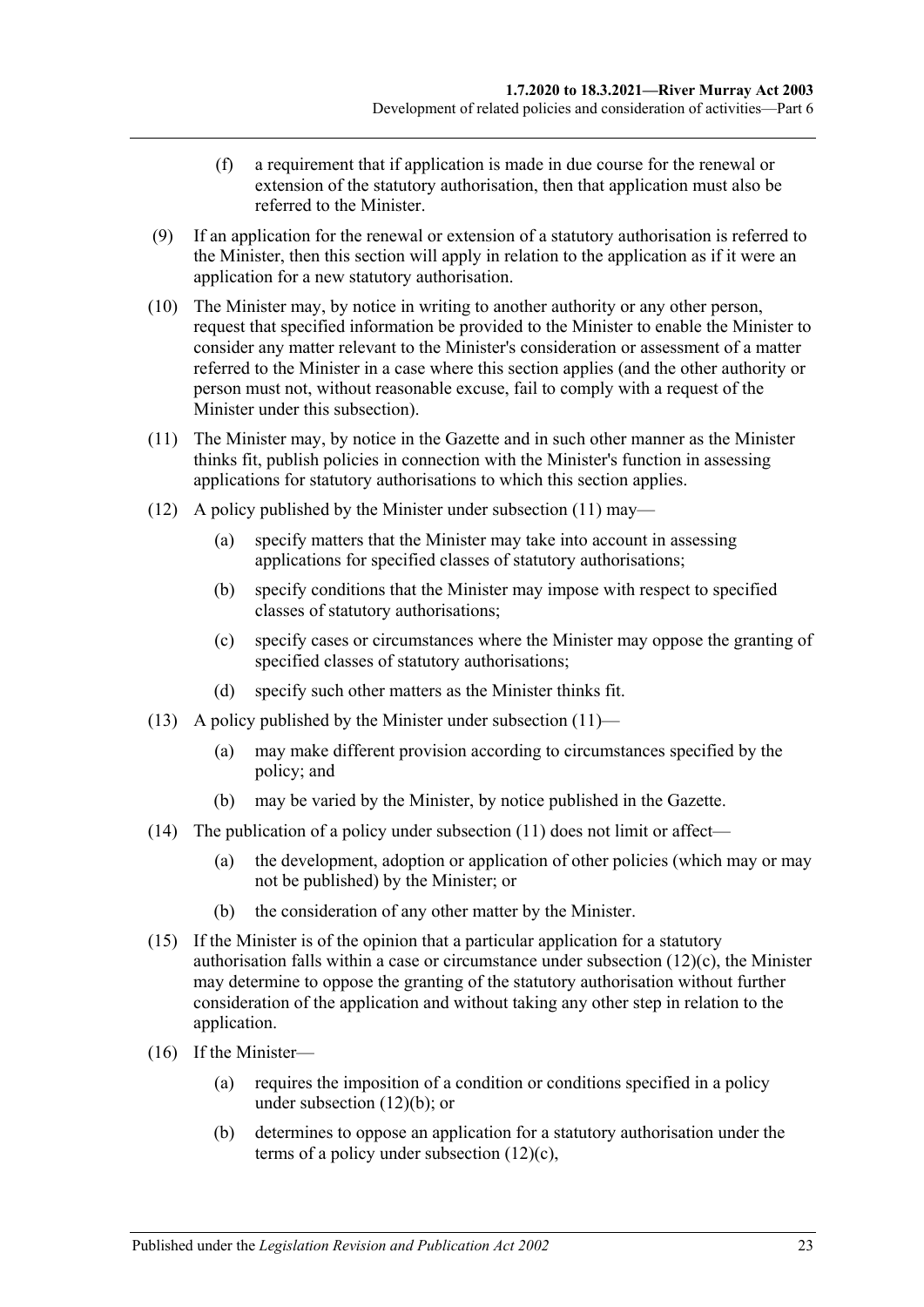no appeal will lie against the condition or conditions, or the determination (as the case may be), if the regulations so provide (and this provision will have effect despite any other Act or law).

- (17) If a decision of the Minister, or a condition specified by the Minister, with respect to an application for a statutory authorisation to which this section applies is (either directly or indirectly) the subject of an appeal under a related operational Act, the Minister will be a party to the appeal.
- <span id="page-23-2"></span>(18) Despite a preceding subsection, the Minister may, by notice in the Gazette, exempt an application for a statutory authorisation, or applications for a statutory authorisation of a specified class, from the requirement to be referred to the Minister.
- (19) An exemption under [subsection](#page-23-2) (18)—
	- (a) will have effect despite the provisions of any related operational Act; and
	- (b) may have effect subject to such conditions as the Minister thinks fit and specifies by notice in the Gazette.
- (20) The Minister may, at any time, by further notice in the Gazette—
	- (a) vary or revoke an exemption;
	- (b) vary or revoke a condition of an exemption.
- (21) A person must not contravene or fail to comply with a condition of an exemption. Maximum penalty: \$20 000.

## <span id="page-23-0"></span>**Part 7—General duty of care**

## <span id="page-23-3"></span><span id="page-23-1"></span>**23—General duty of care**

- (1) A person must take all reasonable measures to prevent or minimise any harm to the River Murray through his or her activities.
- (2) For the purposes of [subsection](#page-23-3) (1)—
	- (a) harm includes—
		- (i) a risk of harm, and future harm; and
		- (ii) anything declared by regulation to be harm to the River Murray; and
	- (b) harm need not be permanent but must be more than transient or tenuous in nature; and
	- (c) in determining what measures are required to be taken, regard must be had, amongst other things, to—
		- (i) the nature of the harm; and
		- (ii) the sensitivity of the environment that may be affected and the potential impact of the harm environmentally, socially and economically; and
		- (iii) the practicality and financial implications of any alternative action, and the current state of technical and scientific knowledge; and
		- (iv) any degrees of risk that may be involved; and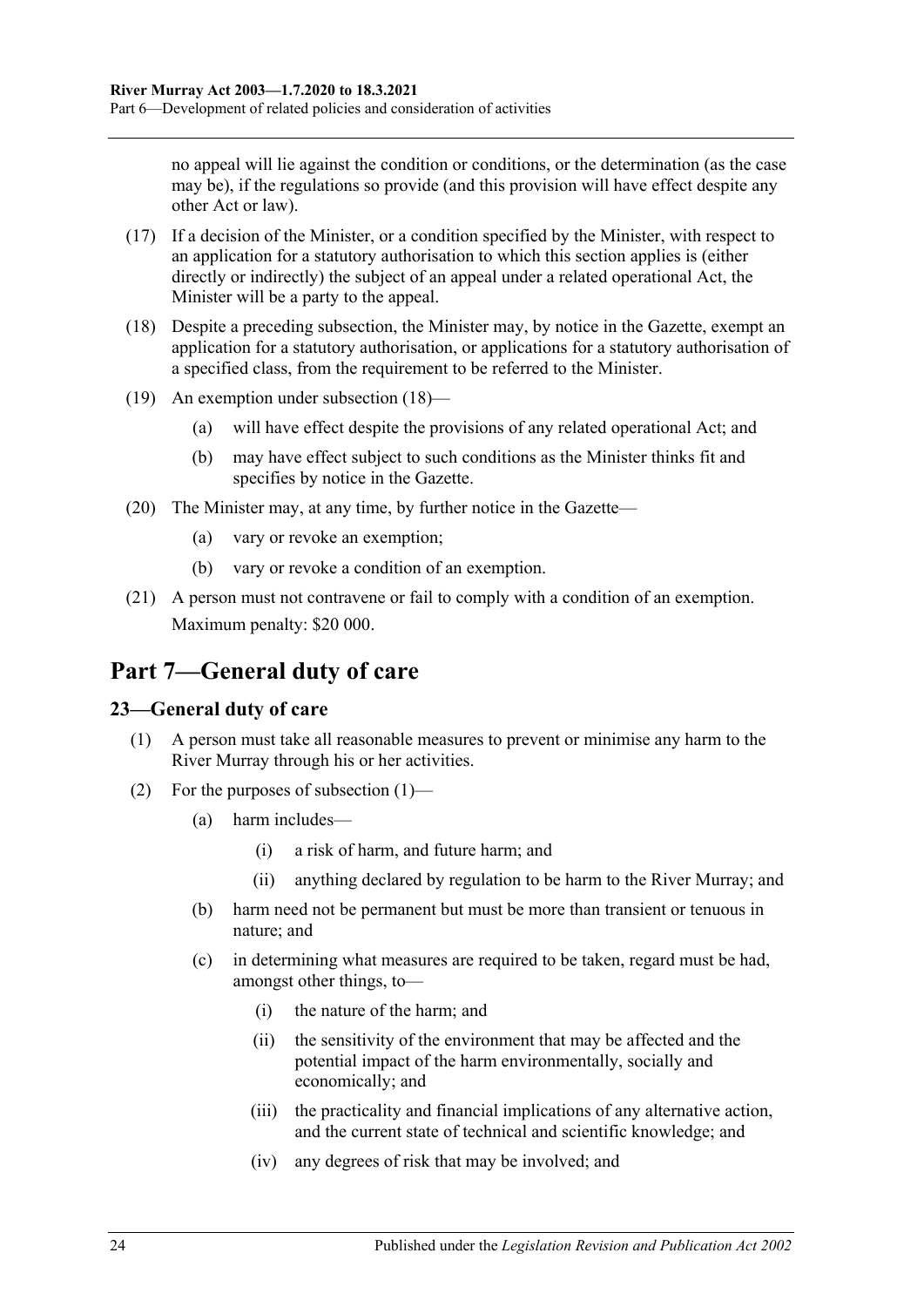- (v) the significance of the River Murray to the State and to the environment and economy of the State; and
- (vi) insofar as is reasonably practicable and relevant, any assessment of potential harm to the River Murray as a result of the relevant activity undertaken before a statutory authorisation (if any) was granted under a related operational Act, and the extent to which any such harm was intended to be prevented or minimised through the attachment of conditions to a statutory authorisation (if any) under a related operational Act.
- (3) A person will be taken not to be in breach of [subsection](#page-23-3) (1) if the person is acting in circumstances prescribed by the regulations.
- (4) A person who breaches the duty created by [subsection](#page-23-3) (1) is not, on account of the breach alone, guilty of an offence but—
	- (a) compliance with the duty may be enforced by the issuing of a protection order under [Part 8;](#page-24-0) and
	- (b) a reparation order or reparation authorisation may be issued under [Part 8](#page-24-0) in respect of the breach of the duty.

## <span id="page-24-1"></span><span id="page-24-0"></span>**Part 8—Protection and other orders**

## **Division 1—Orders**

## <span id="page-24-2"></span>**24—Protection orders**

- (1) The Minister may issue a River Murray Protection Order under this Division for the purpose of securing compliance with—
	- (a) the general duty of care; or
	- (b) a condition of—
		- (i) a statutory authorisation that relates to an activity carried out, or to be carried out, within the Murray-Darling Basin, insofar as this is relevant to the River Murray; or
		- (ii) an exemption that operates under this Act; or
	- (c) a management agreement; or
	- (d) any other requirement imposed by or under this Act.
- <span id="page-24-3"></span>(2) A protection order—
	- (a) must be in the form of a written notice served on the person to whom the notice is issued;
	- (b) must specify the person to whom it is issued (whether by name or a description sufficient to identify the person);
	- (c) must state the grounds on which it is made with reasonable particularity;
	- (d) may impose any requirement reasonably required for the purpose for which the order is issued including one or more of the following: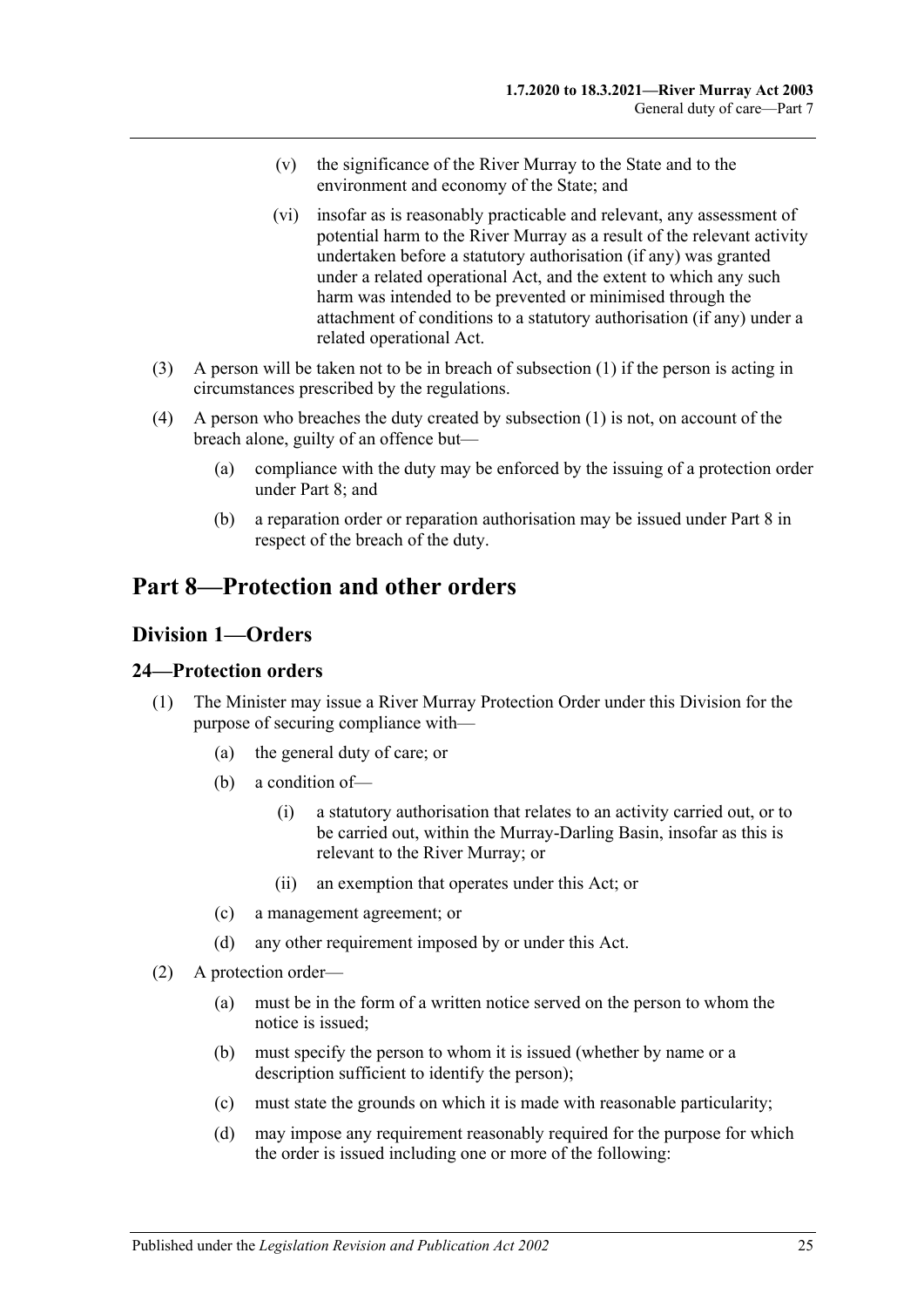- (i) a requirement that the person discontinue, or not commence, a specified activity indefinitely or for a specified period or until further notice from the Minister;
- (ii) a requirement that the person not carry on a specified activity except at specified times or subject to specified conditions;
- (iii) a requirement that the person take specified action in a specified way, and within a specified period;
- (iv) a requirement that the person prepare, in accordance with specified requirements and to the satisfaction of the Minister, a plan of action to prevent, minimise or control harm to the River Murray;
- (v) a requirement that the person comply with such a plan of action to the satisfaction of the Minister;
- (vi) a requirement that the person enter into a bond in such sum and subject to such terms and conditions specified in the order, or enter into some other arrangement specified in the order (which may include payment of a sum of money into an approved account), to ensure that money is available to address the costs of any damage, or threatened damage, to the River Murray;
- (vii) a requirement that the person comply with any specified code or standard prepared or published by the Minister or by another specified body;
- (viii) a requirement that the person undertake specified tests or monitoring;
- (ix) a requirement that the person furnish to the Minister specified results or reports;
- (x) a requirement that the person appoint or engage a person with specified qualifications to prepare a plan or report or to undertake tests or monitoring required by the order;
- (e) must state that the person may, within 14 days, appeal to the Court against the order.
- (3) An authorised officer may, if of the opinion that urgent action is required for the protection of the River Murray, issue an emergency protection order imposing requirements of a kind referred to in [subsection](#page-24-3) (2)(d) as reasonably required for the protection of the River Murray.
- (4) An emergency protection order may be issued orally but, in that event, the person to whom the order is issued must be advised forthwith of the person's right to appeal to the Court against the order.
- (5) If an emergency protection order is issued orally, the authorised officer who issued it must confirm it in writing at the earliest opportunity by written notice given to the person to whom it applies.
- (6) If an emergency protection order is issued, the order will cease to have effect on the expiration of 72 hours from the time of its issuing unless confirmed by a written protection order issued by the Minister and served on the relevant person.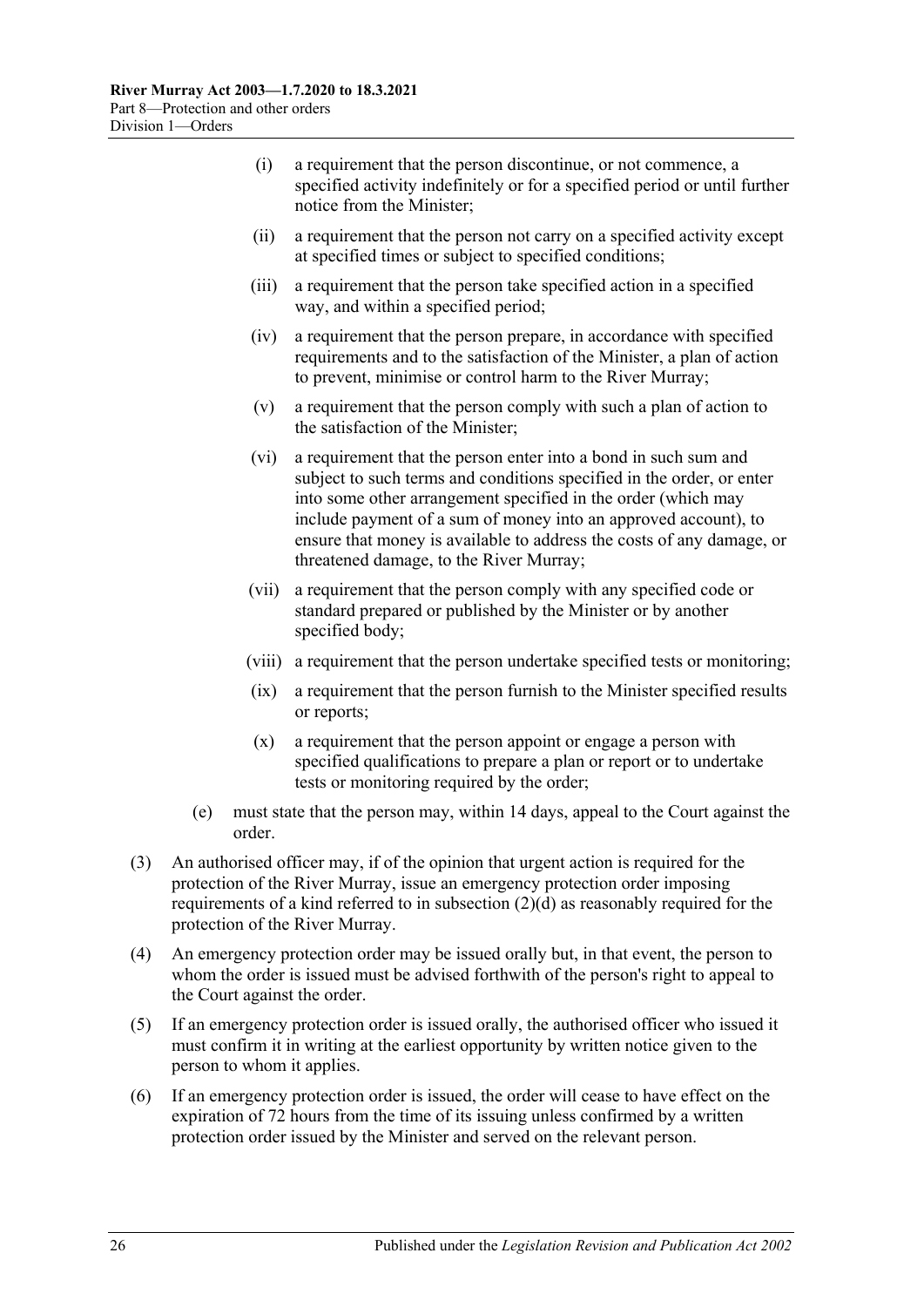- (7) The Minister or an authorised officer may, if of the opinion that it is reasonably necessary to do so in the circumstances, include in an emergency or other protection order a requirement for an act or omission that might otherwise constitute a contravention of this Act and, in that event, a person incurs no criminal liability under this Act for compliance with the requirement.
- (8) The Minister may, by written notice served on a person to whom a protection order has been issued, vary or revoke the order.
- (9) A person to whom a protection order is issued must comply with the order.

Maximum penalty:

- (a) if the order was issued for the purpose of securing compliance with a requirement imposed by or under this Act or a related operational Act and a penalty is fixed by this Act or the related operational Act for contravention of that requirement—that penalty;
- (b) if the order was issued in relation to a domestic activity for the purpose of securing compliance with the general duty of care—\$ 2 500;
- (c) in any other case—\$120 000.

Expiation fee:

- (a) if the order was issued in relation to a domestic activity for the purpose of securing compliance with the general duty of care in relation to a domestic activity—\$250;
- (b) in any other case—\$500.
- (10) A person must not hinder or obstruct a person complying with a protection order. Maximum penalty: \$10 000.

## <span id="page-26-1"></span><span id="page-26-0"></span>**25—Action on non-compliance with a protection order**

- (1) If the requirements of a protection order are not complied with, the Minister may take any action required by the order.
- (2) Action to be taken by the Minister under [subsection](#page-26-1) (1) may be taken on the Minister's behalf by an authorised officer, a member of the Minister's department, or another person authorised by the Minister for the purpose.
- (3) A person taking action under this section may enter any relevant land at any reasonable time.
- (4) The reasonable costs and expenses incurred by the Minister in taking action under this section may be recovered by the Minister as a debt from the person who failed to comply with the requirements of the protection order.
- (5) If an amount is recoverable from a person by the Minister under this section—
	- (a) the Minister may, by notice in writing to the person, fix a period, being not less than 28 days from the date of the notice, within which the amount must be paid by the person, and, if the amount is not paid by the person within that period, the person is liable to pay interest charged at the prescribed rate per annum on the amount unpaid; and
	- (b) the amount together with any interest charge so payable is until paid a charge in favour of the Minister on any land owned by the person in relation to which the protection order is registered under [Division 2.](#page-31-0)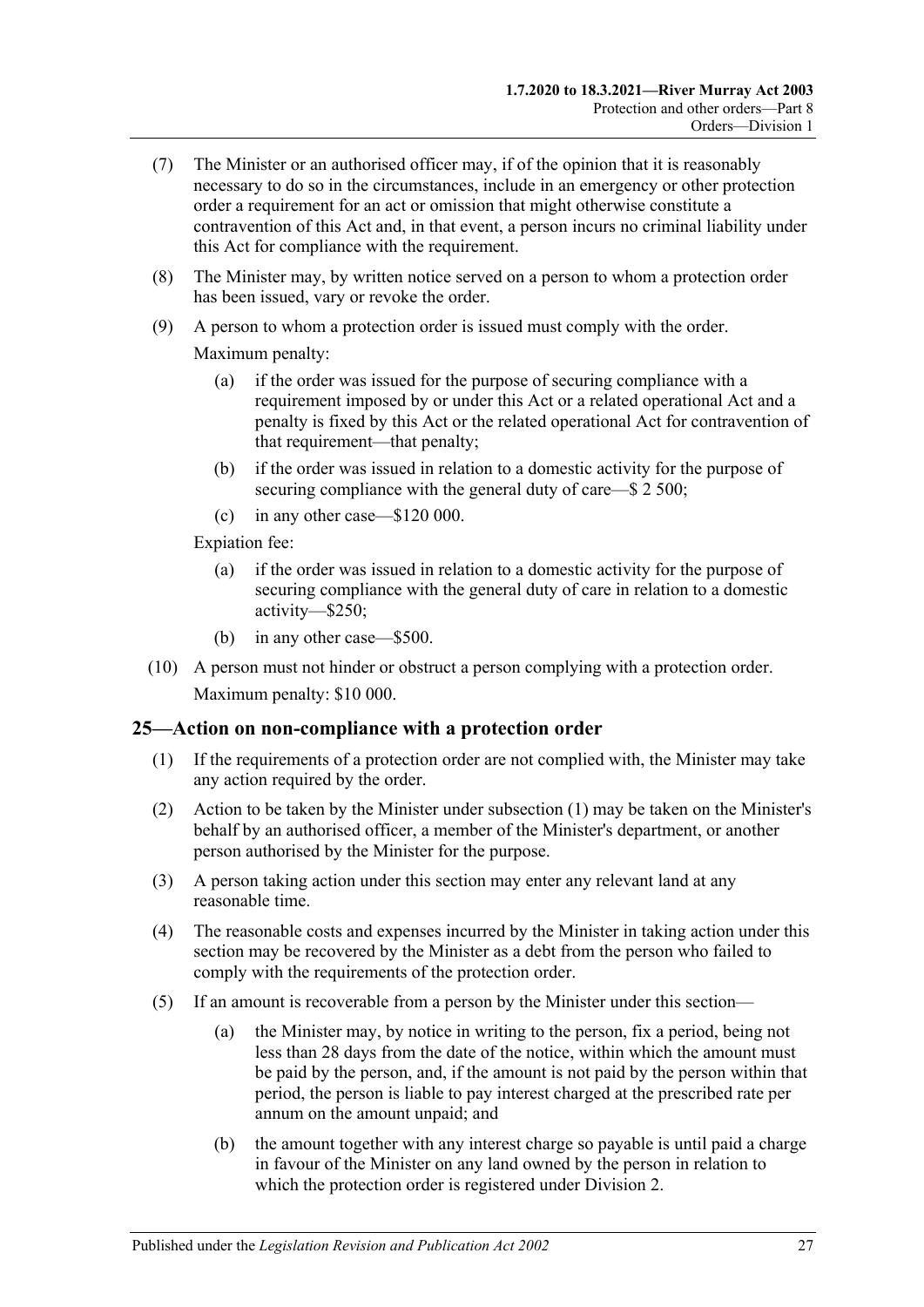#### <span id="page-27-0"></span>**26—Reparation orders**

- (1) If the Minister is satisfied that a person has caused harm to the River Murray by contravention of—
	- (a) the general duty of care; or
	- (b) a condition of—
		- (i) a statutory authorisation that relates to an activity carried out within the Murray-Darling Basin; or
		- (ii) an exemption that operates under this Act; or
	- (c) a management agreement; or
	- (d) any other requirement imposed by or under this Act,

the Minister may issue a River Murray Reparation Order requiring the person—

- (e) to take specified action within a specified period to make good any resulting damage to the River Murray; or
- (f) to make a payment or payments into an approved account to enable action to be taken to address any resulting damage to the River Murray,

or both.

- <span id="page-27-1"></span>(2) A reparation order—
	- (a) must be in the form of a written notice served on the person to whom it is issued;
	- (b) must specify the person to whom it is issued (whether by name or a description sufficient to identify the person);
	- (c) must state the grounds on which it is made with reasonable particularity;
	- (d) may include requirements for action to be taken to prevent or mitigate further harm to the River Murray, or for a plan of action to be prepared to the satisfaction of the Minister;
	- (e) may include requirements for specified tests or monitoring;
	- (f) may include requirements for furnishing to the Minister specified results or reports;
	- (g) may include requirements that the person to whom it is issued appoint or engage a person with specified qualifications to prepare a plan or report or to undertake tests or monitoring required by the order;
	- (h) in the case of an order requiring payment into an approved account, may provide that payments must occur in accordance with a scheme specified by the Minister (either at the time of the making of the order or at a later time when the extent or impact of any action has been assessed or finally determined);
	- (i) must state that the person may, within 14 days, appeal to the Court against the order.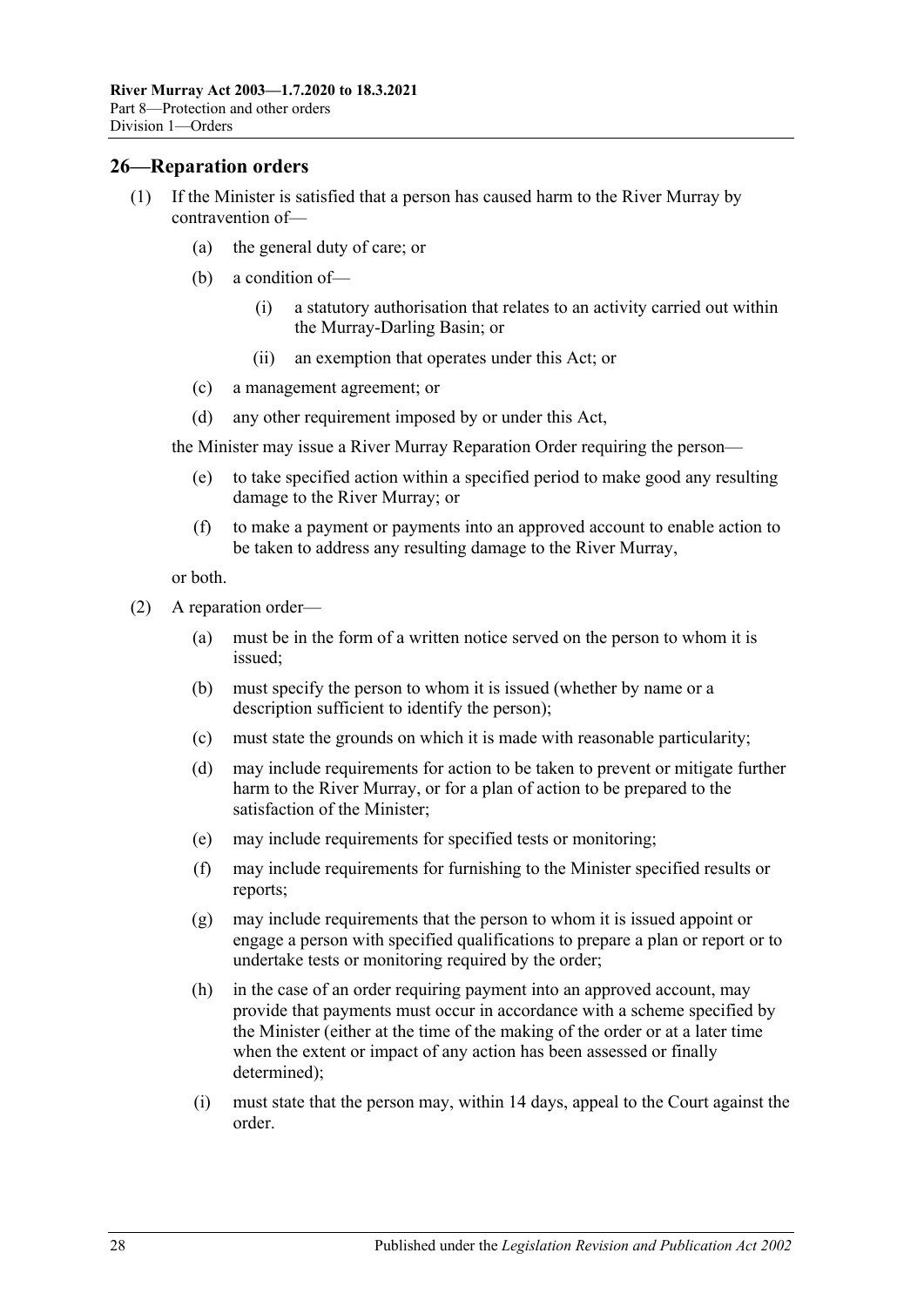- (3) An authorised officer may, if of the opinion that urgent action is required to prevent or mitigate further harm, issue an emergency reparation order containing requirements of a kind referred to in [subsection](#page-27-1) (2), other than a requirement for payment into an approved account.
- (4) An emergency reparation order may be issued orally, but, in that event, the person to whom it is issued must be advised forthwith of the person's right to appeal to the Court against the order.
- (5) If an emergency protection order is issued orally, the authorised officer who issued it must confirm it in writing at the earliest opportunity by written notice given to the person to whom it applies.
- (6) If an emergency reparation order is issued, the order will cease to have effect on the expiration of 72 hours from the time of its issuing unless confirmed by a written reparation order issued by the Minister and served on the relevant person.
- (7) The Minister or an authorised officer may, if of the opinion that it is reasonably necessary to do so in the circumstances, include in an emergency or other reparation order a requirement for an act or omission that might otherwise constitute a contravention of this Act and, in that event, a person incurs no criminal liability under this Act for compliance with the requirement.
- (8) The Minister may, by written notice served on a person to whom a reparation order has been issued, vary or revoke the order.
- (9) A person to whom a reparation order is issued must comply with the order. Maximum penalty: \$120 000.

## <span id="page-28-1"></span><span id="page-28-0"></span>**27—Action on non-compliance with a reparation order**

- (1) If the requirements of a reparation order are not complied with, the Minister may take any action required by the order.
- (2) Action taken by the Minister under [subsection](#page-28-1) (1) may be taken on the Minister's behalf by an authorised officer, a member of the Minister's department, or another person authorised by the Minister for the purpose.
- (3) A person taking action under this section may enter any relevant land at any reasonable time.
- (4) The reasonable costs and expenses incurred by the Minister in taking action under this section may be recovered by the Minister as a debt from the person who failed to comply with the requirements of the reparation order.
- (5) If an amount is recoverable from a person by the Minister under this section—
	- (a) the Minister may, by notice in writing to the person, fix a period, being not less than 28 days from the date of the notice, within which the amount must be paid by the person, and, if the amount is not paid by the person within that period, the person is liable to pay interest charged at the prescribed rate per annum on the amount unpaid; and
	- (b) the amount together with any interest charge so payable is until paid a charge in favour of the Minister on any land owned by the person in relation to which the reparation order is registered under [Division 2.](#page-31-0)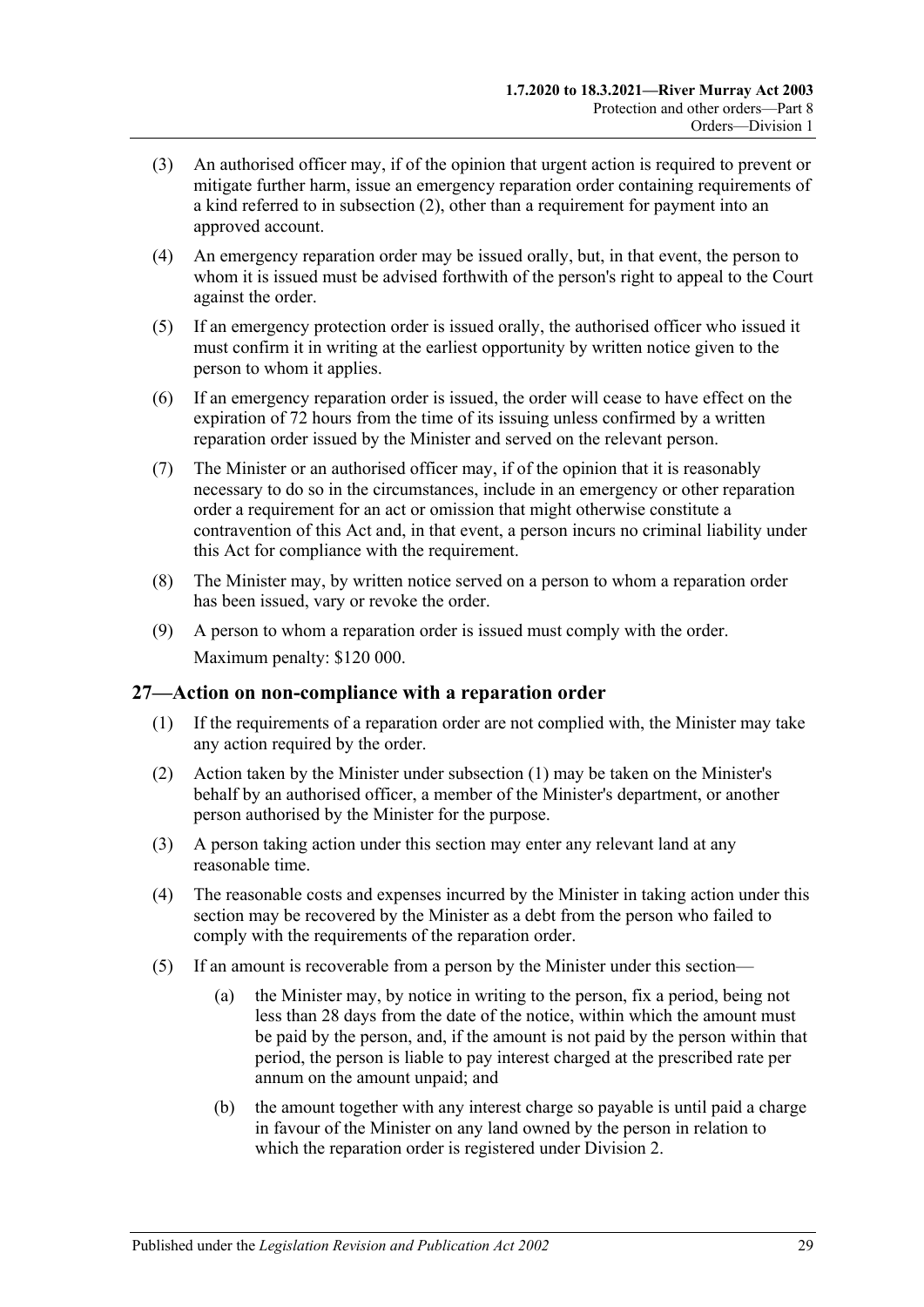#### <span id="page-29-1"></span><span id="page-29-0"></span>**28—Reparation authorisations**

- (1) If the Minister is satisfied that a person has caused harm to the River Murray by contravention of—
	- (a) the general duty of care; or
	- (b) a condition of—
		- (i) a statutory authorisation that relates to an activity carried out within the Murray-Darling Basin; or
		- (ii) an exemption that operates under this Act; or
	- (c) a management agreement; or
	- (d) any other requirement imposed by or under this Act,

the Minister may (whether or not a reparation order has been issued to the person) issue a reparation authorisation under which authorised officers or other persons authorised by the Minister for the purpose may take specified action on the Minister's behalf to make good any resulting damage to the River Murray.

- (2) A reparation authorisation—
	- (a) must be in the form of a written notice;
	- (b) must specify the person alleged to have caused the harm (whether by name or a description sufficient to identify the person);
	- (c) must state the grounds on which it is made with reasonable particularity;
	- (d) may include authorisation for action to be taken to prevent or mitigate further harm to the River Murray.
- (3) The Minister must, as soon as practicable after issuing a reparation authorisation, serve a copy of the authorisation on the person alleged to have caused the harm.
- (4) The Minister may, by notice in writing, vary or revoke a reparation authorisation and must, as soon as practicable after doing so, serve a copy of the notice on the person alleged to have caused the harm.
- (5) If a person other than an authorised officer is authorised to take action under [subsection](#page-29-1) (1), the following provisions apply:
	- (a) the Minister must issue the person with an instrument of authority;
	- (b) the person may exercise such powers of an authorised officer as are reasonably required for the purpose of taking action under that subsection;
	- (c) the provisions of this Act apply in relation to the exercise of such powers by the person in the same way as in relation to an authorised officer;
	- (d) the person must produce the instrument of authority for the inspection of any person in relation to whom the person intends to exercise powers of an authorised officer.
- (6) A person taking action under a reparation authorisation may enter any relevant land at any reasonable time.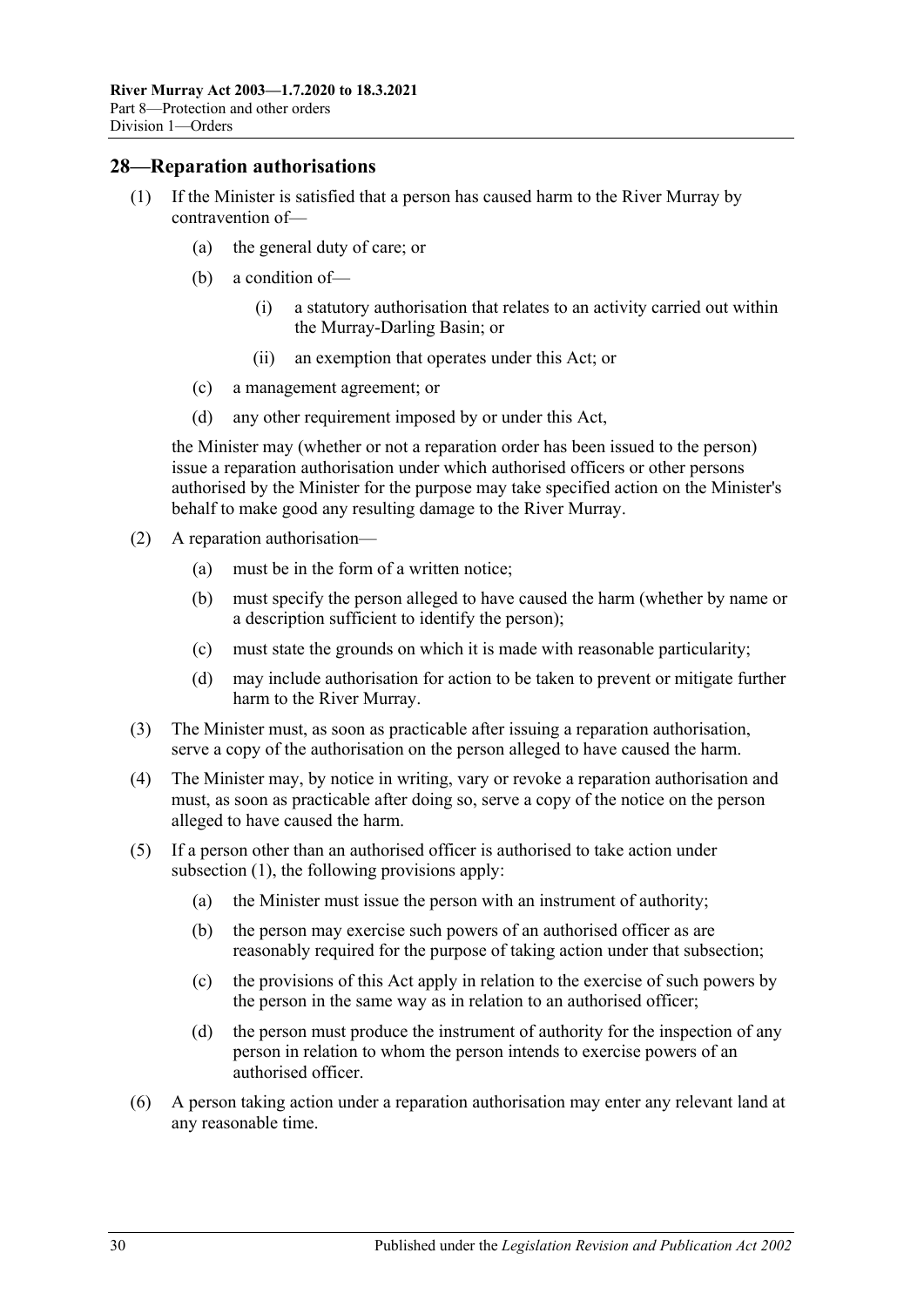- (7) The reasonable costs and expenses incurred by the Minister in taking action under a reparation authorisation may be recovered by the Minister as a debt from the person who caused the relevant harm.
- (8) If an amount is recoverable from a person by the Minister under this section—
	- (a) the Minister may, by notice in writing to the person, fix a period, being not less than 28 days from the date of the notice, within which the amount must be paid by the person, and, if the amount is not paid by the person within that period, the person is liable to pay interest charged at the prescribed rate per annum on the amount unpaid; and
	- (b) the amount together with any interest charge so payable is until paid a charge in favour of the Minister on any land owned by the person in relation to which the reparation authorisation is registered under [Division 2.](#page-31-0)

## <span id="page-30-0"></span>**29—Interim restraining orders**

- (1) If the Minister is of the opinion—
	- (a) that an activity may cause, or may be causing, harm to the River Murray; but
	- (b) that there is insufficient information available to the Minister to enable the Minister to assess the likelihood of harm, or the extent or impact of harm, to the River Murray; and
	- (c) that an order under this section is necessary to ensure the protection of the River Murray pending the acquisition and assessment of information by the Minister,

the Minister may issue an Interim Restraining Order under this section requiring a person to discontinue, or not commence, a specified activity.

- <span id="page-30-2"></span>(2) An order under this section takes effect on service of notice of the order on the person to whom it is directed and ceases to have effect after a period, not exceeding 28 days, specified in the order unless extended by the Court under [Division 3.](#page-32-1)
- (3) If the Minister specifies a period under [subsection](#page-30-2) (2) that is less than 28 days, the Minister may, by subsequent notice in writing to the person to whom the order was directed, extend the period of order (and may subsequently again extend that period), provided that the total period does not exceed 28 days.
- (4) A notice of an order under [subsection](#page-30-2) (2) must set out the relevant person's right to appeal to the Court against the order.
- (5) The Minister may, by written notice served on the person to whom an order is directed under this section, vary or revoke the order.
- (6) A person must comply with the terms of an order under this section. Maximum penalty: \$50 000.

## <span id="page-30-3"></span><span id="page-30-1"></span>**30—Related matters**

(1) The Minister should, so far as is reasonably practicable, consult with any other public authority that may also have power to act with respect to the particular matter before the Minister issues a River Murray Protection Order, River Murray Reparation Order or reparation authorisation under this Division.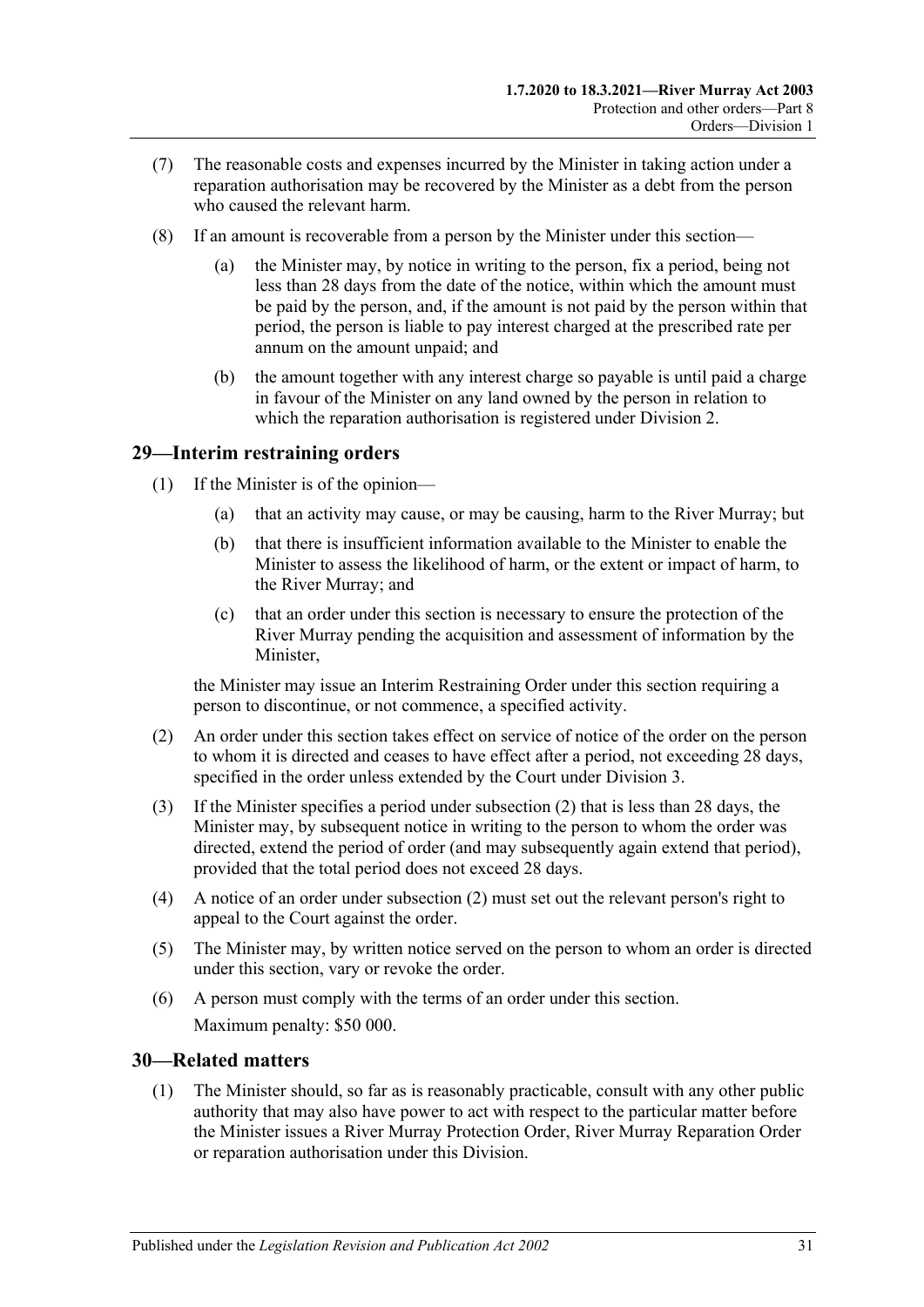- (2) [Subsection](#page-30-3) (1) does not apply—
	- (a) where action is being taken under this Act as a matter of urgency; or
	- (b) in any other circumstance of a prescribed kind.
- (3) A person cannot claim compensation from—
	- (a) the Minister or the Crown; or
	- (b) an authorised officer; or
	- (c) a person acting under the authority of the Minister or an authorised officer,

in respect of a requirement imposed by or under this Division, or on account of any act or omission undertaken or made in the exercise of a power under this Division.

## <span id="page-31-0"></span>**Division 2—Registration of orders and effect of charges**

## <span id="page-31-1"></span>**31—Registration**

 $(1)$  If—

- (a) the Minister issues an order or authorisation under [Division 1;](#page-24-1) and
- (b) the order or authorisation is issued in relation to an activity carried out on land, or requires a person to take action on or in relation to land,

the Minister may apply to the Registrar-General for the registration of the order or authorisation in relation to that land.

- <span id="page-31-2"></span>(2) An application under this section must—
	- (a) define the land to which it relates; and
	- (b) comply with any requirement imposed by the Registrar-General for the purposes of this section.
- (3) The Registrar-General must on—
	- (a) due application under [subsection](#page-31-2) (2); and
	- (b) lodgement of a copy of the relevant order or authorisation,

register the order or authorisation in relation to the land by making such entries in any register book, memorial or other book or record in the Lands Titles Registration Office or in the General Registry Office as the Registrar-General thinks fit.

- (4) An order or authorisation registered under this section is binding on each owner and occupier from time to time of the land.
- (5) The Registrar-General must, on application by the Minister, cancel the registration of an order or authorisation in relation to land and make such endorsements to that effect in the appropriate register book, memorial or other book or record in respect of the land as the Registrar-General thinks fit.
- (6) The Minister may, if the Minister thinks fit, apply to the Registrar-General for cancellation of the registration of an order or authorisation under this section in relation to land, and must do so—
	- (a) on revocation of the order or authorisation; or
	- (b) in relation to—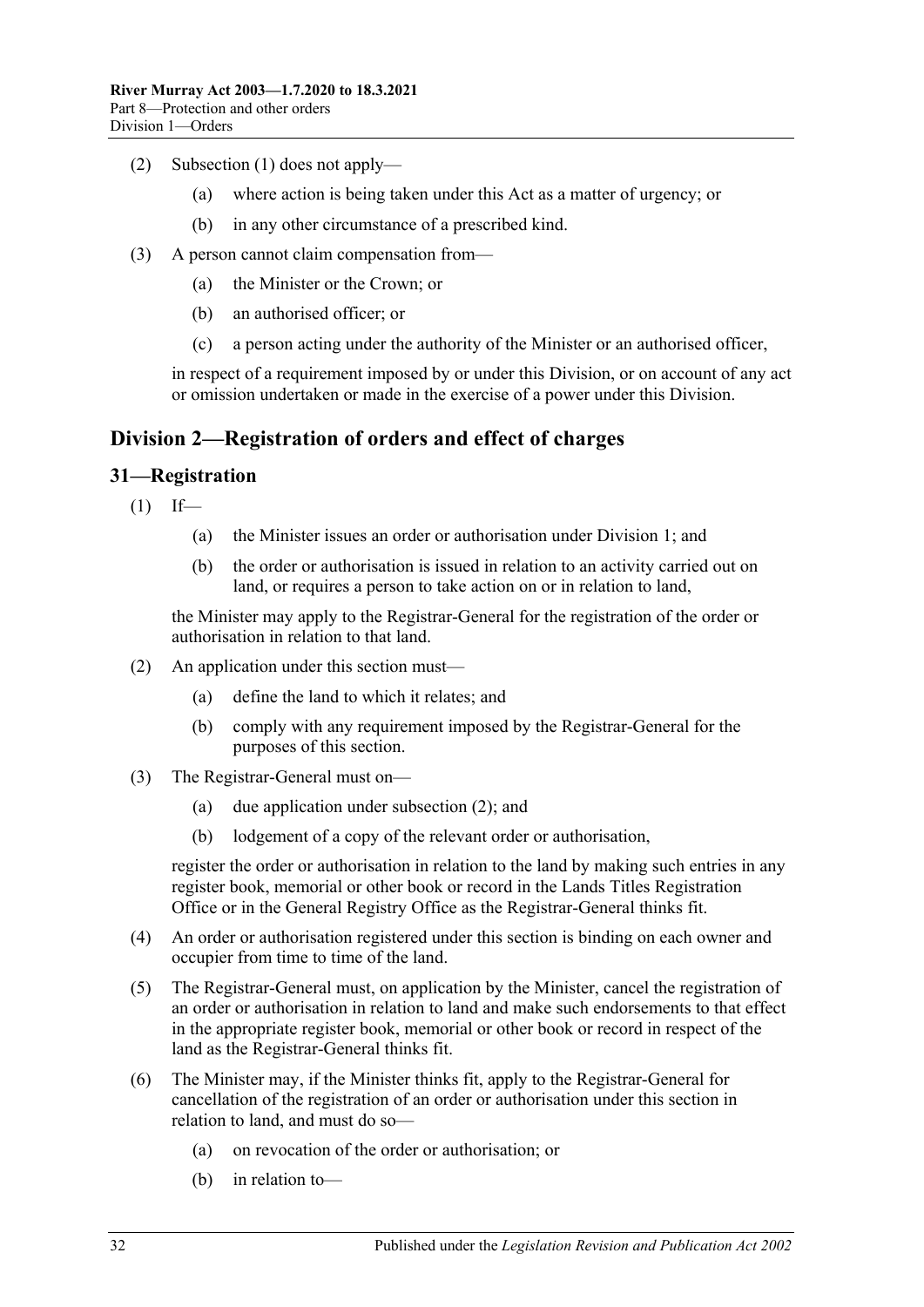- (i) an order—
	- (A) on full compliance with the requirements of the order;
	- (B) if the Minister has taken action under [Division 1](#page-24-1) to carry out the requirements of the order—on payment to the Minister of any amount recoverable by the Minister under [Division 1](#page-24-1) in relation to the action so taken; or
- (ii) an authorisation—on payment to the Minister of any amount recoverable by the Minister under [Division 1](#page-24-1) in relation to the action taken in pursuance of the authorisation.

## <span id="page-32-0"></span>**32—Effect of charge**

A charge imposed on land under [Division 1](#page-24-1) has priority over—

- (a) any prior charge on the land (whether or not registered) that operates in favour of a person who is an associate of the owner of the land; and
- (b) any other charge on the land other than a charge registered prior to registration under this Division of the relevant order or authorisation in relation to the land.

## <span id="page-32-1"></span>**Division 3—Appeals to Court**

## <span id="page-32-2"></span>**33—Appeals to Court**

- (1) A person to whom a protection order, reparation order or interim restraining order has been issued under [Division 1](#page-24-1) may appeal to the Court against the order or any variation of the order.
- (2) An appeal must be made in a manner and form determined by the Court, setting out the grounds of the appeal.
- <span id="page-32-3"></span>(3) Subject to this section, an appeal must be made within 14 days after the order is issued or the variation is made.
- (4) The Court may, if it is satisfied that it is just and reasonable in the circumstances to do so, dispense with the requirement that an appeal be made within the period fixed by [subsection](#page-32-3) (3).
- (5) Unless otherwise determined by the Court, an appeal must be referred in the first instance to a conference under section 16 of the *[Environment, Resources and](http://www.legislation.sa.gov.au/index.aspx?action=legref&type=act&legtitle=Environment%20Resources%20and%20Development%20Court%20Act%201993)  [Development Court Act](http://www.legislation.sa.gov.au/index.aspx?action=legref&type=act&legtitle=Environment%20Resources%20and%20Development%20Court%20Act%201993) 1993* (and the provisions of that Act will then apply in relation to that appeal).
- (6) Subject to [subsection](#page-32-4) (7), the institution of an appeal does not affect the operation of the order to which the appeal relates or prevent the taking of action to implement the order.
- <span id="page-32-4"></span>(7) The Court may, on application by a party to an appeal, make an order staying or otherwise affecting the operation or implementation of the whole or a part of an order if the Court is satisfied that it is appropriate to do so having regard to—
	- (a) the possible consequences to the River Murray and the interests of any persons who may be affected by the appeal; and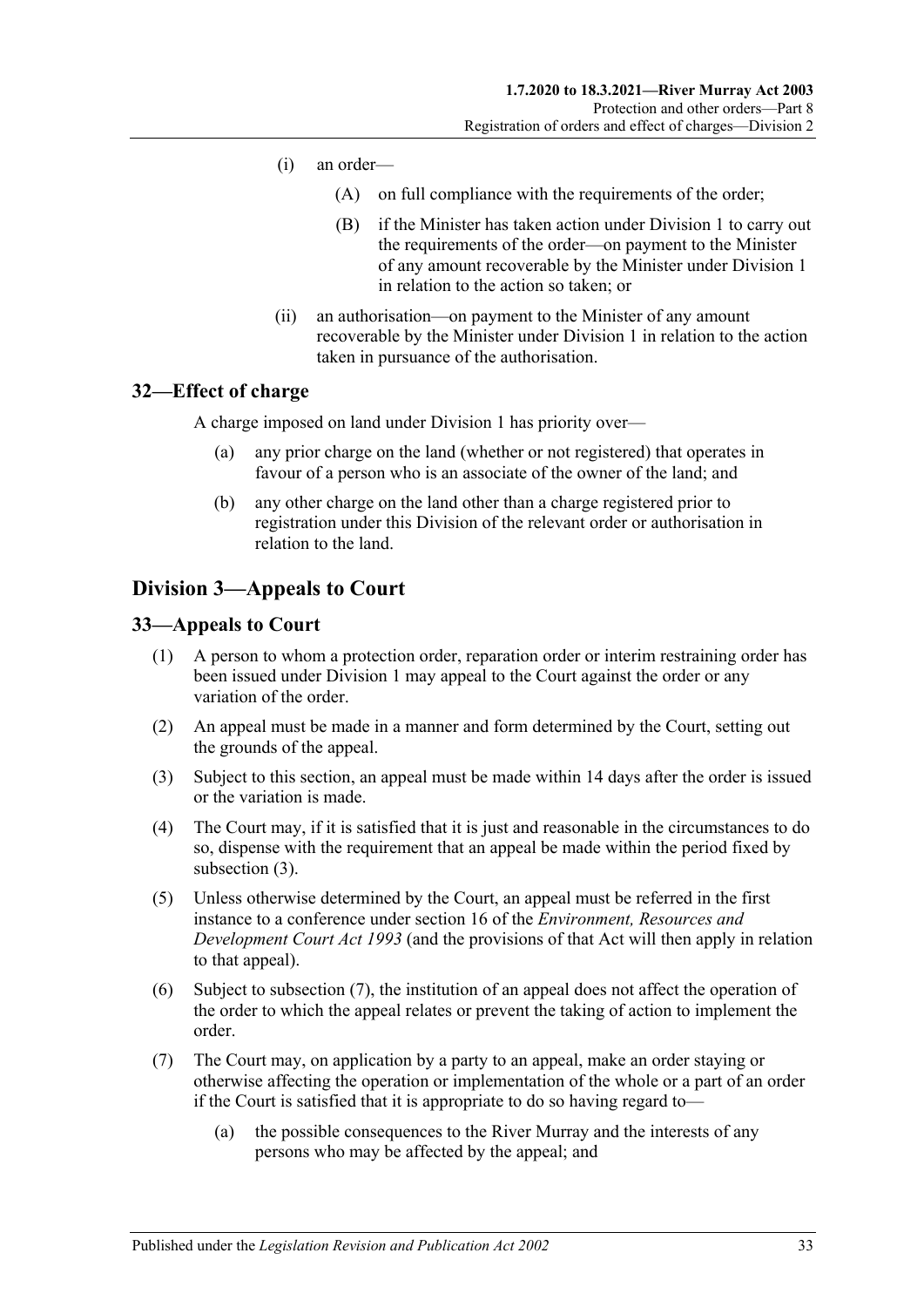- (b) the need to secure the effectiveness of the hearing and determination of the appeal.
- (8) An order under [subsection](#page-32-4) (7)—
	- (a) may be varied or revoked by the Court by further order;
	- (b) is subject to such conditions as are specified in the order;
	- (c) has effect until—
		- (i) the end of the period of operation (if any) specified in the order; or
		- (ii) the decision of the Court on the appeal comes into operation,

whichever is the earlier.

- (9) The Court must not make an order under [subsection](#page-32-4) (7) unless each party to the appeal has been given a reasonable opportunity to make submissions in relation to the matter.
- (10) The Court may, on hearing an appeal under this section—
	- (a) confirm, vary or revoke the order appealed against;
	- (b) order or direct a person or body to take such action as the Court thinks fit, or to refrain (either temporarily or permanently) from such action or activity as the Court thinks fit;
	- (c) make any consequential or ancillary order or direction, or impose any condition, that it considers necessary or expedient.

## <span id="page-33-0"></span>**Part 9—Miscellaneous**

## <span id="page-33-3"></span><span id="page-33-1"></span>**34—Native title**

- (1) Nothing done under this Act will be taken to affect native title in any land or water.
- (2) However, [subsection](#page-33-3) (1) does not apply if the effect is valid under a law of the State or the *Native Title Act 1993* (Commonwealth).

## <span id="page-33-2"></span>**35—Immunity provision**

No act or omission undertaken or made by the Minister or any other person engaged in the administration of this Act, or by another person or body acting under the authority of the Minister, with a view to—

- (a) exercising or performing a power or function under this Act; or
- (b) protecting, restoring or enhancing the River Murray, or any aspect of the River Murray (including by exercising or performing any power or function under another Act); or
- (c) furthering the ORMs (including by exercising or performing any power or function under another Act),

(including by changing the flow of the River Murray, causing the level of any water resource to rise or fall, inundating any place, causing or allowing any water to escape or to be redirected, taking action that may damage any land or property, or adversely affecting the use or enjoyment of any land or property), gives rise to any liability (whether based on a statutory or common law duty to take care or otherwise) against the Minister, person or body, or the Crown.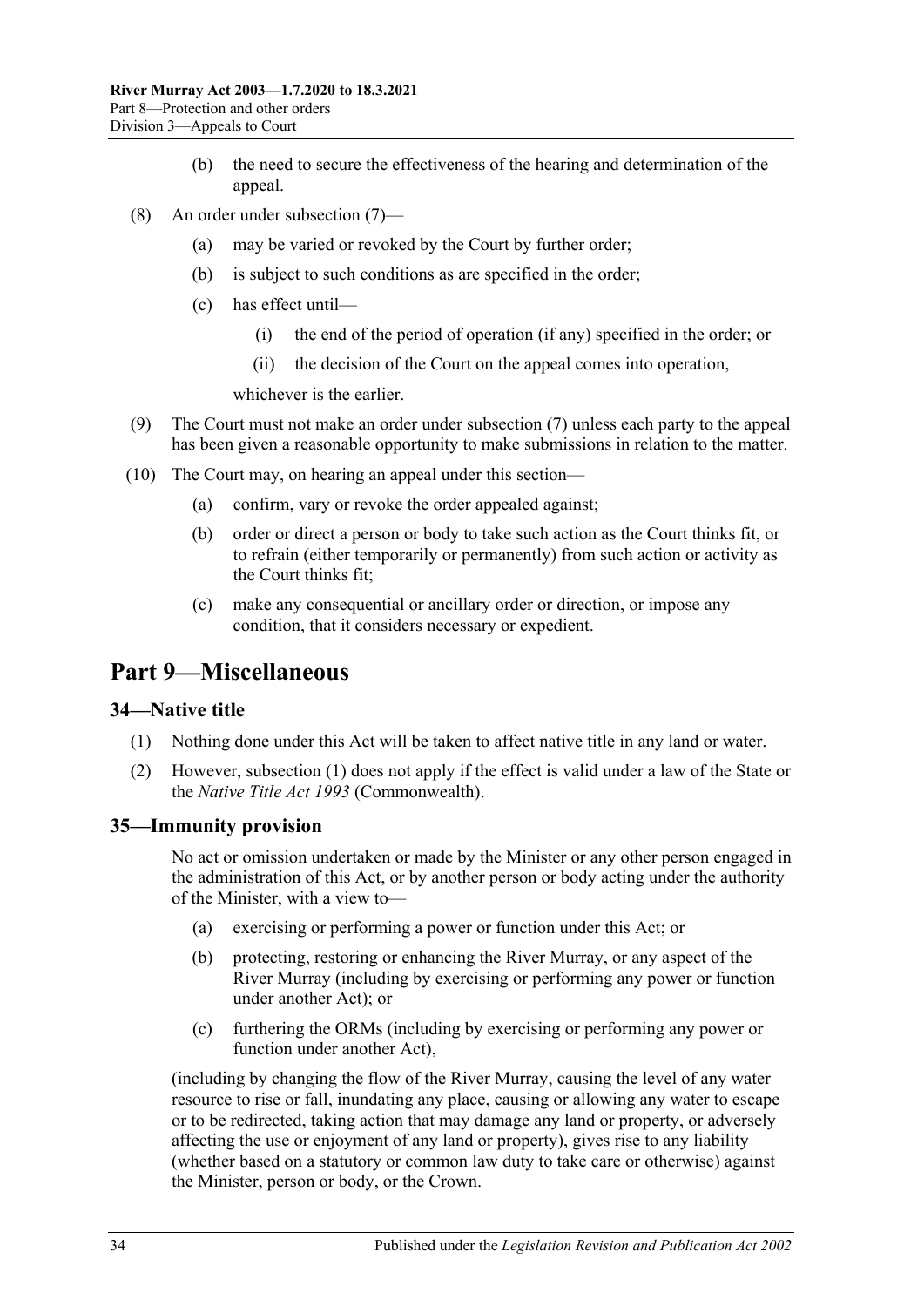## <span id="page-34-0"></span>**36—False or misleading information**

A person must not make a statement that is false or misleading in a material particular (whether by reason of the inclusion or omission of any particular) in any information provided under this Act.

Maximum penalty: \$10 000.

## <span id="page-34-1"></span>**37—Continuing offence**

- (1) A person convicted of an offence against a provision of this Act in respect of a continuing act or omission—
	- (a) is liable, in addition to the penalty otherwise applicable to the offence, to a penalty for each day during which the act or omission continued of not more than one-tenth of the maximum penalty prescribed for that offence; and
	- (b) is, if the act or omission continues after the conviction, guilty of a further offence against the provision and liable, in addition to the penalty otherwise applicable to the further offence, to a penalty for each day during which the act or omission continued after the conviction of not more than one-tenth of the maximum penalty prescribed for the offence.
- (2) If an offence consists of an omission to do something that is required to be done, the omission will be taken to continue for as long as the thing required to be done remains undone after the end of the period for compliance with the requirement.

## <span id="page-34-2"></span>**37A—Commencement of proceedings for summary offences**

- (1) Proceedings for a summary offence against this Act may be commenced at any time within 3 years after the date of the alleged commission of the offence or, with the authorisation of the Attorney-General, at any later time within 10 years after the date of the alleged commission of the offence.
- (2) An apparently genuine document purporting to be signed by the Attorney-General authorising the commencement of proceedings under this Act must be accepted in legal proceedings, in the absence of proof to the contrary, as proof of the authorisation.

## <span id="page-34-3"></span>**38—Liability of directors**

- (1) If a corporation commits an offence against this Act, each director of the corporation is guilty of an offence and liable to the same penalty as is fixed for the principal offence unless it is proved that the principal offence did not result from failure on the director's part to take reasonable care to prevent the commission of the offence.
- (2) A director of a corporation may be prosecuted and convicted of an offence under this section whether or not the corporation has been prosecuted or convicted of the offence committed by the corporation.

## <span id="page-34-4"></span>**39—Criminal jurisdiction of Court**

Offences constituted by this Act lie within the criminal jurisdiction of the Environment, Resources and Development Court.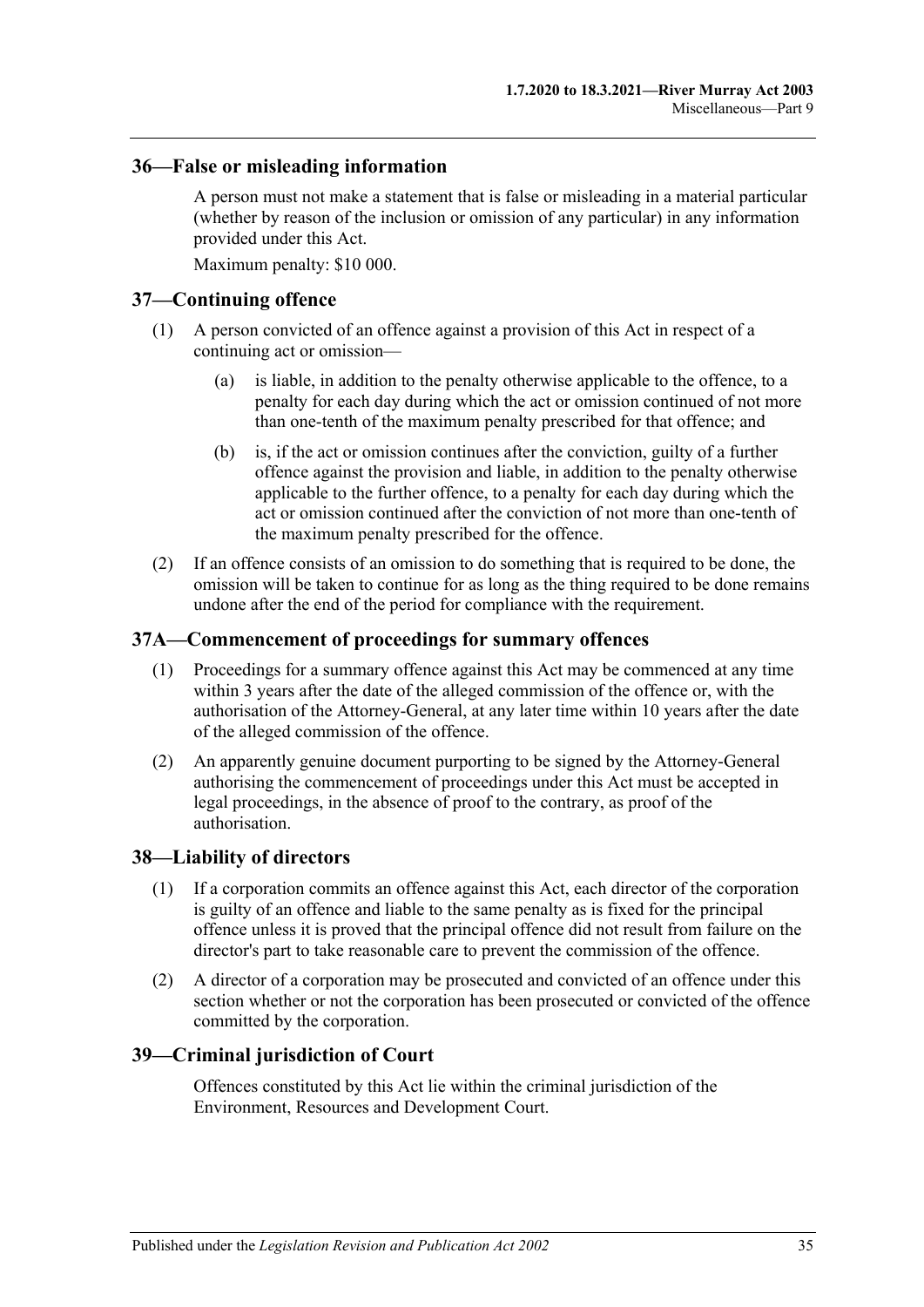## <span id="page-35-3"></span><span id="page-35-0"></span>**40—Service**

- (1) A notice, order or other document required or authorised by this Act to be given to or served on a person by the Minister or an authorised officer may—
	- (a) be served on the person or an agent of the person personally; or
	- (b) be left for the person at his or her place of residence or business with someone apparently over the age of 16 years; or
	- (c) be posted to the person at his or her last known address; or
	- (d) be transmitted by facsimile transmission or electronic mail to the person's facsimile number or electronic mail address (in which case the document will be taken to have been given or served at the time of transmission); or
	- (e) be served on the person by fixing it to, or leaving it on, a vessel or craft that the person is apparently in charge of, or expected to board at some stage, if the person giving or serving the document has reasonable grounds to believe that service in this manner will bring the document to the attention of the person to be served.
- (2) Without limiting the effect of [subsection](#page-35-3) (1), a notice, order or other document required or authorised to be given to or served on a person may, if the person is a company or registered body within the meaning of the *Corporations Act 2001* of the Commonwealth, be given to or served on the person in accordance with that Act.

## <span id="page-35-1"></span>**41—Application or adoption of codes or standards**

- (1) A provision of this Act that allows for the application or incorporation of a code, standard, policy or other document (whether by or under a condition, order, regulation or otherwise) will be taken to allow the application or incorporation of the code, standard, policy or document as in force at the time of the application or incorporation of the code, standard, policy or other document or as in force from time to time.
- (2) If a code, standard, policy or other document is expressly applied or incorporated by or under the terms or provisions of a condition, order or regulation under this Act, then—
	- (a) the Minister should take steps to ensure that a copy of the code, standard, policy or other document is available for inspection by members of the public, without charge and during normal office hours, at an office or offices specified in the regulations (but the fact that a copy of a code, standard, policy or other document is not available in the manner envisaged by this paragraph does not render any relevant condition, order or regulation ineffectual or unenforceable); and
	- (b) in any legal proceedings, evidence of the code, standard, policy or other document may be given by production of a document purporting to be certified by or on behalf of the Minister as a true copy of the code, standard, policy or other document.

## <span id="page-35-4"></span><span id="page-35-2"></span>**42—Regulations**

(1) The Governor may make such regulations as are contemplated by, or as are necessary or expedient for the purposes of, this Act.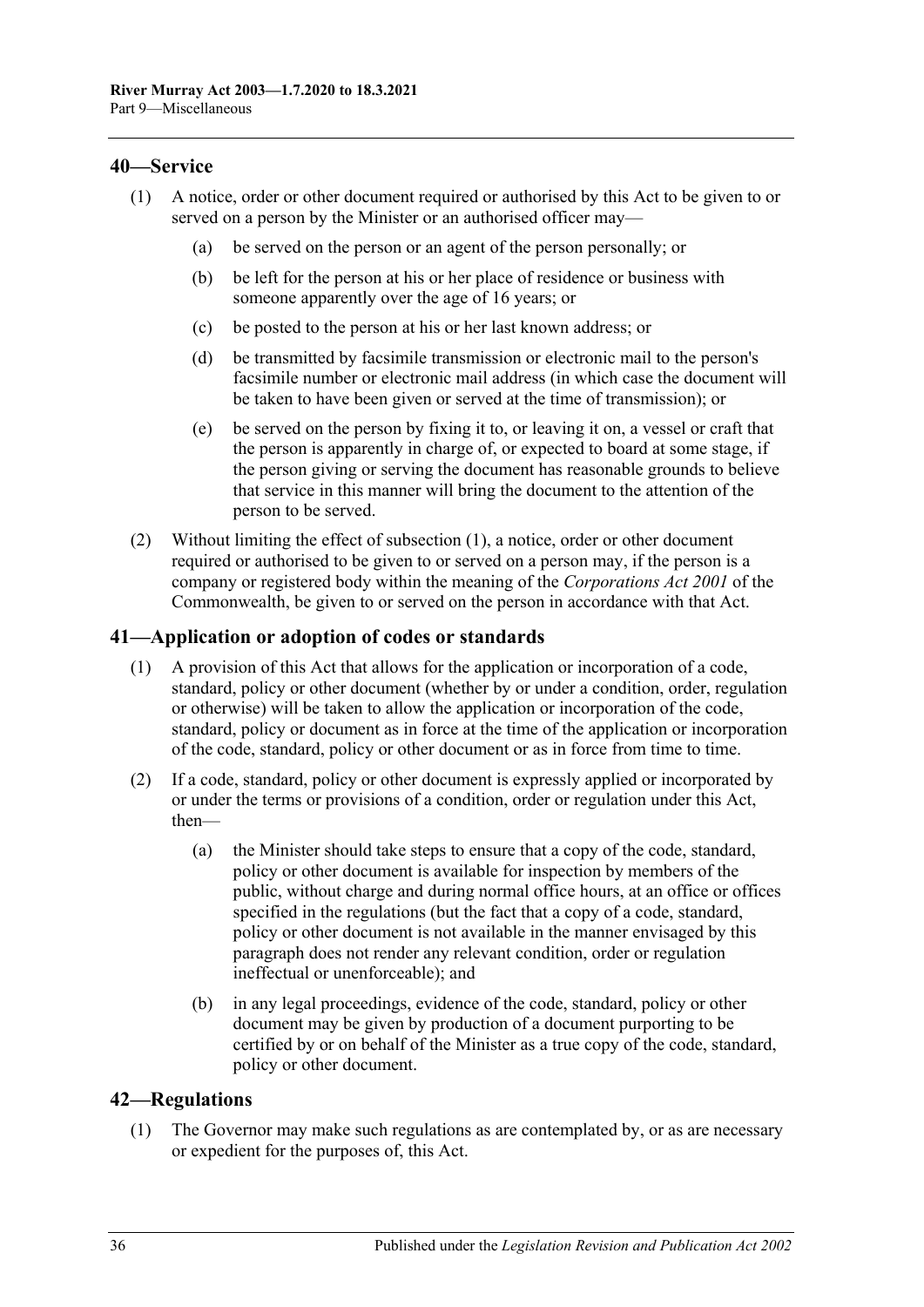- <span id="page-36-3"></span><span id="page-36-2"></span><span id="page-36-1"></span><span id="page-36-0"></span>(2) Without limiting the generality of [subsection](#page-35-4) (1), the regulations may—
	- (a) prohibit or restrict the undertaking of a specified activity, or an activity of a specified class, within a River Murray Protection Area, or a specified part of a River Murray Protection Area, specified by the regulations;
	- (b) provide that a person undertaking a specified activity, or an activity of a specified class, or proposing to undertake a specified activity, or an activity of a specified class, within a River Murray Protection Area, or a specified part of a River Murray Protection Area, comply with any prescribed requirement or condition;
	- (c) prohibit, restrict or regulate access to a River Murray Protection Area, or a specified part of a River Murray Protection Area;
	- (d) provide for the registration of any infrastructure, plant or equipment in a River Murray Protection Area;
	- (e) require the provision of any report, statement, document, specification or other form of information to the Minister or to any other prescribed person or body;
	- (f) exempt classes of persons or activities from the application of this Act or specified provisions of this Act, either unconditionally or subject to conditions;
	- (g) prescribe fees, or provide for the Minister to determine fees, to be paid with respect to a matter under this Act and provide for the recovery of those fees;
	- (h) authorise the release or publication of information of a specified kind obtained in the administration of this Act;
	- (i) prescribe fines not exceeding \$20 000 for contravention of a regulation.
- (3) Without limiting the generality of [paragraph](#page-36-0) (b) of [subsection](#page-36-1) (2), a requirement under that paragraph may include a requirement that a person undertaking an activity—
	- (a) enter into a bond in such sum and subject to such terms and conditions required or determined by or under the regulations, or enter into some other prescribed arrangement, to ensure that money is available to address the costs of any damage to the River Murray on account of the activity; or
	- (b) take steps to offset or protect against any adverse impact on the River Murray on account of the activity, including by the payment of a sum or sums of money into an account in accordance with a scheme established by or under the regulations; or
	- (c) develop or comply with environment improvement programs.
- (4) A regulation under [subsection](#page-36-1) (2) cannot apply so as to prevent—
	- (a) any operation conducted under a statutory authorisation granted under a Mining Act; or
	- (b) any activity undertaken under an approval granted under the *[Development](http://www.legislation.sa.gov.au/index.aspx?action=legref&type=act&legtitle=Development%20Act%201993)  Act [1993](http://www.legislation.sa.gov.au/index.aspx?action=legref&type=act&legtitle=Development%20Act%201993)* if—
		- (i) the approval is a development approval granted under the *[Development Act](http://www.legislation.sa.gov.au/index.aspx?action=legref&type=act&legtitle=Development%20Act%201993) 1993* after the commencement of this Act; and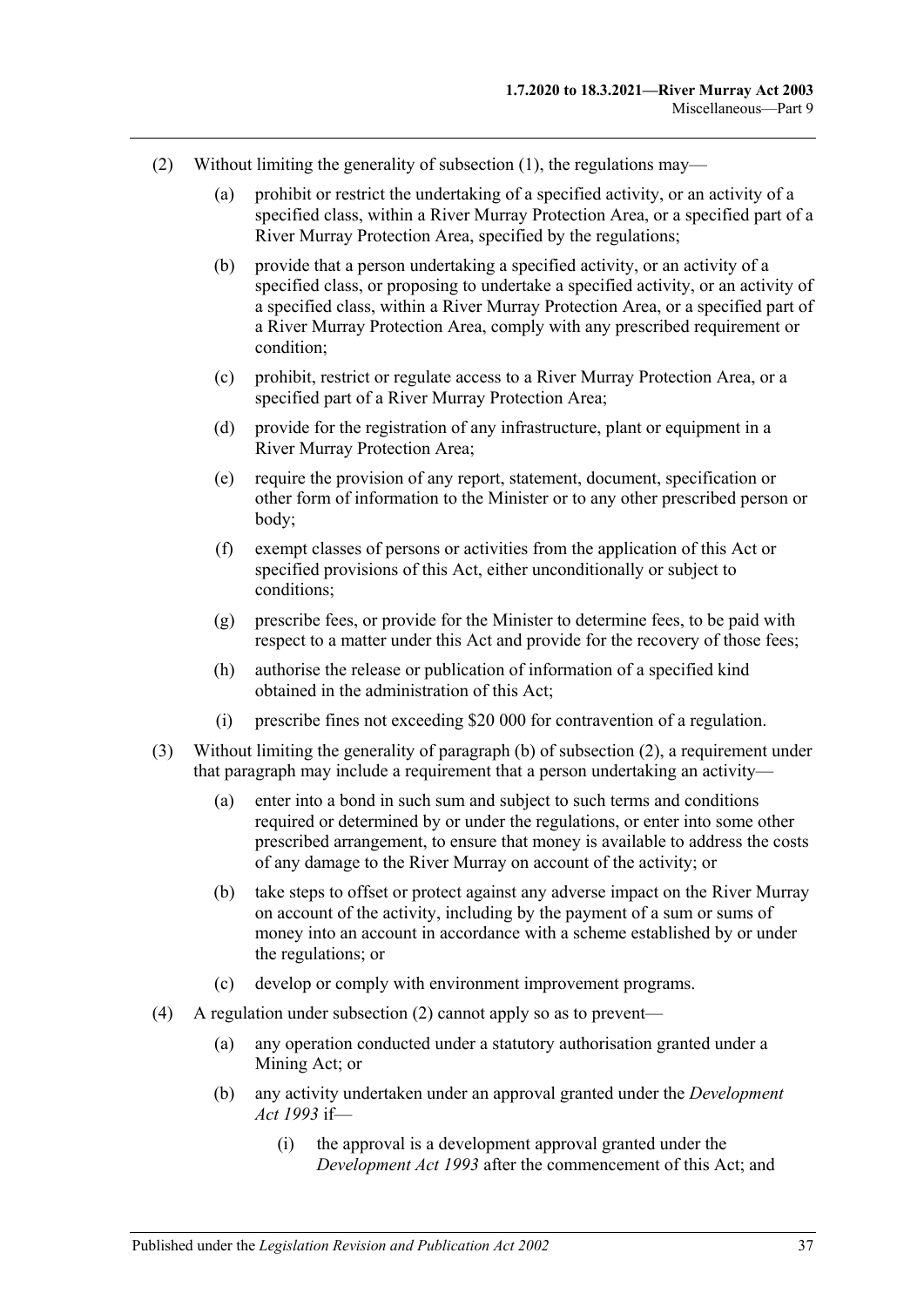- (ii) the application for the approval of the relevant development was referred to the Minister responsible for the administration of this Act under section 37 of the *[Development Act](http://www.legislation.sa.gov.au/index.aspx?action=legref&type=act&legtitle=Development%20Act%201993) 1993* before the approval was granted.
- (5) Regulations under this Act—
	- (a) may be of general application or limited application;
	- (b) may make different provision according to the matters or circumstances to which they are expressed to apply;
	- (c) may provide that a matter or thing in respect of which regulations may be made is to be determined according to the discretion of the Minister or any other person or body prescribed by the regulations;
	- (d) may apply or incorporate, wholly or partially and with or without modification, a code, standard, policy or other document prepared or published by the Minister or another prescribed body.
- <span id="page-37-2"></span>(6) A regulation under this Act may make provisions of a saving or transitional nature consequent on the enactment of this Act or the commencement of specified provisions of this Act or specified regulations (including regulations made under [subsection](#page-36-2) (2)(a), [\(b\)](#page-36-0) or [\(c\)](#page-36-3) at any time after the commencement of this Act).
- (7) A provision referred to in [subsection](#page-37-2) (6) may, if the regulations so provide, take effect from a day that is earlier than the day on which the regulation is made but, in such a case, the provision does not operate so as—
	- (a) to affect, in a manner prejudicial to any person (other than the Crown), the rights of that person existing before the date of publication of the regulation; or
	- (b) to impose liabilities on any person (other than the Crown) in respect of anything done or omitted to be done before the date of publication of the regulation.

## <span id="page-37-0"></span>**Schedule—Transitional provisions**

## <span id="page-37-1"></span>**23—Transitional provisions**

- (1) Each of the following, if in existence on the commencement of this Act, must be reviewed by the relevant authority within five years after the commencement of this Act in order to ensure that proper consideration is given to any relevant object of this Act (unless the instrument is reviewed under its own Act, or the instrument expires, or is due or expected to expire, before the end of that five-year period):
	- (a) any program under section 13(1)(g) or 24(b) of the *[Animal and Plant Control](http://www.legislation.sa.gov.au/index.aspx?action=legref&type=act&legtitle=Animal%20and%20Plant%20Control%20(Agricultural%20Protection%20and%20Other%20Purposes)%20Act%201986)  [\(Agricultural Protection and Other Purposes\) Act](http://www.legislation.sa.gov.au/index.aspx?action=legref&type=act&legtitle=Animal%20and%20Plant%20Control%20(Agricultural%20Protection%20and%20Other%20Purposes)%20Act%201986) 1986* that applies to any part of the Murray-Darling Basin;
	- (b) any aquaculture policy under the *[Aquaculture Act](http://www.legislation.sa.gov.au/index.aspx?action=legref&type=act&legtitle=Aquaculture%20Act%202001) 2001* that applies within the Murray-Darling Basin;
	- (c) a management plan under the *[Coast Protection Act](http://www.legislation.sa.gov.au/index.aspx?action=legref&type=act&legtitle=Coast%20Protection%20Act%201972) 1972* that affects the River Murray;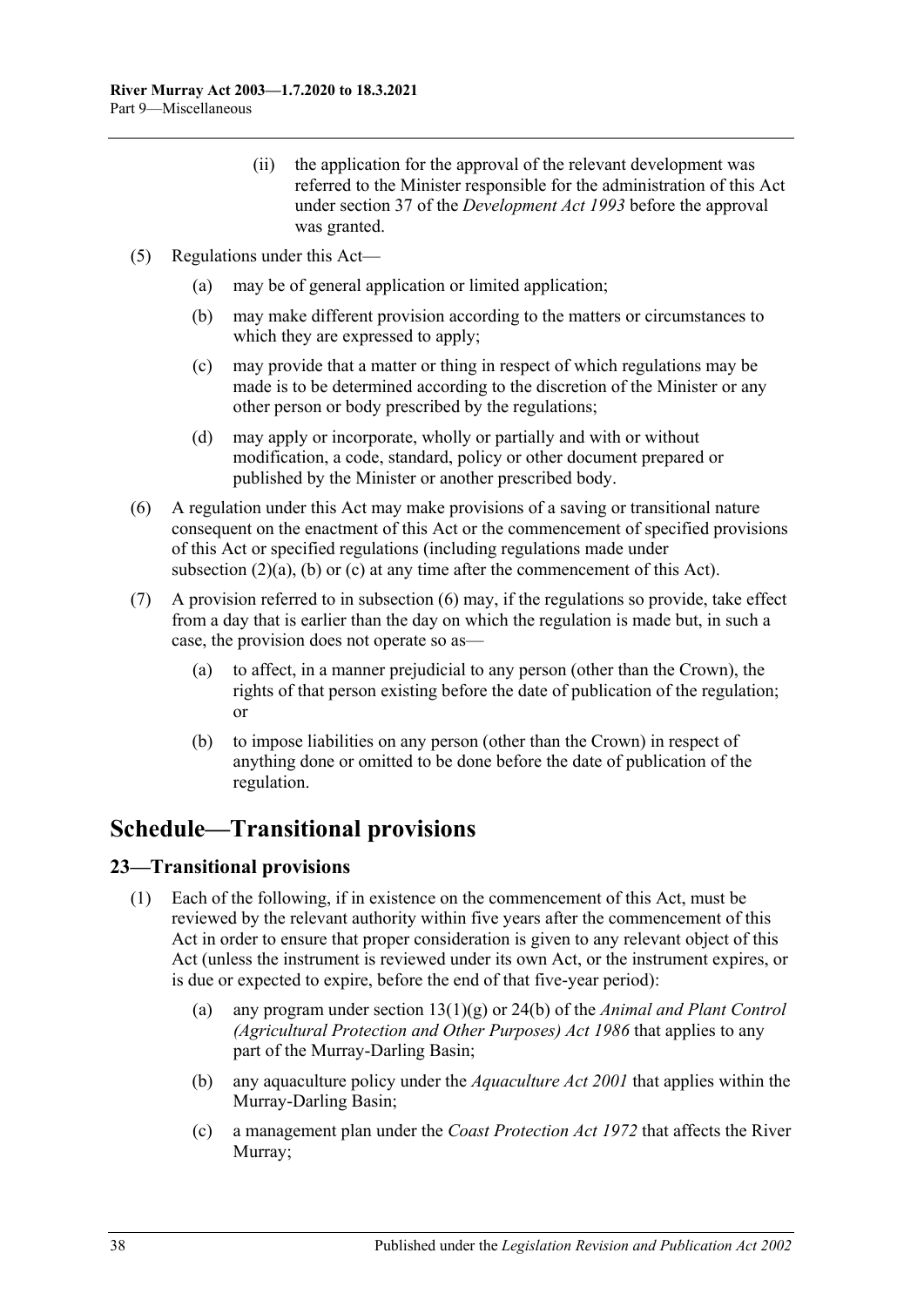- (d) a plan of management under Division 5 of Part 3 of the *[National Parks and](http://www.legislation.sa.gov.au/index.aspx?action=legref&type=act&legtitle=National%20Parks%20and%20Wildlife%20Act%201972)  [Wildlife Act](http://www.legislation.sa.gov.au/index.aspx?action=legref&type=act&legtitle=National%20Parks%20and%20Wildlife%20Act%201972) 1972* that relates to a reserve located wholly or partly within the Murray-Darling Basin;
- (e) a guideline under section 25 of the *[Native Vegetation Act](http://www.legislation.sa.gov.au/index.aspx?action=legref&type=act&legtitle=Native%20Vegetation%20Act%201991) 1991* that relates to land within the Murray-Darling Basin.
- <span id="page-38-0"></span>(2) The following applications that relate to a statutory authorisation granted before the commencement of this clause must be referred to the Minister:
	- (a) an application for the renewal or extension of a permit under section 45 or 55 of the *[Animal and Plant Control \(Agricultural Protection and Other](http://www.legislation.sa.gov.au/index.aspx?action=legref&type=act&legtitle=Animal%20and%20Plant%20Control%20(Agricultural%20Protection%20and%20Other%20Purposes)%20Act%201986)  [Purposes\) Act](http://www.legislation.sa.gov.au/index.aspx?action=legref&type=act&legtitle=Animal%20and%20Plant%20Control%20(Agricultural%20Protection%20and%20Other%20Purposes)%20Act%201986) 1986* that relates to an activity that is to be, or may be, undertaken within a River Murray Protection Area and is within a class of applications prescribed by the regulations for the purposes of this provision (which class may be prescribed so as to consist of applications for the renewal or extension of all such permits);
	- (b) an application for the renewal or extension of a licence under Division 1 of Part 4 of the *[Fisheries Act](http://www.legislation.sa.gov.au/index.aspx?action=legref&type=act&legtitle=Fisheries%20Act%201982) 1982* that is within a class prescribed by the regulations for the purposes of this provision;
	- (c) an application for the renewal or extension of a permit under section 50 of the *[Fisheries Act](http://www.legislation.sa.gov.au/index.aspx?action=legref&type=act&legtitle=Fisheries%20Act%201982) 1982* that is within a class prescribed by the regulations for the purposes of this provision;
	- (d) an application for the renewal or extension of a permit under Part 5 of the *[Heritage Act](http://www.legislation.sa.gov.au/index.aspx?action=legref&type=act&legtitle=Heritage%20Act%201993) 1993* that relates to an area within a River Murray Protection Area and is within a class of applications prescribed by the regulations for the purposes of this provision (which class may be prescribed so as to consist of applications for the renewal or extension of all such permits);
	- (e) an application for the renewal or extension of a permit under section 15 of the *[Historic Shipwrecks Act](http://www.legislation.sa.gov.au/index.aspx?action=legref&type=act&legtitle=Historic%20Shipwrecks%20Act%201981) 1981* that relates to an area within a River Murray Protection Area and is within a class of applications prescribed by the regulations for the purposes of this provision (which class may be prescribed so as to consist of applications for the renewal or extension of all such permits);
	- (f) an application for the renewal or extension of a lease, licence or agreement under section 35 of the *[National Parks and Wildlife Act](http://www.legislation.sa.gov.au/index.aspx?action=legref&type=act&legtitle=National%20Parks%20and%20Wildlife%20Act%201972) 1972* that relates to a reserve located wholly or partly within a River Murray Protection Area and is within a class of applications prescribed by the regulations for the purposes of this provision (which class may be prescribed so as to consist of applications for the renewal or extension of all such leases, licences or agreements);
	- (g) an application for the renewal or extension of a permit under section 69 of the *[National Parks and Wildlife Act](http://www.legislation.sa.gov.au/index.aspx?action=legref&type=act&legtitle=National%20Parks%20and%20Wildlife%20Act%201972) 1972* that relates to an activity that is to be, or may be, undertaken within a River Murray Protection Area and is within a class of applications prescribed by the regulations for the purposes of this provision (which class may be prescribed so as to consist of applications for the renewal or extension of all such permits).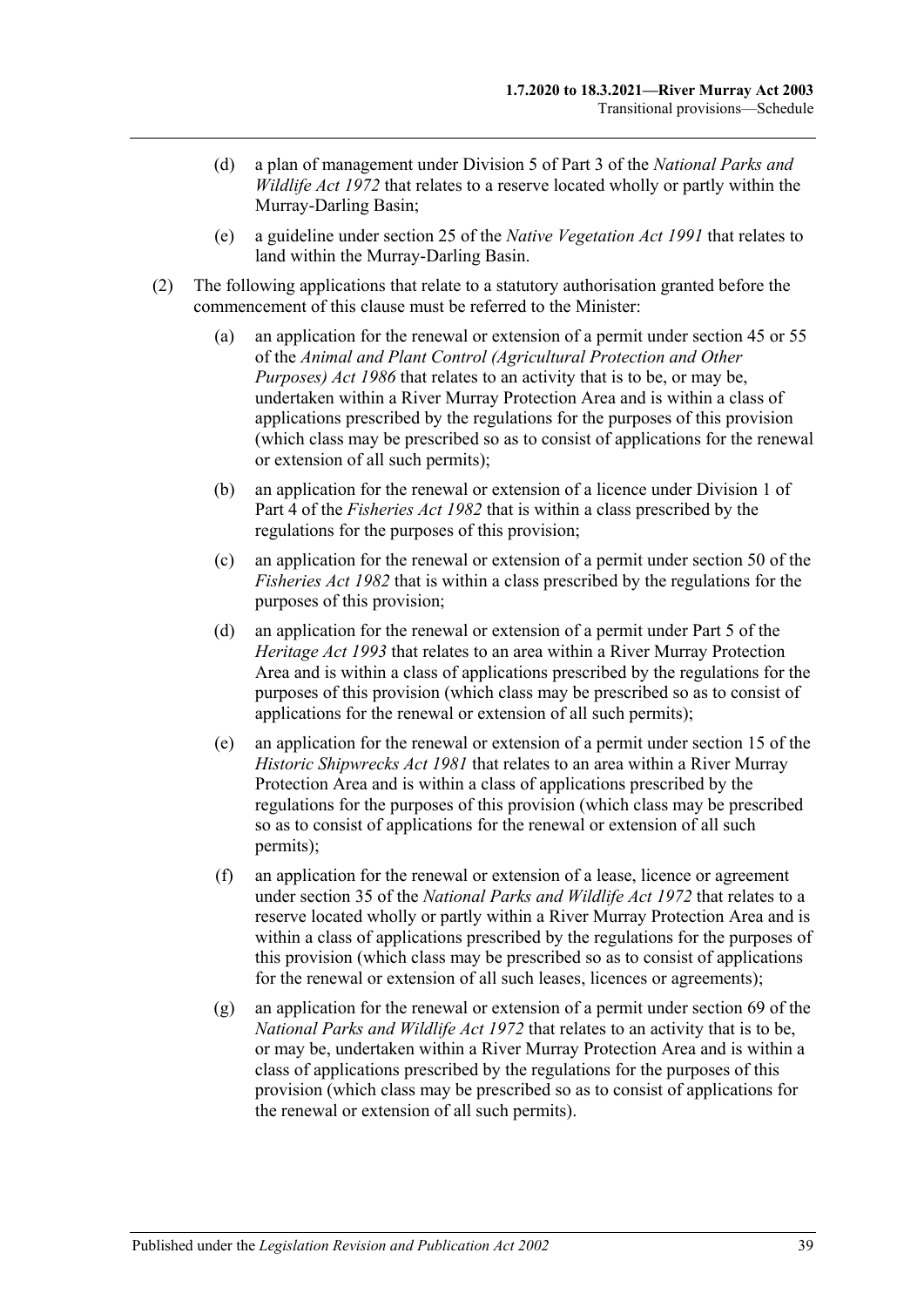- (3) Where an application for the renewal or extension of a statutory authorisation is referred to the Minister under [subclause](#page-38-0) (2), the statutory authorisation will be taken to have been referred under a related operational Act and to be subject to the operation of [section](#page-19-1) 22 as if it were an application for a new statutory authorisation.
- (4) The first review required by [section](#page-11-1) 11 must be undertaken by the end of the 2004/2005 financial year and the outcome of that review must be reported on as part of the Minister's annual report to Parliament for that financial year.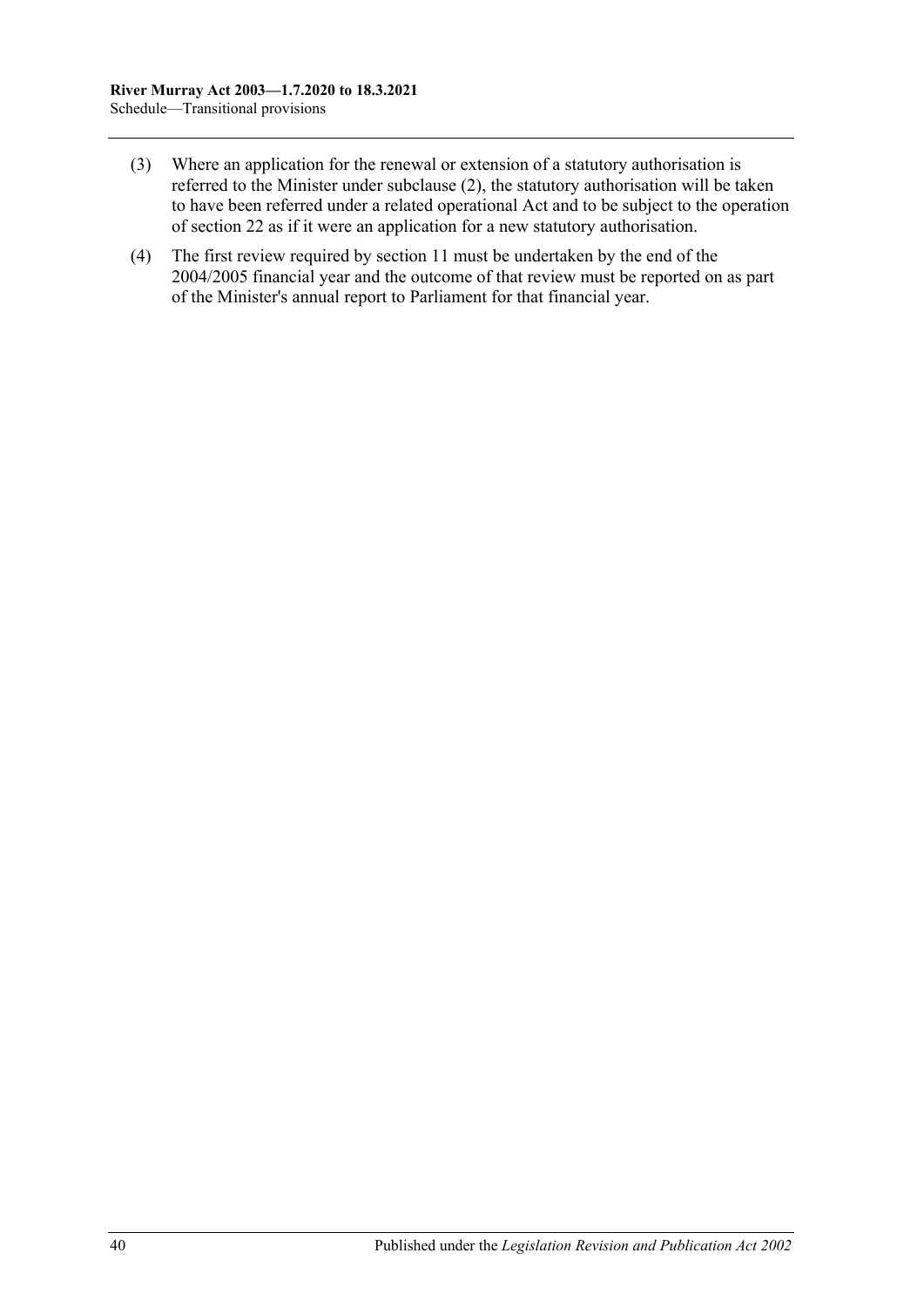## <span id="page-40-0"></span>**Legislative history**

## **Notes**

- Amendments of this version that are uncommenced are not incorporated into the text.
- Please note—References in the legislation to other legislation or instruments or to titles of bodies or offices are not automatically updated as part of the program for the revision and publication of legislation and therefore may be obsolete.
- Earlier versions of this Act (historical versions) are listed at the end of the legislative history.
- For further information relating to the Act and subordinate legislation made under the Act see the Index of South Australian Statutes or www.legislation.sa.gov.au.

## **Legislation amended by principal Act**

The *River Murray Act 2003* amended the following:

*Animal and Plant Control (Agricultural Protection and Other Purposes) Act 1986 Aquaculture Act 2001 Coast Protection Act 1972 Crown Lands Act 1929 Development Act 1993 Environment Protection Act 1993 Fisheries Act 1982 Harbors and Navigation Act 1993 Heritage Act 1993 Historic Shipwrecks Act 1981 Irrigation Act 1994 Mining Act 1971 Murray-Darling Basin Act 1993 National Parks and Wildlife Act 1972 Native Vegetation Act 1991 Opal Mining Act 1995 Parliamentary Committees Act 1991 Parliamentary Remuneration Act 1990 Petroleum Act 2000 Soil Conservation and Land Care Act 1989 South Eastern Water Conservation and Drainage Act 1992 Water Resources Act 1997*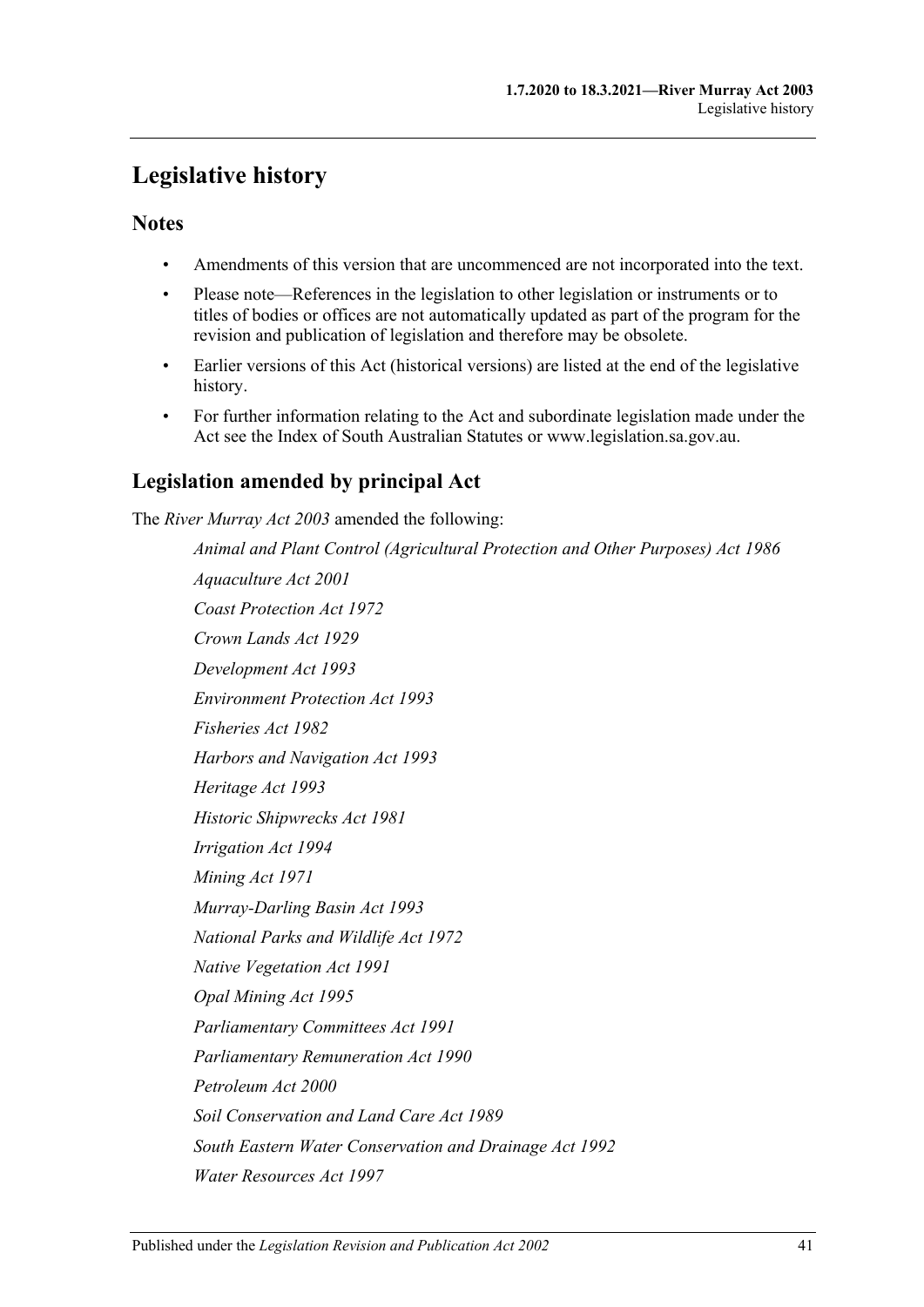## **Principal Act and amendments**

New entries appear in bold.

| Year    | No | Title                                                                        | Assent     | Commencement                                                                                                   |
|---------|----|------------------------------------------------------------------------------|------------|----------------------------------------------------------------------------------------------------------------|
| 2003    | 35 | River Murray Act 2003                                                        | 31.7.2003  | 24.11.2003 (Gazette 20.11.2003 p4203)<br>except Sch (cl 23)—31.7.2005 (s 7(5)<br>Acts Interpretation Act 1915) |
| 2004 34 |    | Natural Resources Management Act<br>2004                                     | 5.8.2004   | Sch 4 (cll 38-40)-1.7.2005 (Gazette<br>30.6.2005 p2093)                                                        |
| 2005    | 58 | River Murray (Miscellaneous)<br>Amendment Act 2005                           | 17.11.2005 | Pt 2 (ss $4-9$ )-8.12.2005 ( <i>Gazette</i><br>8.12.2005 p4194)                                                |
| 2005    | 79 | Development (Miscellaneous)<br>Amendment Act 2005                            | 8.12.2005  | Sch 1 (cl 8)-12.1.2006 (Gazette<br>$12.1.2006\ p43$                                                            |
| 2006    | 43 | Statutes Amendment (Domestic<br>Partners) Act 2006                           | 14.12.2006 | Pt 76 (s 189)-1.6.2007 (Gazette<br>26.4.2007 p1352)                                                            |
| 2008    | 41 | Murray-Darling Basin Act 2008                                                | 6.11.2008  | Sch 1 (cll 31-34)-15.12.2008<br>(Gazette 11.12.2008 p5475)                                                     |
| 2017 5  |    | Statutes Amendment (Planning,<br>Development and Infrastructure)<br>Act 2017 | 28.2.2017  | Pt 24 (ss 71 & 72)-19.3.2021 (Gazette<br>4.3.2021 p823                                                         |
| 2019    | 33 | Landscape South Australia<br>Act 2019                                        | 21.11.2019 | Sch 5 (cll 80 to 82)-1.7.2020 (Gazette<br>25.6.2020 p3502)                                                     |

## **Provisions amended**

New entries appear in bold.

Entries that relate to provisions that have been deleted appear in italics.

| Provision                         | How varied                                                            | Commencement |  |
|-----------------------------------|-----------------------------------------------------------------------|--------------|--|
| Long title                        | amended under Legislation Revision and<br><b>Publication Act 2002</b> | 1.7.2005     |  |
| Pt1                               |                                                                       |              |  |
| s <sub>3</sub>                    |                                                                       |              |  |
| s(1)                              |                                                                       |              |  |
| activity                          | substituted by 58/2005 s 4                                            | 8.12.2005    |  |
| domestic partner                  | inserted by $43/2006$ s $189(1)$                                      | 1.6.2007     |  |
| Murray-Darling<br>Basin           | substituted by $41/2008$ Sch 1 cl 31(1)                               | 15.12.2008   |  |
| Murray-Darling<br>Basin Agreement | inserted by $41/2008$ Sch 1 cl $31(1)$                                | 15.12.2008   |  |
| spouse                            | substituted by $43/2006$ s $189(2)$                                   | 1.6.2007     |  |
| s(2)                              | amended by 43/2006 s 189(3)                                           | 1.6.2007     |  |
| $s \; 3(4)$                       | deleted by $41/2008$ Sch 1 cl $31(2)$                                 | 15.12.2008   |  |
| s <sub>5</sub>                    |                                                                       |              |  |
| $s\ 5(2)$                         | (a) deleted by $34/2004$ Sch 4 cl $38(1)$                             | 1.7.2005     |  |
|                                   | amended by 34/2004 Sch 4 cl 38(2)                                     | 1.7.2005     |  |
|                                   | (q) deleted by $34/2004$ Sch 4 cl $38(3)$                             | 1.7.2005     |  |
|                                   | amended by 41/2008 Sch 1 cl 32                                        | 15.12.2008   |  |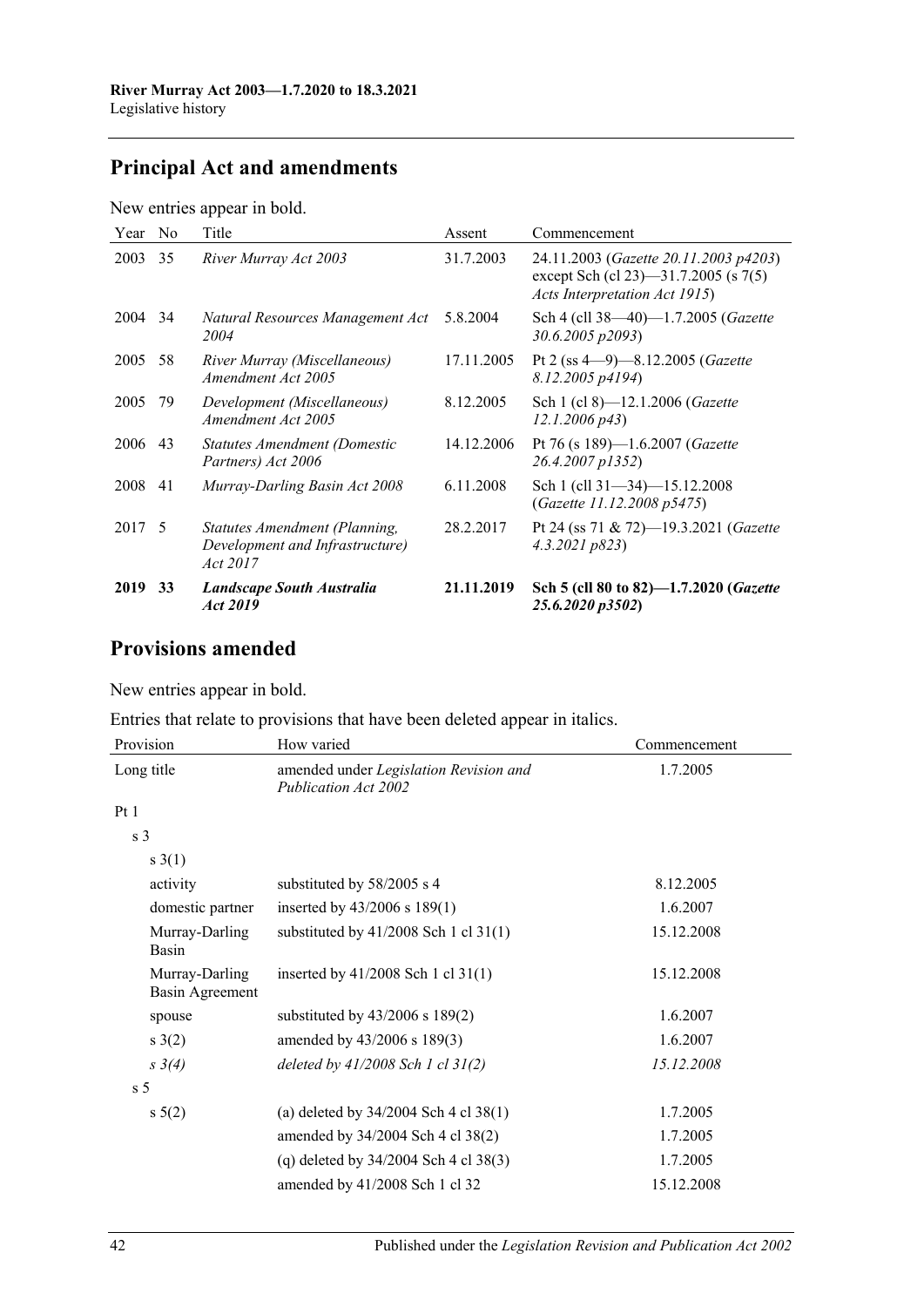|              | amended by 33/2019 Sch 5 cl 80                                 | 1.7.2020                        |
|--------------|----------------------------------------------------------------|---------------------------------|
|              | amended by 5/2017 s 71                                         | uncommenced-not<br>incorporated |
| Pt 3         |                                                                |                                 |
| s 9          |                                                                |                                 |
| $s \, 9(3)$  | deleted by $41/2008$ Sch 1 cl $33(1)$                          | 15.12.2008                      |
| $s \, 9(5)$  | amended by 41/2008 Sch 1 cl 33(2), (3)                         | 15.12.2008                      |
| $s \, 9(6)$  | amended by 41/2008 Sch 1 cl 33(4)                              | 15.12.2008                      |
| s 14         |                                                                |                                 |
| s 14(3)      | amended by 58/2005 s 5                                         | 8.12.2005                       |
| Pt 4         |                                                                |                                 |
| s 18         |                                                                |                                 |
| s18(2)       | amended by 33/2019 Sch 5 cl 81                                 | 1.7.2020                        |
| s 18(5)      | amended by 34/2004 Sch 4 cl 39                                 | 1.7.2005                        |
| Pt 5         |                                                                |                                 |
| s 21         |                                                                |                                 |
| $s \, 21(2)$ | amended by 34/2004 Sch 4 cl 40                                 | 1.7.2005                        |
|              | amended by 33/2019 Sch 5 cl 82                                 | 1.7.2020                        |
| s 21(7)      | amended by 58/2005 s 6                                         | 8.12.2005                       |
| $Pt\ 6$      |                                                                |                                 |
| s 22         |                                                                |                                 |
| $s\,22(3)$   | deleted by 79/2005 Sch 1 cl 8                                  | 12.1.2006                       |
| $s\,22(4)$   | amended by 41/2008 Sch 1 cl 34(1), (2)                         | 15.12.2008                      |
| Pt 7         |                                                                |                                 |
| s 23         |                                                                |                                 |
| s 23(1)      | amended by 58/2005 s 7(1)                                      | 8.12.2005                       |
| $s\,23(2)$   | amended by 58/2005 s 7(2)                                      | 8.12.2005                       |
| Pt 8         |                                                                |                                 |
| s 29         |                                                                |                                 |
| s 29(4)      | amended by 58/2005 s 8                                         | 8.12.2005                       |
| Pt 9         |                                                                |                                 |
| s 37A        | inserted by 58/2005 s 9                                        | 8.12.2005                       |
| s 42         |                                                                |                                 |
| $s\ 42(4)$   | amended by 5/2017 s 72                                         | uncommenced—not<br>incorporated |
| Sch          |                                                                |                                 |
| $ell 1 - 22$ | deleted under Legislation Revision and<br>Publication Act 2002 | 1.7.2005                        |

## **Historical versions**

1.7.2005 31.7.2005 8.12.2005